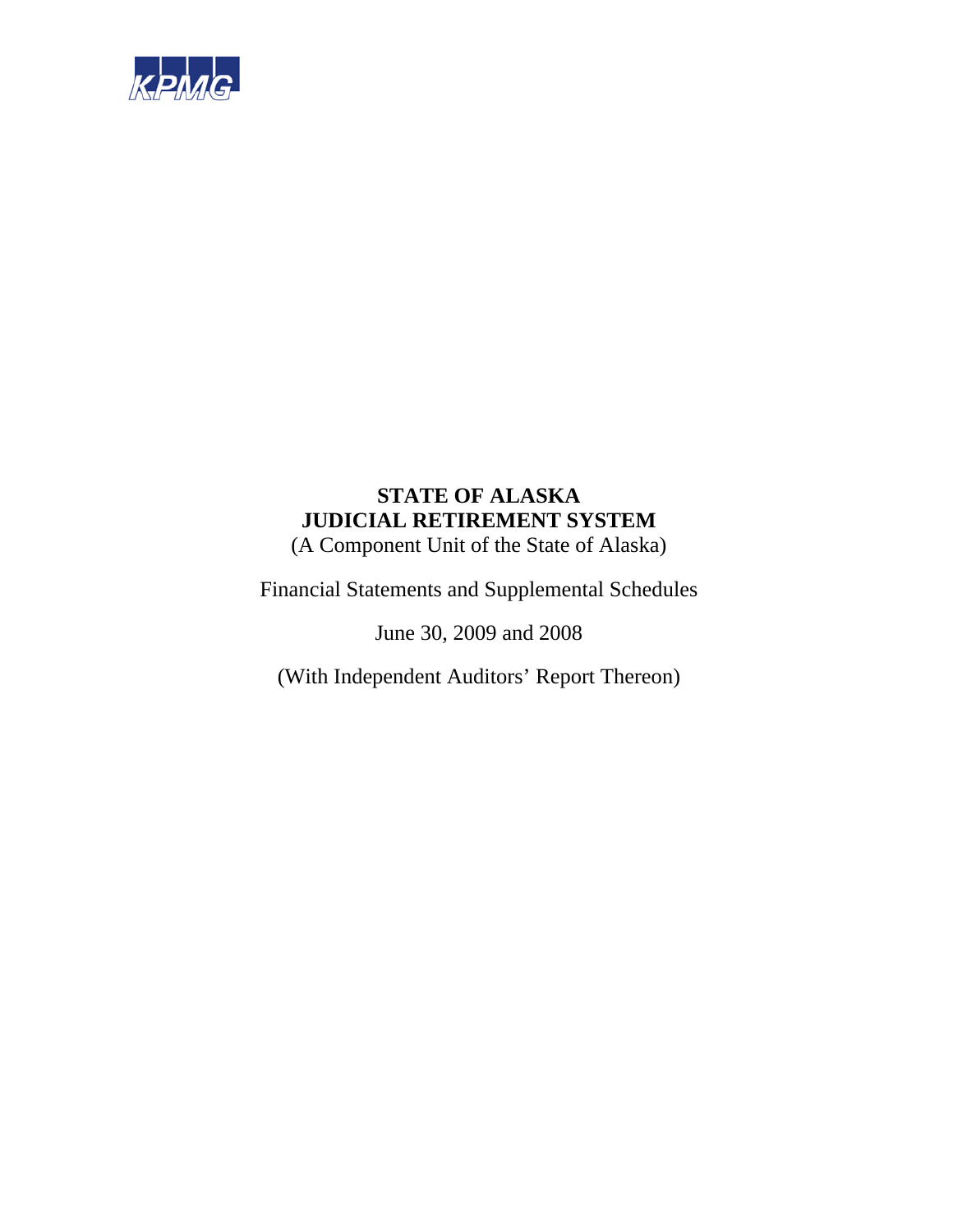(A Component Unit of the State of Alaska)

June 30, 2009 and 2008

### **Table of Contents**

|                                                                                     | Page      |
|-------------------------------------------------------------------------------------|-----------|
| <b>Independent Auditors' Report</b>                                                 | 1         |
| Management's Discussion and Analysis                                                | $2 - 9$   |
| <b>Financial Statements:</b>                                                        |           |
| <b>Statements of Plan Net Assets</b>                                                | 10        |
| Statements of Changes in Plan Net Assets                                            | 11        |
| <b>Notes to Financial Statements</b>                                                | $12 - 38$ |
| <b>Required Supplementary Information</b>                                           |           |
| GASB Statement No's. 25 and 43:                                                     |           |
| Schedule of Funding Progress – Pension Benefits                                     | 39        |
| Schedule of Funding Progress - Postemployment Healthcare Benefits                   | 40        |
| Schedule of Employer Contributions – Pension and Postemployment Healthcare Benefits | 41        |
| Notes to Required Supplementary Information                                         | $42 - 45$ |
| <b>Supplemental Schedules</b>                                                       |           |
| Schedule of Administrative and Investment Deductions                                | 46        |
| Schedule of Payments to Consultants Other than Investment Advisors                  | 47        |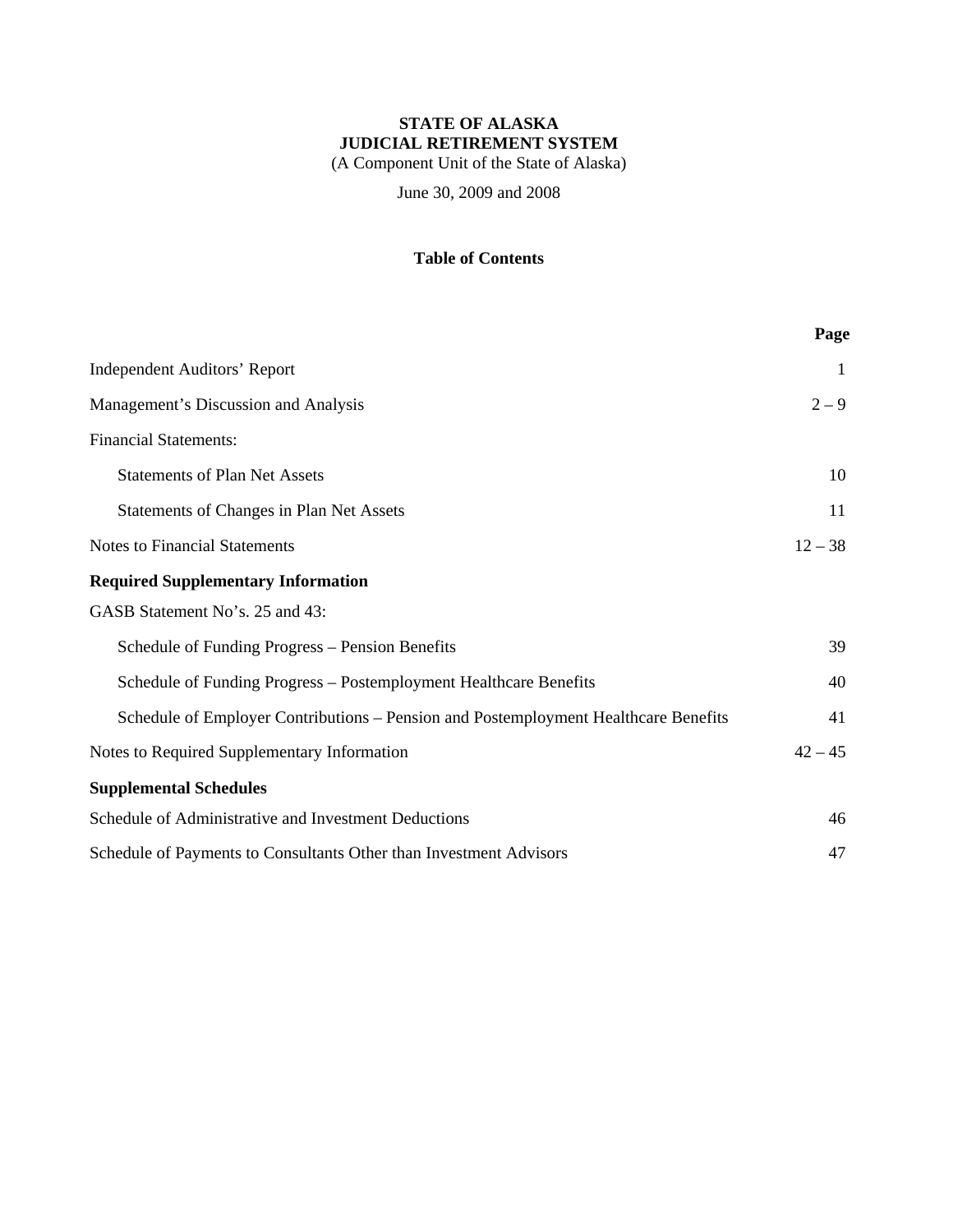

**KPMG LLP**  Suite 600 701 West Eighth Avenue Anchorage, AK 99501

### **Independent Auditors' Report**

Division of Retirement and Benefits and Members of the Alaska Retirement Management Board State of Alaska Judicial Retirement System:

We have audited the accompanying statements of plan net assets of the State of Alaska Judicial Retirement System (Plan), a Component Unit of the State of Alaska, as of June 30, 2009 and 2008, and the related statements of changes in plan net assets for the years then ended. These financial statements are the responsibility of the Plan's management. Our responsibility is to express an opinion on these financial statements based on our audits.

We conducted our audits in accordance with auditing standards generally accepted in the United States of America. Those standards require that we plan and perform the audits to obtain reasonable assurance about whether the financial statements are free of material misstatement. An audit includes consideration of internal control over financial reporting as a basis for designing audit procedures that are appropriate in the circumstances, but not for the purpose of expressing an opinion on the effectiveness of the internal control over financial reporting. Accordingly, we express no such opinion. An audit also includes examining, on a test basis, evidence supporting the amounts and disclosures in the financial statements, assessing the accounting principles used and significant estimates made by management, as well as evaluating the overall financial statement presentation. We believe that our audits provide a reasonable basis for our opinion.

In our opinion, the financial statements referred to above present fairly, in all material respects, the plan net assets of the State of Alaska Judicial Retirement System as of June 30, 2009 and 2008, and the changes in plan net assets for the years then ended in conformity with accounting principles generally accepted in the United States of America.

Management's Discussion and Analysis and Schedules of Funding Progress and Employer Contributions are not a required part of the financial statements, but are supplementary information required by the Governmental Accounting Standards Board (GASB). We have applied certain limited procedures, which consisted principally of inquiries of management regarding the methods of measurement and presentation of the required supplementary information. However, we did not audit this information and express no opinion on it.

Our audits were conducted for the purpose of forming an opinion on the basic financial statements taken as a whole. The supplemental schedules presented on pages 46 - 47 are presented for purposes of additional analysis and are not a required part of the basic financial statements. Such supplemental schedules are the responsibility of the management of the Plan. This information has been subjected to the auditing procedures applied in our audits of the basic financial statements and, in our opinion, is fairly stated in a material respects when considered in relation to the basic financial statements taken as a whole.

KPMG LLP

November 13, 2009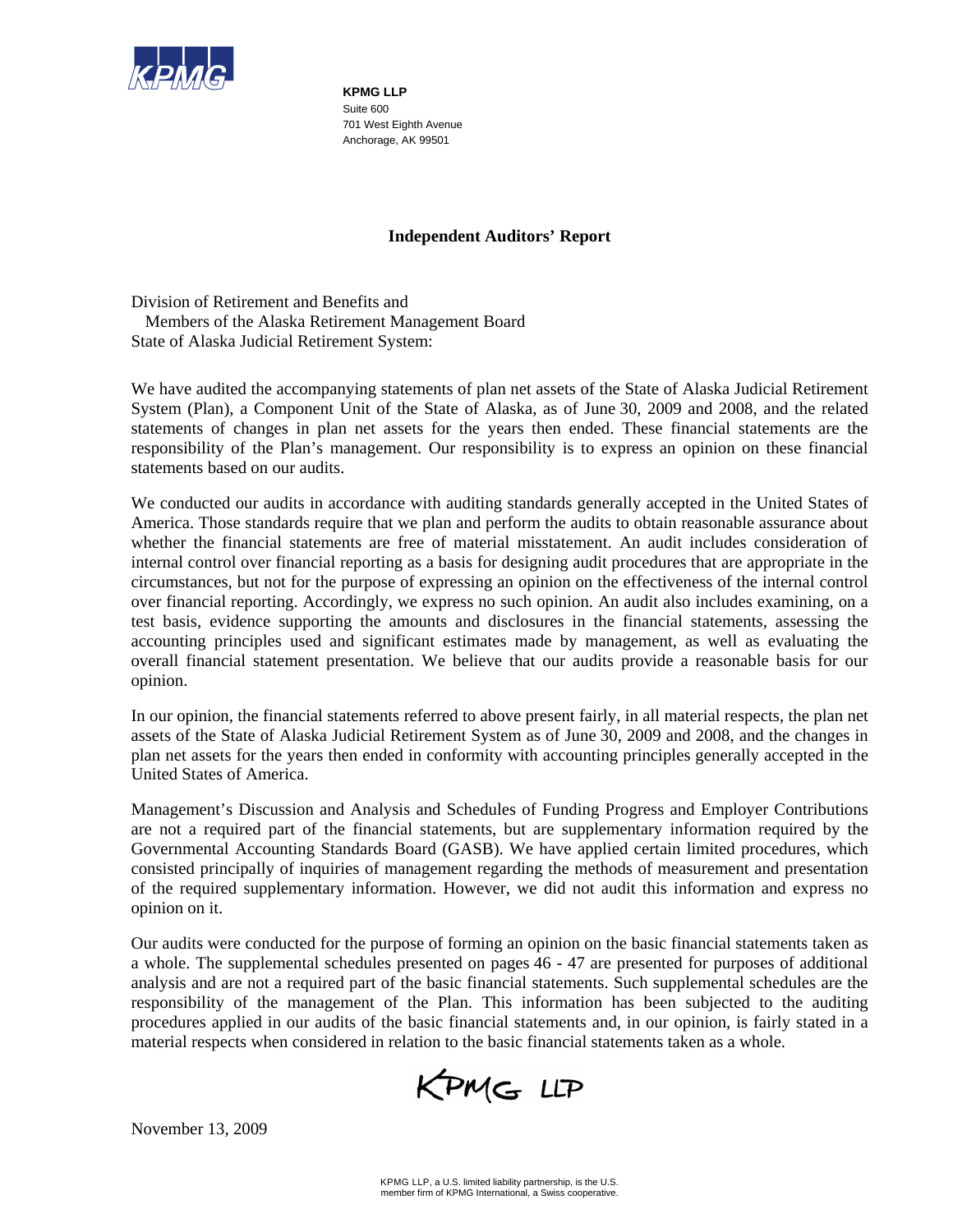Management's Discussion and Analysis

June 30, 2009 and 2008

This section presents management's discussion and analysis (MD&A) of the Judicial Retirement System's (Plan) financial condition and performance for the years ended June 30, 2009 and 2008. This section is presented as a narrative overview and analysis. Please read the MD&A in conjunction with the financial statements, notes to financial statements, required supplementary information, notes to required supplementary information, and supplemental schedules to better understand the financial condition and performance of the Plan during the fiscal years ended June 30, 2009 and 2008. Information for fiscal year 2007 is presented for comparative purposes.

#### **Financial Highlights**

The Plan's net assets held in trust for pension and postemployment healthcare benefits as of June 30, 2009 and 2008 are \$105,178,077 and \$133,811,720.

The Plan's net assets held in trust for pension and postemployment healthcare benefits as of June 30, 2009 and 2008 decreased by (\$28,622,643) or -21.4% and increased by \$42,892,080 or 47.2% from fiscal years 2008 and 2007.

Plan members and employer contributions totaled \$6,958,477 and \$6,383,723 during fiscal years 2009 and 2008, an increase of \$574,754 and \$2,250,765 or 9.0% and 54.5% from fiscal years 2008 and 2007.

State of Alaska appropriations totaled \$49,000,000 during fiscal year 2008. There were no State of Alaska appropriations to the Plan during fiscal year 2009.

Net investment loss increased from (\$5,479,509) in fiscal year 2008 to (\$27,352,403) in fiscal year 2009 reflecting an increase of 399.2%. Net investment income decreased from \$14,214,167 in fiscal year 2007 to (\$5,479,509) in fiscal year 2008 reflecting a decrease of -138.5%.

Pension and postemployment healthcare benefit expenditures totaled \$8,137,653 and \$6,930,458 during fiscal years 2009 and 2008; reflecting an increase of \$1,207,195 or 17.4% and a decrease of \$131,252 or 1.9% from fiscal years 2008 and 2007, respectively.

#### **Overview of the Financial Statements**

This discussion and analysis is intended to serve as an introduction to the Plan's financial statements. The Plan's financial statements are comprised of three components: (1) statement of plan net assets, (2) statement of changes in plan net assets, and (3) notes to financial statements. This report also contains required supplementary information and other supplemental schedules.

*Statement of Plan Net Assets* – This statement presents information regarding the Plan's assets, liabilities, and resulting net assets held in trust for pension and postemployment healthcare benefits. This statement reflects the Plan's investments at fair market value, along with cash and short-term investments, receivables, and other assets less liabilities at June 30, 2009 and 2008.

*Statement* of *Changes in Plan Net Assets* – This statement presents how the Plan's net assets held in trust for pension and postemployment healthcare benefits changed during the fiscal years ended June 30, 2009 and 2008. This statement presents contributions, State of Alaska appropriations, and investment income (loss) during the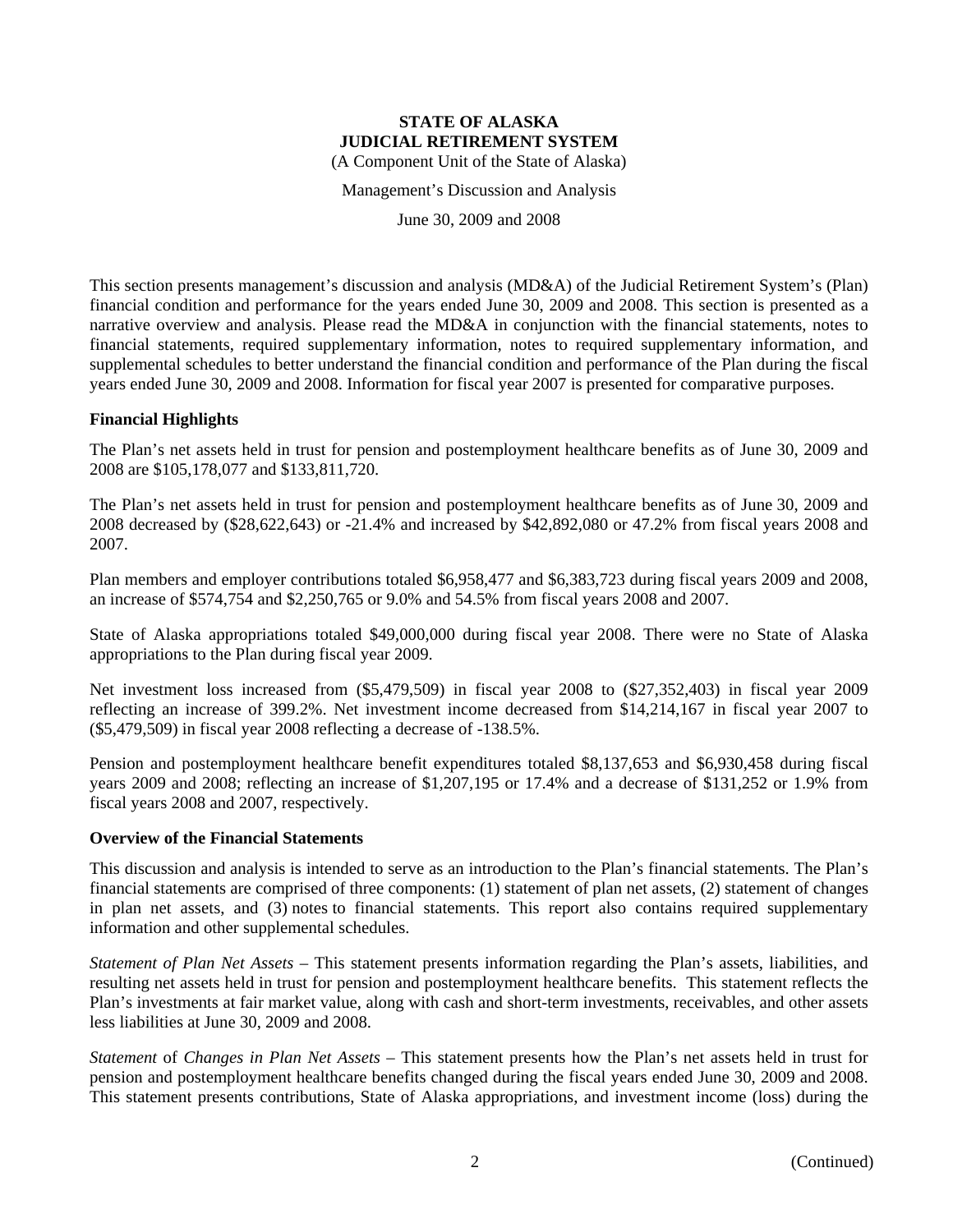(A Component Unit of the State of Alaska)

Management's Discussion and Analysis

June 30, 2009 and 2008

period. Deductions for pension and postemployment healthcare benefits, refunds, and operating deductions are also presented.

The above statements represent resources available for investment and payment of benefits as of June 30, 2009 and 2008, and the sources and uses of those funds during fiscal years 2009 and 2008.

*Notes to Financial Statements* – The notes to financial statements are an integral part of the financial statements and provide additional detailed information and schedules that is essential to a full understanding of the Plan's financial statements.

*Required Supplementary Information and Related Notes* – The required supplementary information consists of three schedules and related notes concerning the funded status of the Plan and actuarial assumptions and methods used in the actuarial valuation.

*Supplemental Schedules* – Supplemental schedules include detailed information on administrative and investment deductions incurred by the Plan and payments to consultants (other than investment advisors) for professional services.

| <b>Plan Net Assets</b>                 |             |             |                |            |             |  |  |  |
|----------------------------------------|-------------|-------------|----------------|------------|-------------|--|--|--|
| Increase/(decrease)                    |             |             |                |            |             |  |  |  |
| <b>Description</b>                     | 2009        | 2008        | Amount         | Percentage | 2007        |  |  |  |
| Assets:                                |             |             |                |            |             |  |  |  |
| Cash and cash equivalents<br>\$        | 952,190     | 988,487     | (36,297)       | (3.7)%     | 194,177     |  |  |  |
| Due from State of Alaska General Fund  |             | 416,686     | (416,686)      | (100.0)    |             |  |  |  |
| Due from Retiree Health Fund           | 12,609      |             | 12,609         | 100.0      |             |  |  |  |
| Contributions receivable               | 286,793     | 257,552     | 29,241         | 11.4       | 175,201     |  |  |  |
| Other receivables                      | 6,547       | 1,267       | 5,280          | 416.7      |             |  |  |  |
| Due from postemployment healthcare     |             | 4,002,818   | (4,002,818)    | (100.0)    |             |  |  |  |
| Securities lending collateral          |             |             |                | n/a        | 10,728,980  |  |  |  |
| Investments, at fair value             | 104,035,387 | 132,198,934 | (28, 163, 547) | (21.3)     | 90,598,268  |  |  |  |
| Other assets                           | 8,499       |             | 8,499          | 100.0      |             |  |  |  |
| Total assets                           | 105,302,025 | 137,865,744 | (32, 563, 719) | (23.6)     | 101,696,626 |  |  |  |
| Liabilities:                           |             |             |                |            |             |  |  |  |
| Accrued expenses                       | 44,915      | 42,634      | 2,281          | 5.4        | 43,821      |  |  |  |
| Due to Retiree Health Fund             |             | 8,572       | (8,572)        | (100.0)    |             |  |  |  |
| Due to Alaska Retiree Health Care Fund |             | 4,002,818   | (4,002,818)    | (100.0)    |             |  |  |  |
| Due to State of Alaska General Fund    | 68,033      |             | 68,033         | 100.0      | 4,185       |  |  |  |
| Securities lending collateral payable  |             |             |                | n/a        | 10,728,980  |  |  |  |
| <b>Total liabilities</b>               | 112,948     | 4,054,024   | (3,941,076)    | (97.2)     | 10,776,986  |  |  |  |
| Net assets                             | 105,189,077 | 133,811,720 | (28, 622, 643) | (21.4)%    | 90,919,640  |  |  |  |
|                                        |             |             |                |            |             |  |  |  |

#### **Condensed Financial Information**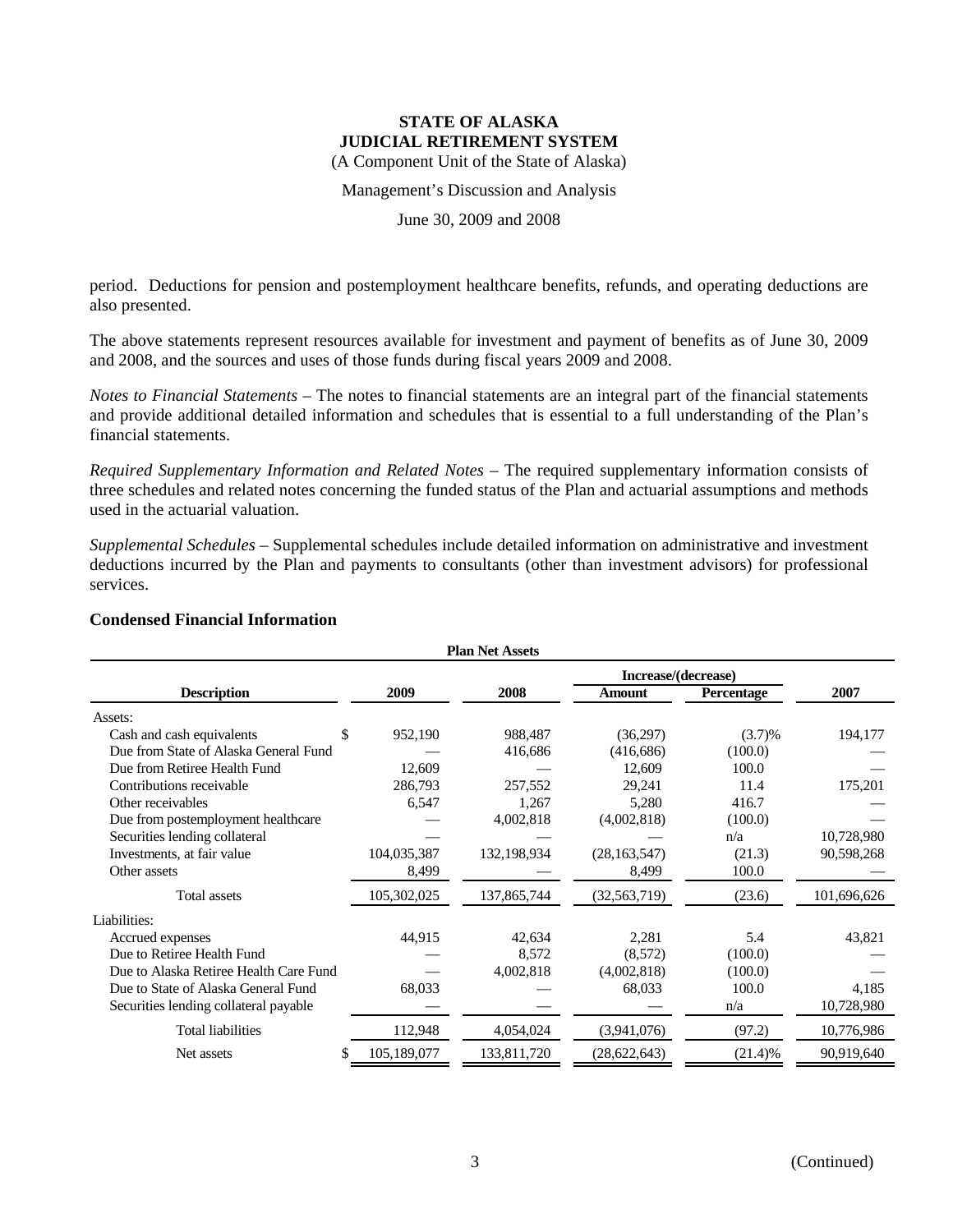Management's Discussion and Analysis

### June 30, 2009 and 2008

| <b>Changes in Plan Net Assets</b>                                                                                                        |                                       |                                                     |                                                                  |                                             |                         |  |  |  |  |
|------------------------------------------------------------------------------------------------------------------------------------------|---------------------------------------|-----------------------------------------------------|------------------------------------------------------------------|---------------------------------------------|-------------------------|--|--|--|--|
|                                                                                                                                          |                                       |                                                     | Increase/(decrease)                                              |                                             |                         |  |  |  |  |
| <b>Description</b>                                                                                                                       | 2009                                  | 2008                                                | Amount                                                           | Percentage                                  | 2007                    |  |  |  |  |
| Net assets, beginning of year                                                                                                            | \$<br>133,811,720                     | 90,919,640                                          | 42,892,080                                                       | 47.2%                                       | 79,710,103              |  |  |  |  |
| Additions (reductions):<br>Contributions<br>Appropriation - State of Alaska<br>Net investment (loss) income<br><b>Transfers</b><br>Other | 6,958,477<br>(27, 352, 403)<br>28,166 | 6,383,723<br>49,000,000<br>(5,479,509)<br>4,002,818 | 574,754<br>(49,000,000)<br>(21,872,894)<br>(4,002,818)<br>28,166 | 9.0<br>(100.0)<br>399.2<br>(100.0)<br>100.0 | 4,132,958<br>14,214,167 |  |  |  |  |
| Total (reductions) additions                                                                                                             | (20, 365, 760)                        | 53,907,032                                          | (74, 272, 792)                                                   | (137.8)                                     | 18, 347, 125            |  |  |  |  |
| Deductions:<br>Pension and postemployment<br>healthcare benefits<br><b>Refund of Contributions</b><br>Administrative<br><b>Transfers</b> | 8,137,653<br>119,230                  | 6,930,458<br>17,834<br>63,842<br>4,002,818          | 1,207,195<br>(17, 834)<br>55,388<br>(4,002,818)                  | 17.4<br>(100.0)<br>86.8<br>(100.0)          | 7,061,710<br>75,878     |  |  |  |  |
| <b>Total deductions</b><br>(Decrease) increase in<br>net assets                                                                          | 8,256,883<br>(28, 622, 643)           | 11,014,952<br>42,892,080                            | (2,758,069)<br>(71, 514, 723)                                    | (25.0)<br>(166.7)                           | 7,137,588<br>11,209,537 |  |  |  |  |
| Net assets, end of year                                                                                                                  | \$<br>105,189,077                     | 133,811,720                                         | (28, 622, 643)                                                   | (21.4)%                                     | 90,919,640              |  |  |  |  |

#### **Financial Analysis of the Plan**

The Statements of Plan Net Assets as of June 30, 2009 and 2008 showed net assets held in trust for pension and postemployment healthcare benefits of \$105,189,077 and \$133,811,720, respectively. The entire balance is available to cover the Plan's obligations to pay pension and postemployment healthcare benefits to its members and their beneficiaries. These amounts also represent a decrease of (\$28,622,643) or -21.4% and an increase of \$42,892,080 or 47.2% from fiscal years 2008 and 2007. Over the long term, plan members and employer contributions, as well as investment income earned, are expected to sufficiently fund the pension benefit and postemployment healthcare costs of the Plan.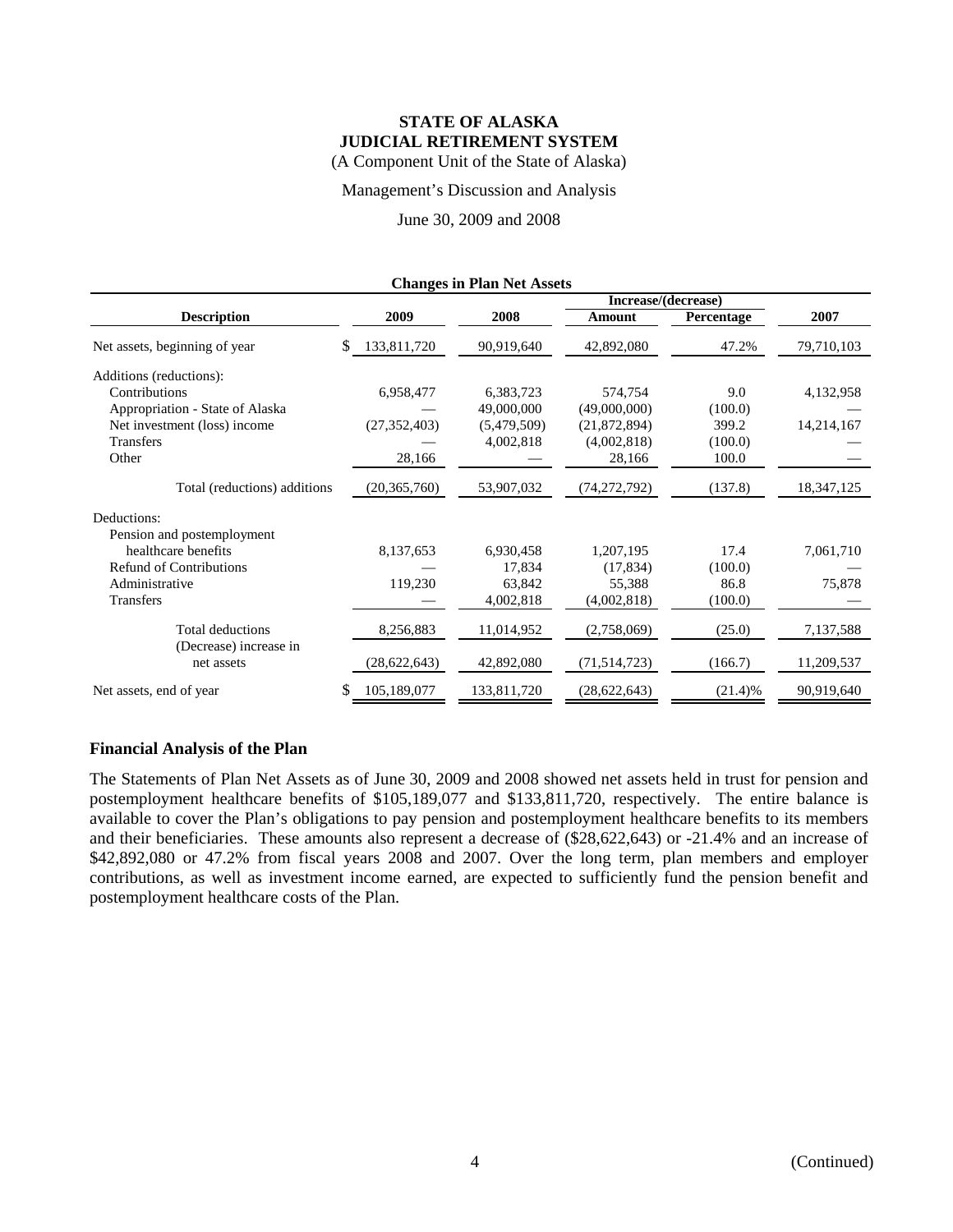Management's Discussion and Analysis

June 30, 2009 and 2008

The investment of pension funds is a long–term undertaking. On an annual basis, the Alaska Retirement Management Board (Board) reviews and adopts an asset allocation strategy to ensure the asset mix will remain at an optimal risk / return level given the Plan's constraints and objectives. During fiscal year 2009 and 2008, the Board adopted the following asset allocations:

|                                  | 2009              |       |                         |          |  |  |
|----------------------------------|-------------------|-------|-------------------------|----------|--|--|
|                                  | <b>Pension</b>    |       | <b>Healthcare Trust</b> |          |  |  |
|                                  | <b>Allocation</b> | Range | <b>Allocation</b>       | Range    |  |  |
| Broad domestic equity            | 34%               | ± 6%  | 37%                     | ± 6%     |  |  |
| Global equity ex-US              | 20                | ±4    | 22                      | ±4       |  |  |
| Private equity                   |                   | ± 5   | 3                       | ± 3      |  |  |
| Fixed income                     | 18                | ± 3   | 20                      | ± 3      |  |  |
| Real assets                      | 15                | ± 8   | 8                       | $+5/ -8$ |  |  |
| Absolute return                  | 6                 | ±4    |                         | $+4/ -7$ |  |  |
| Cash                             |                   | ± 3   | 3                       | $+5/ -3$ |  |  |
| Total                            | 100%              |       | 100%                    |          |  |  |
| Expected five-year median return | 8.15%             |       | 7.90%                   |          |  |  |
| Standard deviation               | 12.85%            |       | 12.11%                  |          |  |  |

|                                  | 2008              |         |  |
|----------------------------------|-------------------|---------|--|
|                                  | <b>Allocation</b> | Range   |  |
| Domestic large capitalization    | 32%               | ± 3%    |  |
| Domestic small capitalization    | 10                | ±3      |  |
| International equity             | 18                | ± 3     |  |
| Emerging markets equity          | 2                 | $\pm$ 2 |  |
| Domestic fixed income            | 15                | ± 3     |  |
| International fixed income       | 2                 | ± 3     |  |
| High Yield                       | 3                 | ± 2     |  |
| <b>TIPS</b>                      | 4                 | ±3      |  |
| Absolute return                  | 4                 | ± 3     |  |
| Real estate                      | 10                | ± 3     |  |
| Cash                             |                   | ± 3     |  |
| Total                            | 100\%             |         |  |
| Expected five-year median return | 7.99%             |         |  |
| Standard deviation               | 12.13%            |         |  |

For fiscal years 2009 and 2008, the Plan's investments generated a -20.45% and a -4.62% rate of return, respectively. The Plan's annualized rate of return was -3.51% over the last three years and +1.65% over the last five years.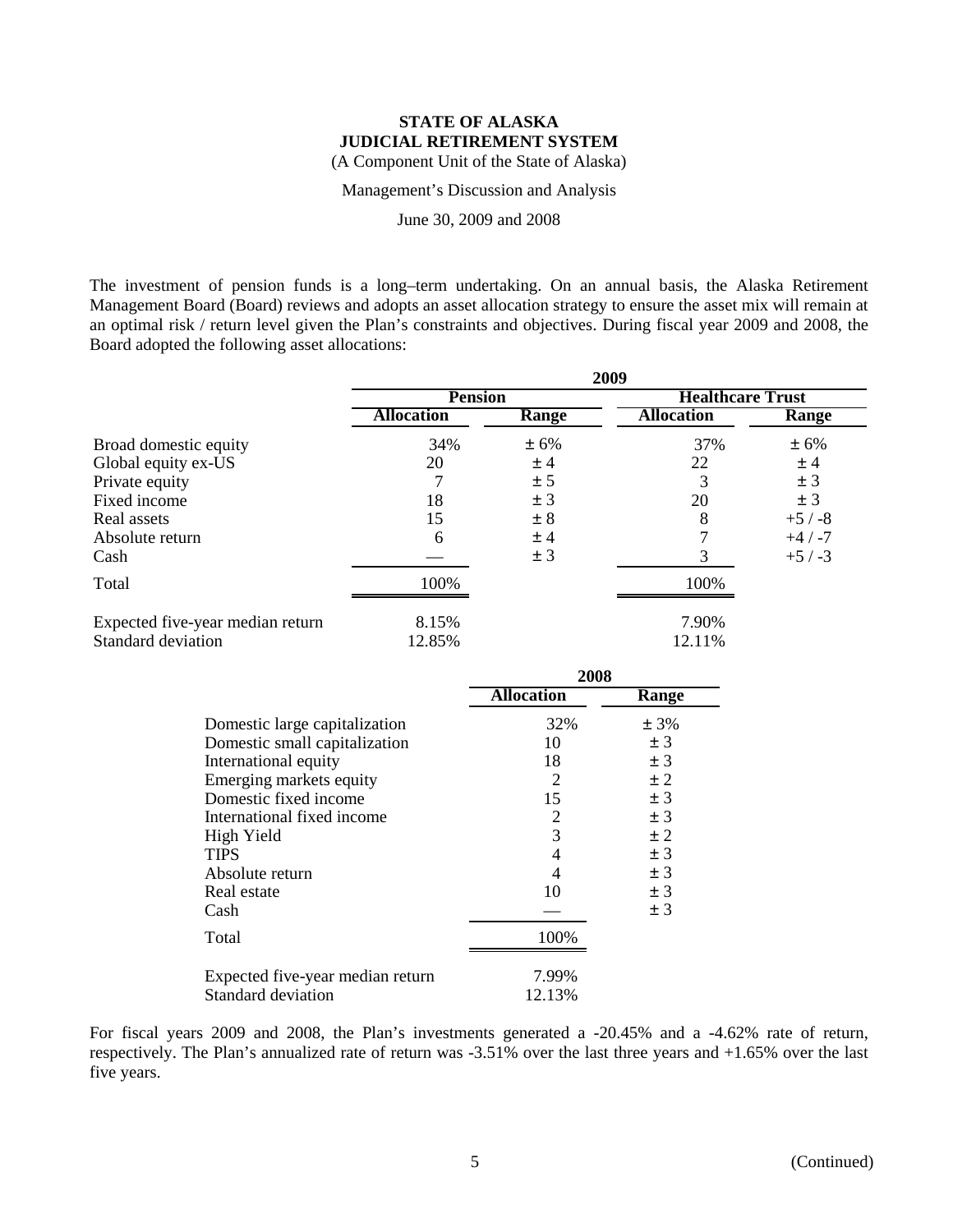(A Component Unit of the State of Alaska)

Management's Discussion and Analysis

June 30, 2009 and 2008

#### **Actuarial Valuations and Funding Progress**

The overall objective of pension and postemployment healthcare funds is to accumulate sufficient funds to meet all expected future obligations to members. The employer contribution requirements are actuarially determined as a percentage of eligible salaries, and reflect the cost of benefits accruing in the fiscal year following the valuation date and a 25–year fixed amortization of the unfunded accrued liability. The amortization period and employer contribution levels are typically recommended by the actuary and adopted by the administrator biannually. Barring legislative changes, the employer contribution rate is expected to remain constant as a percentage of payroll. The ratio of assets to liabilities increased from 62.4% to 95.0% during the two-year period ending June 30, 2008. The Alaska Legislature appropriated \$49,000,000 in fiscal year 2008 in order to reduce the unfunded liability, increase the funding ratio, and decrease the employer contribution rate in fiscal year 2010. The impact of the losses incurred by the Plan in fiscal year 2009 will not be reflected until the June 30, 2010 actuarial valuation report.

A summary of the actuarial assumptions and methods is presented in the notes to the Required Supplementary Information. The assumptions, when applied in combination, fairly represent past and anticipated future experience of the Plan.

|                     | <b>Valuation year</b> |               |  |
|---------------------|-----------------------|---------------|--|
|                     | 2008                  | 2006          |  |
| Valuation assets    | 141.235.655           | 79.710.103    |  |
| Accrued liabilities | 148,737,880           | 127, 725, 758 |  |
| Funding ratio       | 94.96%                | 62.41%        |  |

#### **Contributions, Investment Income and Transfer**

The additions required to fund retirement benefits are accumulated through a combination of employer and plan members' contributions and investment income.

|                                 | <b>Additions (Reductions)</b> |                |             |                     |             |            |  |  |
|---------------------------------|-------------------------------|----------------|-------------|---------------------|-------------|------------|--|--|
|                                 |                               |                |             | Increase/(decrease) |             |            |  |  |
|                                 |                               | 2009           | 2008        | Amount              | Percentage  | 2007       |  |  |
| Plan members contributions      | \$                            | 609.812        | 523.699     | 86,113              | 16.4%       | 477,215    |  |  |
| <b>Employer contributions</b>   |                               | 6,348,665      | 5,860,024   | 488.641             | 8.3         | 3,655,743  |  |  |
| Net investment (loss) income    |                               | (27, 352, 403) | (5,479,509) | (21, 872, 894)      | 399.2       | 14,214,167 |  |  |
| Appropriation - State of Alaska |                               |                | 49,000,000  | (49,000,000)        | (100.0)     |            |  |  |
| <b>Transfers</b>                |                               |                | 4,002,818   | (4,002,818)         | (100.0)     |            |  |  |
| Other                           |                               | 28,166         |             | 28,166              | 100.0       |            |  |  |
| Total                           |                               | (20, 365, 760) | 53,907,032  | (74, 272, 792)      | $(137.8)\%$ | 18,347,125 |  |  |

Employer contributions increased from \$5,860,024 during fiscal year 2008 to \$6,348,665 during fiscal year 2009, an increase of \$488,641 or 8.3%. Employer contributions increased from \$3,655,743 during fiscal year 2007 to \$5,860,024 during fiscal year 2008, an increase of \$2,204,281 or 60.3%. The increase is primarily due to increased salaries to all judges as a result of prior legislation.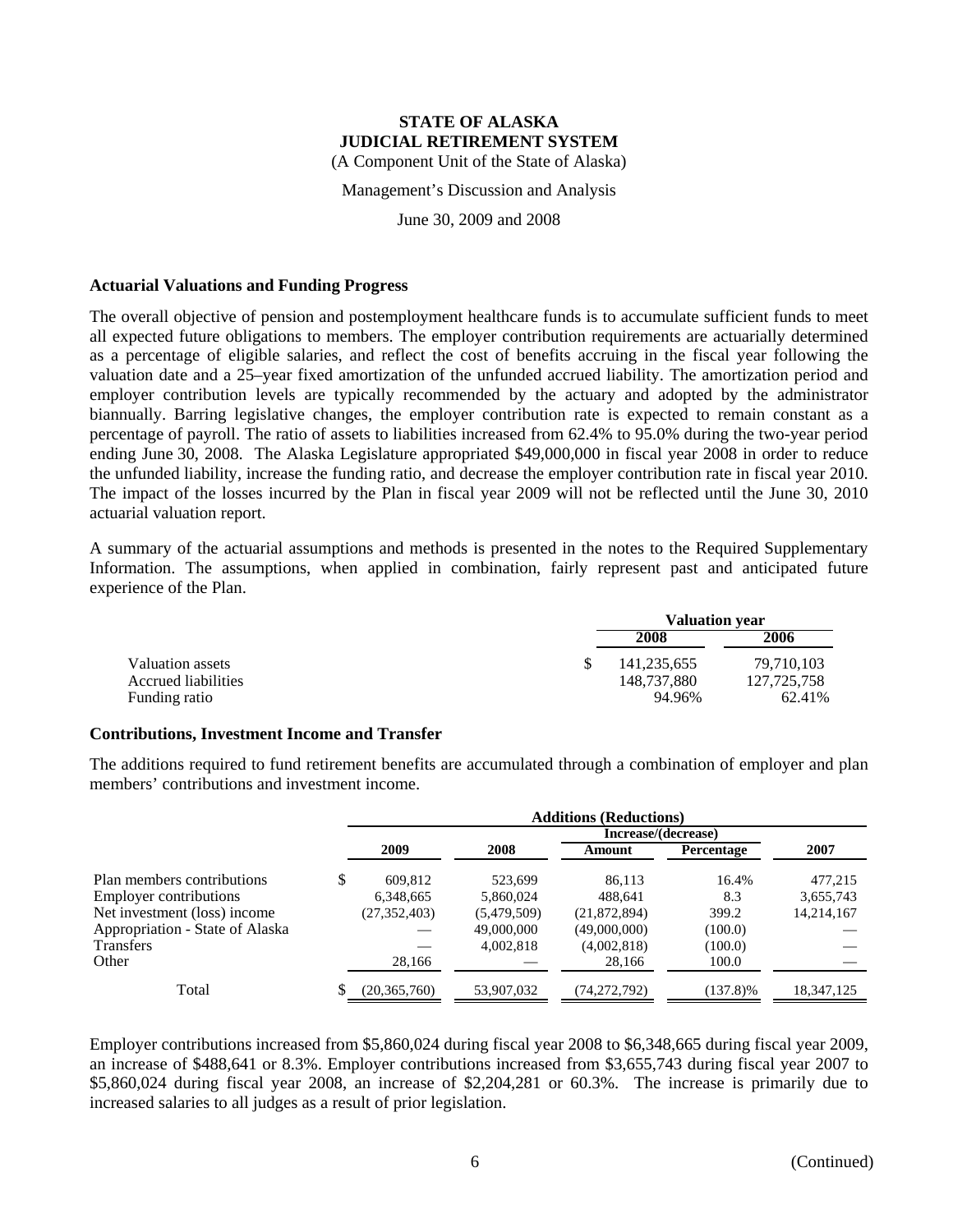Management's Discussion and Analysis

June 30, 2009 and 2008

The employer contribution rate decreased from 57.70% to 36.20% in fiscal years 2008 and 2009, respectively, a reduction in the employer rate of 21.50% of eligible compensation, or a 37.3% decrease from the previous year. The decrease in the employer rate is largely due to the effects of Senate Bill 221, which allocated \$49,000,000 to the JRS system.

In 2009, net investment loss increased by (\$21,872,894) or 399.2% over amounts recorded in fiscal year 2008. Net investment income decreased by (\$19,693,676) or -138.5% over amounts recorded in fiscal year 2007. Fiscal year 2009 continued to be a very challenging year in the investment environment due to a number of failures in the financial sector, increased volatility and risks in the stock market, and the impacts of the federal stimulus package. However, since March 2009, the stock market has rebounded significantly, but the impact for losses prior to that time still had a negative effect on investments.

Over the long term, investment income has been a major component of additions to plan assets. During fiscal year 2009, the Plan recorded its second loss in a row. The actuarial rate of return used in the actuarial valuation report to determine liabilities of the Plan is 8.25%. The fiscal year 2009 and 2008 losses represent a substantial reversal of investment income from 2007 and 2006.

During fiscal year 2008, the Plan transferred the fund balance as of June 30, 2007 of the Postemployment Healthcare fund to the Alaska Retiree Healthcare Trust fund as a result of approval from the Internal Revenue Service for the Public Employees' and Teachers' Retirement Systems for similar pre-funding of postemployment healthcare costs. The actual transfer of funds occurred in fiscal year 2009. Also, Senate Bill 221, section 68(a) appropriated \$49,000,000 to the Plan. This appropriation virtually eliminated the unfunded liability of the Plan by recording \$36,178,570 to fund the pension plan and \$12,821,430 to fund the healthcare trust.

#### **Benefits and Other Deductions**

The primary deduction of the Plan is the payment of pension and postemployment healthcare benefits. These benefit payments and the cost of administering the Plan comprises the costs of operation.

|                           |    | <b>Deductions</b> |           |                     |                   |           |  |  |
|---------------------------|----|-------------------|-----------|---------------------|-------------------|-----------|--|--|
|                           |    |                   |           | Increase/(decrease) |                   |           |  |  |
|                           |    | 2009              | 2008      | Amount              | <b>Percentage</b> | 2007      |  |  |
| Pension                   | \$ | 7,375,193         | 6.679.640 | 695,553             | 10.4%             | 6,232,138 |  |  |
| Postemployment healthcare |    | 762,460           | 250,818   | 511,642             | 204.0             | 829,572   |  |  |
| Refund of contributions   |    |                   | 17,834    | (17, 834)           | (100.0)           |           |  |  |
| Administrative            |    | 119.230           | 63,842    | 55,388              | 86.8              | 75,878    |  |  |
| Total                     | Φ  | 8.256.883         | 7.012.134 | 1.244.749           | 17.8%             | 7,137,588 |  |  |

The Plan's pension benefit in 2009 and 2008 increased \$695,553 and \$447,502 or 10.4% and 7.2% from fiscal years 2008 and 2007, respectively. Senate Bill 237 increased the salaries for sitting judges by fifty percent. Since pension benefits for retired members are based on the current authorized salary for the position from which the member retired, this law resulted in the reflected increase in pension benefits to retired members.

The Alaska Retiree Healthcare Trust (ARHCT) was established with Senate Bill 123 and became effective July 1, 2007. Prior to fiscal year 2008, the Plan was responsible for a health care premium paid to the Retiree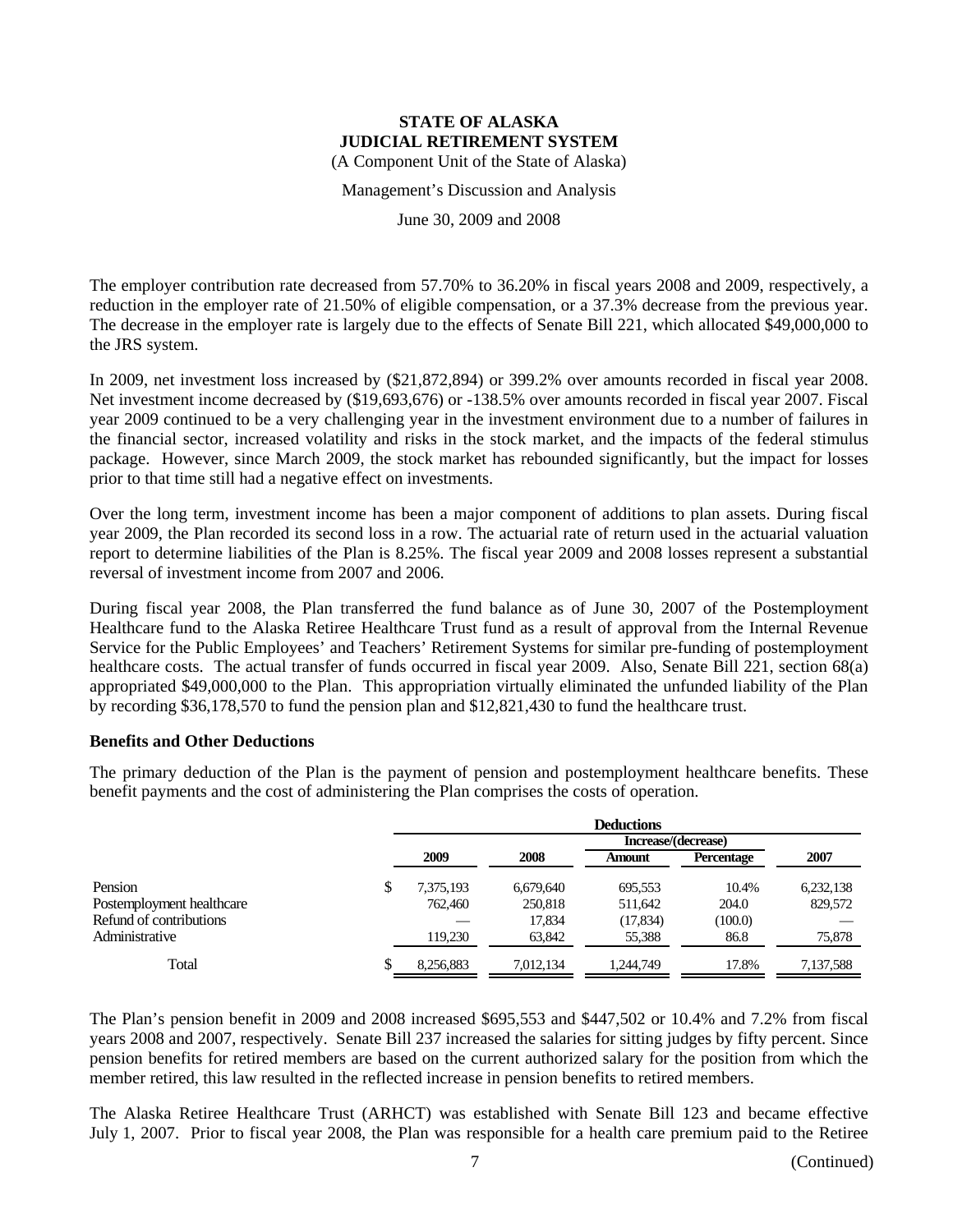Management's Discussion and Analysis

June 30, 2009 and 2008

Health Fund (RHF) for each retired member / beneficiary participating in the Plan. Beginning July 1, 2007, the Plan began recording postemployment healthcare contributions to the ARHCT. The RHF continued to pay healthcare claims for the three participating systems (Public Employees', Teachers', and Judicial Retirement Systems) until March 1, 2008. From that date forward, the ARHCT is responsible for payment of healthcare claims. Healthcare costs continue to rise year over year and any increases are directly related to the increased costs as well as the number of new retirees in the Plan. The Plan's postemployment healthcare benefit in 2009 and 2008 increased \$511,642 or 204.0% and decreased (\$578,754) or -69.8% from fiscal years 2008 and 2007, respectively. The increase is due to recording a full year's healthcare expenditures to the Plan in fiscal year 2009. Only four months were charged to the Plan in fiscal year 2008 as noted previously. In fiscal year 2007, the Plan paid a health insurance premium to the RHF and reflects an entire fiscal year's worth of premiums paid.

The increase in administrative deductions is related to an increase in actuarial cost and an increase in the administrative expenses associated with the third party administrator of the healthcare plans.

#### **Funding**

Retirement benefits are financed by accumulations from employer and plan member contributions and income earned on Plan investments.

- The actuarially determined contribution rate is calculated by the Plan's consulting actuary and approved by the administrator. Contributions are determined on a biennial basis.
- Plan member contributions are set by Alaska Statute 22.25.011.

The Board works with an external consultant to determine the proper asset allocation strategy.

#### **Legislation**

During fiscal year 2009, the Twenty-Sixth Alaska State Legislature enacted one law that affects the Plan:

• House Bill 81 appropriates \$1.55 million from the general fund to the Department of Administration for deposit in the System's defined benefit pension fund and retiree healthcare trust as partial payment of the participating employers' contributions for the fiscal year ending June 30, 2010. This appropriation is to fund the past service cost of the Plan.

During the State of Alaska's  $25<sup>th</sup>$  legislative session, the Alaska legislature appropriated in Senate Bill 221 \$49,000,000 to the Plan to reduce the actuarial unfunded liability based on the June 30, 2007 actuarial valuation roll-forward report. This transfer occurred in June 2008.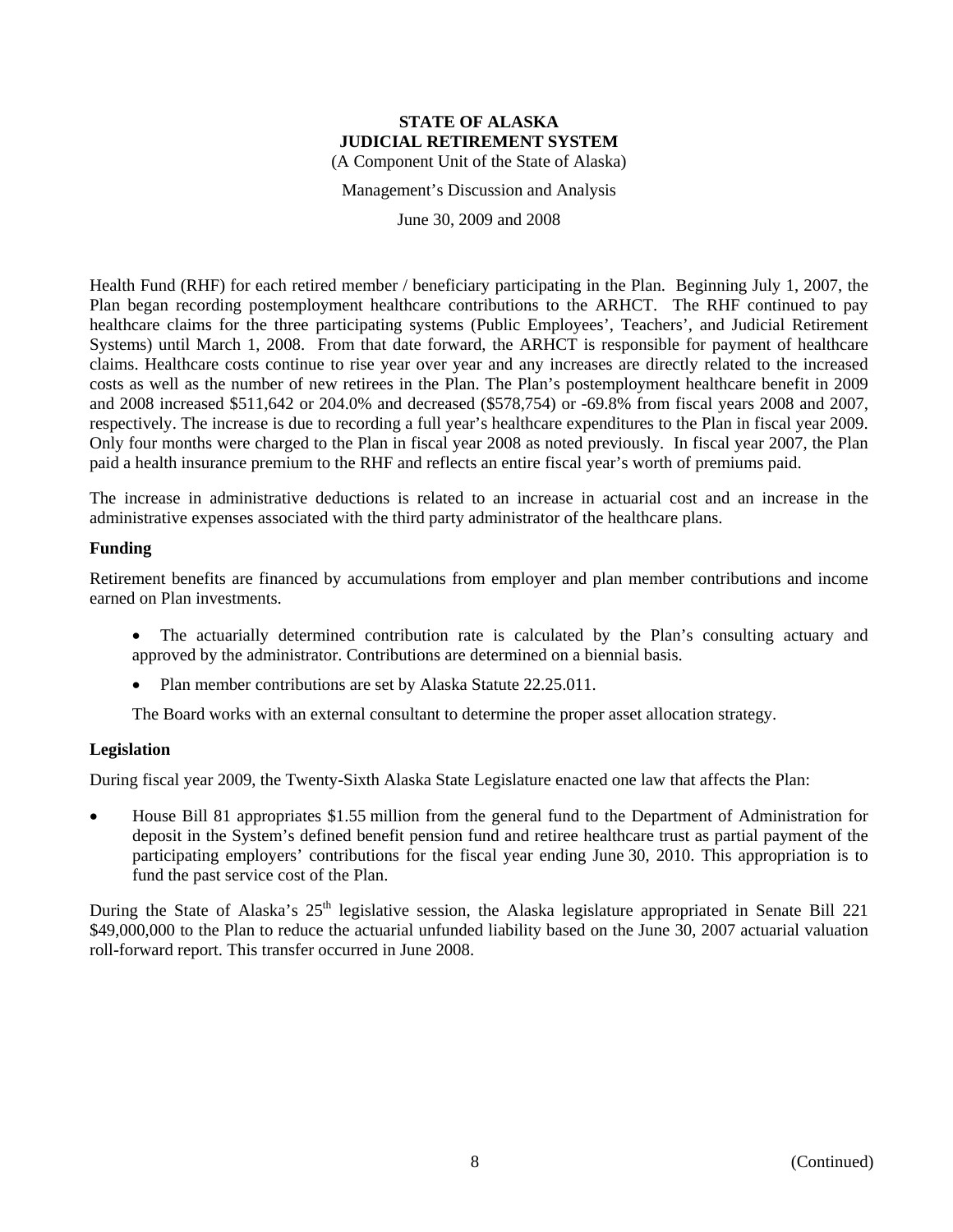(A Component Unit of the State of Alaska)

Management's Discussion and Analysis

June 30, 2009 and 2008

#### **Economic Conditions, Future Contribution Rates, and Status of Unfunded Liability**

The financial market environment continues to challenge investors. The Board continues to diversify and allocate the Plan's portfolio to maintain an optimal risk / return ratio.

The employer contribution rate increased significantly for fiscal years 2008 and 2009 due to: (1) a revaluation of the June 30, 2004 actuarial valuation report and (2) Senate Bill 237 becoming effective July 1, 2006.

The revaluation of the June 30, 2004, actuarial valuation discovered that the prior consulting actuary valued the health insurance premium as a family unit. The Plan's current consulting actuary recommended valuing the healthcare liabilities using a health insurance premium per individual. The revaluation of the liabilities increased the Plan's employer contribution rate by 13.45%. As the budget process for fiscal year 2007 was completed prior to the results of the replication, the fiscal year 2007 employer contribution rate remained at the rate developed with the original actuarial valuation (37.37%), which was an 11.45% increase over the fiscal year 2006 employer contribution rate of 33.53%. Contribution rates are typically set for a two-year period. However, the employer contribution rate for fiscal year 2008, set using the original June 30, 2004 valuation, was adjusted based on the results of the June 30, 2007, actuarial valuation.

Senate Bill 237 increased the salaries for sitting judges by fifty percent and increased the number of sitting judges by six. Because pension benefits for retired members are based on the current authorized salary for the position from which the member retired, this law resulted in a significant increase in benefits to the Plan's retired members.

The June 30, 2008, actuarial valuation for the Plan reported a funding ratio of 94.96% and an unfunded liability of \$7.5 million. The June 30, 2008, actuarial valuation report recommended the fiscal year 2011 contribution rate at 36.20%, 29.94% for the normal cost rate and 6.26% for the past service cost rate.

#### **Requests for Information**

This financial report is designed to provide a general overview of the Plan's financial condition for those with interest in the Plan's finances. Questions concerning any of the information provided in this report or requests for additional financial information should be addressed to:

State of Alaska Judicial Retirement System Division of Retirement & Benefits, Accounting Section P.O. Box 110203 Juneau, Alaska 99811-0203.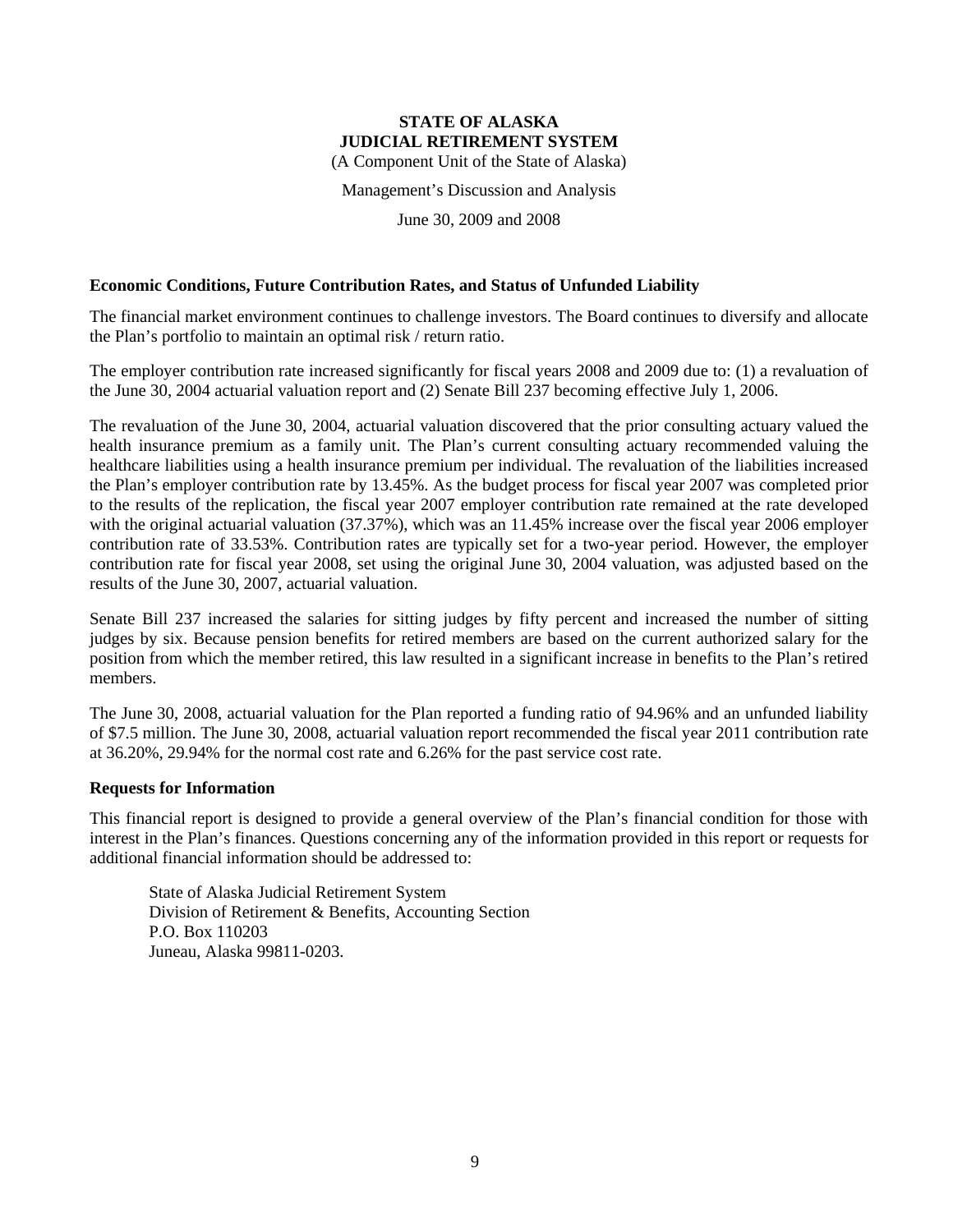**Statements of Plan Net Assets**

**June 30, 2009 and 2008**

| the control of the control of |  |
|-------------------------------|--|
|                               |  |
|                               |  |
|                               |  |
|                               |  |
|                               |  |
|                               |  |

|                                                                                                    |                          | 2009                               |                      |                          | 2008                         |                                    |                      |  |
|----------------------------------------------------------------------------------------------------|--------------------------|------------------------------------|----------------------|--------------------------|------------------------------|------------------------------------|----------------------|--|
|                                                                                                    | <b>Pension</b>           | Alaska retiree<br>healthcare trust | <b>Total</b>         | <b>Pension</b>           | Postemployment<br>healthcare | Alaska retiree<br>healthcare trust | Total                |  |
| Assets:                                                                                            |                          |                                    |                      |                          |                              |                                    |                      |  |
| Cash and cash equivalents (notes 3, 4 and 6):<br>Short-term fixed income pool                      | 558,447                  | 393,743                            | 952,190              | 49,037                   | 6,975                        | 932,475                            | 988,487              |  |
| Total cash and cash equivalents                                                                    | 558,447                  | 393,743                            | 952,190              | 49,037                   | 6,975                        | 932,475                            | 988,487              |  |
| Receivables:                                                                                       |                          |                                    |                      |                          |                              |                                    |                      |  |
| Contributions                                                                                      | 228,441                  | 58,352                             | 286,793              | 204,932                  |                              | 52,620                             | 257,552              |  |
| Other receivables                                                                                  |                          | 6,547                              | 6,547                |                          |                              | 1,267                              | 1,267                |  |
| Due from State of Alaska General Fund (note 2)<br>Due from postemployment healthcare fund (note 7) |                          |                                    |                      | 312,726                  |                              | 103,960<br>4,002,818               | 416,686<br>4,002,818 |  |
| Due from retiree health fund                                                                       |                          | 12,609                             | 12,609               |                          |                              |                                    |                      |  |
| Total receivable                                                                                   | 228,441                  | 77,508                             | 305,949              | 517,658                  | $\overline{\phantom{0}}$     | 4,160,665                          | 4,678,323            |  |
| Investments (notes 3, 4, 5 and 7) at fair value:                                                   |                          |                                    |                      |                          |                              |                                    |                      |  |
| Fixed income securities                                                                            |                          |                                    |                      |                          |                              |                                    |                      |  |
| Retirement fixed income pool                                                                       | 11,609,383               | 2,459,423                          | 14,068,806           | 17,791,473               | 614,550                      |                                    | 18,406,023           |  |
| High yield pool                                                                                    | 2,030,825                | 388,415                            | 2,419,240            | 3,558,817                | 122,928                      |                                    | 3.681.745            |  |
| International fixed income pool<br>Emerging debt pool                                              | 1,391,941<br>701,835     | 271,947<br>137,263                 | 1,663,888<br>839,098 | 2,423,645                | 83,717                       |                                    | 2,507,362            |  |
| Total Fixed income securities                                                                      |                          | 3,257,048                          | 18,991,032           | 23,773,935               | 821,195                      |                                    | 24,595,130           |  |
| Broad domestic equity                                                                              | 15,733,984               |                                    |                      |                          |                              |                                    |                      |  |
| Broad domestic equity                                                                              | 28,479,813               | 5,139,627                          | 33,619,440           | 47,649,142               | 1,645,888                    |                                    | 49,295,030           |  |
| Total Broad domestic equity                                                                        | 28,479,813               | 5,139,627                          | 33,619,440           | 47,649,142               | 1,645,888                    |                                    | 49,295,030           |  |
| Global equity ex-US                                                                                |                          |                                    |                      |                          |                              |                                    |                      |  |
| International equity pool                                                                          | 17,354,592               | 2,834,507                          | 20,189,099           | 20,538,877               | 709,450                      |                                    | 21,248,327           |  |
| Emerging markets equity pool                                                                       | 2,889,737                | 606,575                            | 3,496,312            | 2,277,973                | 78,685                       |                                    | 2,356,658            |  |
| Total Global equity ex-US                                                                          | 20,244,329               | 3,441,082                          | 23,685,411           | 22,816,850               | 788,135                      |                                    | 23,604,985           |  |
| Private equity<br>Private equity pool                                                              | 6,113,583                |                                    | 6,689,299            |                          |                              |                                    |                      |  |
|                                                                                                    |                          | 575,716                            |                      |                          |                              |                                    |                      |  |
| Total Private equity<br>Absolute return                                                            | 6,113,583                | 575,716                            | 6,689,299            |                          |                              |                                    |                      |  |
| Absolute return pool                                                                               | 3,857,812                | 986,634                            | 4,844,446            | 4,855,259                | 167,709                      |                                    | 5,022,968            |  |
| Total Absolute return                                                                              | 3,857,812                | 986,634                            | 4,844,446            | 4,855,259                | 167,709                      |                                    | 5,022,968            |  |
| Real assets                                                                                        |                          |                                    |                      |                          |                              |                                    |                      |  |
| Real estate pool                                                                                   | 12,435,361               | 951,261                            | 13,386,622           | 12,035,028               | 415,712                      |                                    | 12,450,740           |  |
| Real estate investment trust pool                                                                  | 320,368                  | 22.791                             | 343,159              |                          |                              |                                    |                      |  |
| Energy pool<br>Farmland pool                                                                       |                          | 30,964<br>178,010                  | 30,964<br>178,010    |                          |                              |                                    |                      |  |
| Timber pool                                                                                        | 1,198,946                | 76,652                             | 1,275,598            |                          |                              |                                    |                      |  |
| Treasury inflation protected securities pool                                                       | 731,714                  | 259,692                            | 991,406              | 4,551,135                | 157,204                      |                                    | 4,708,339            |  |
| <b>Total Real assets</b>                                                                           | 14,686,389               | 1,519,370                          | 16,205,759           | 16,586,163               | 572,916                      |                                    | 17,159,079           |  |
| Common trust funds                                                                                 |                          |                                    |                      |                          |                              |                                    |                      |  |
| SSgA Domestic equity                                                                               |                          |                                    |                      |                          |                              | 5,710,327                          | 5,710,327            |  |
| SSgA International equity<br>SSgA Emerging markets                                                 |                          |                                    |                      |                          |                              | 2,506,121<br>501,448               | 2,506,121<br>501,448 |  |
| SSgA Domestic fixed income                                                                         |                          |                                    |                      |                          |                              | 1,910,666                          | 1,910,666            |  |
| SSgA International fixed income                                                                    |                          |                                    |                      |                          |                              | 261,278                            | 261,278              |  |
| SSgA High yield bond index                                                                         |                          |                                    |                      |                          |                              | 354,782                            | 354,782              |  |
| SSgA TIPS index                                                                                    |                          |                                    |                      |                          |                              | 1,277,120                          | 1,277,120            |  |
| <b>Total Common trust funds</b>                                                                    | $\overline{\phantom{0}}$ | $\overline{\phantom{0}}$           |                      | $\overline{\phantom{0}}$ | $\overline{\phantom{0}}$     | 12,521,742                         | 12,521,742           |  |
| Total investments                                                                                  | 89,115,910               | 14,919,477                         | 104,035,387          | 115,681,349              | 3.995.843                    | 12,521,742                         | 132,198,934          |  |
| Other assets                                                                                       |                          | 8,499                              | 8,499                |                          |                              |                                    |                      |  |
| Total assets                                                                                       | 89,902,798               | 15,399,227                         | 105,302,025          | 116,248,044              | 4,002,818                    | 17,614,882                         | 137,865,744          |  |
| Liabilities:<br>Accrued expenses                                                                   | 34,202                   | 10,713                             | 44,915               | 38,422                   |                              | 4,212                              | 42,634               |  |
| Due to Retiree Health Fund                                                                         |                          |                                    |                      |                          |                              | 8,572                              | 8,572                |  |
| Due to Alaska Retiree Healthcare Trust (note 7)                                                    |                          |                                    |                      | $\overline{\phantom{0}}$ | 4,002,818                    |                                    | 4,002,818            |  |
| Due to State of Alaska General Fund                                                                | 19,930                   | 48,103                             | 68,033               |                          |                              |                                    |                      |  |
| <b>Total liabilities</b>                                                                           | 54,132                   | 58,816                             | 112,948              | 38,422                   | 4,002,818                    | 12,784                             | 4,054,024            |  |
| Commitments and contingencies (note 9)                                                             |                          |                                    |                      |                          |                              |                                    |                      |  |
| Net assets held in trust for pension and                                                           |                          |                                    |                      |                          |                              |                                    |                      |  |
| postemployment healthcare benefits                                                                 |                          |                                    |                      |                          |                              |                                    |                      |  |
| (see Unaudited Schedule of Funding                                                                 |                          |                                    |                      |                          |                              |                                    |                      |  |
| Progress)                                                                                          | 89,848,666<br>\$         | 15,340,411                         | 105,189,077          | 116,209,622              |                              | 17,602,098                         | 133,811,720          |  |

See accompanying notes to financial statements.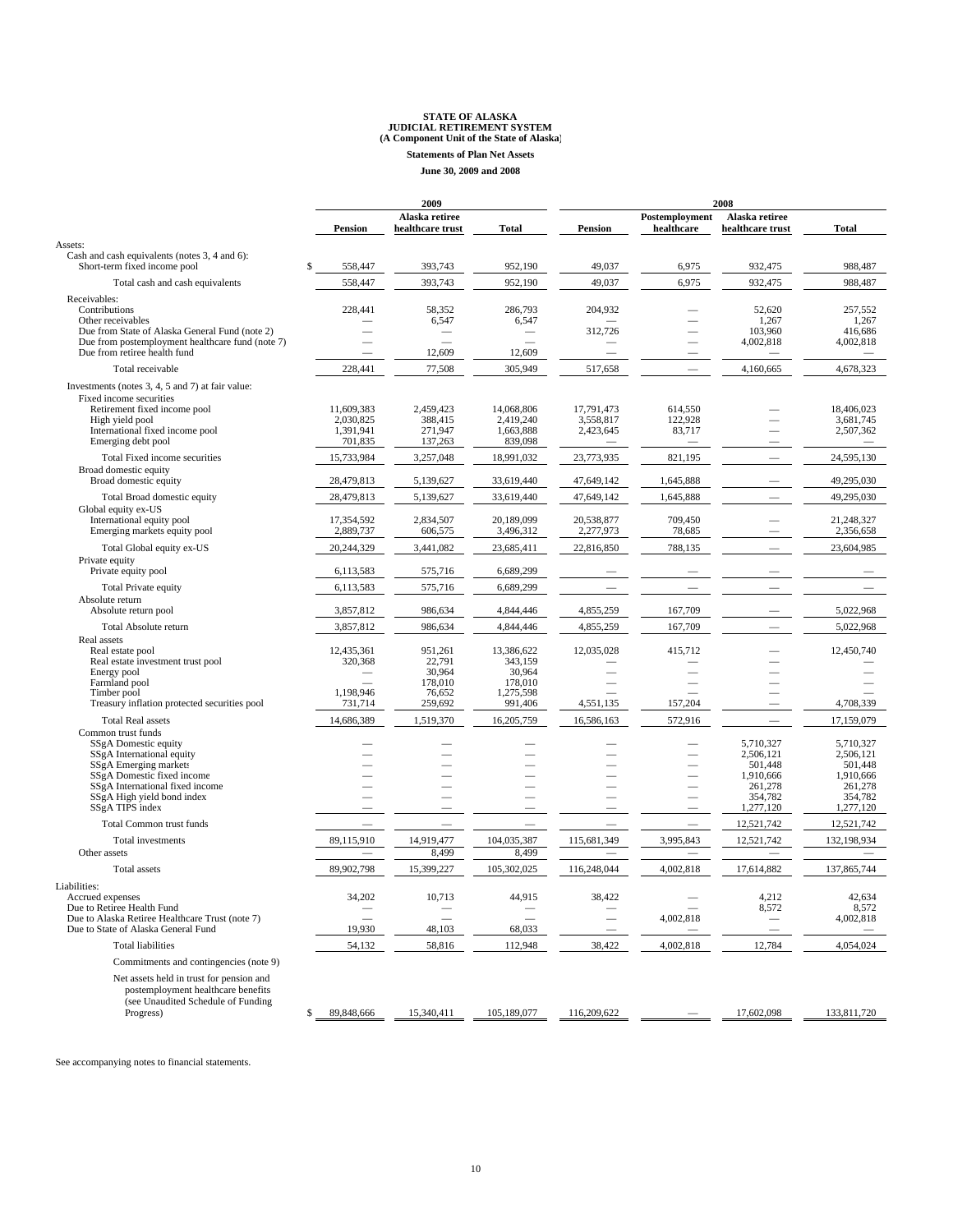**Statements of Changes in Plan Net Assets**

| <b>Years ended June 30, 2009 and 2008</b> |  |  |  |  |  |
|-------------------------------------------|--|--|--|--|--|
|-------------------------------------------|--|--|--|--|--|

|                                                                                 | 2009             |                                    |                          | 2008                     |                              |                                    |              |
|---------------------------------------------------------------------------------|------------------|------------------------------------|--------------------------|--------------------------|------------------------------|------------------------------------|--------------|
|                                                                                 | <b>Pension</b>   | Alaska retiree<br>healthcare trust | <b>Total</b>             | <b>Pension</b>           | Postemployment<br>healthcare | Alaska retiree<br>healthcare trust | <b>Total</b> |
| Additions (Reductions):                                                         |                  |                                    |                          |                          |                              |                                    |              |
| Contributions:                                                                  |                  |                                    |                          |                          |                              |                                    |              |
| Employer                                                                        | \$.<br>4.937.406 | 1,411,259                          | 6,348,665                | 4,556,415                |                              | 1.303.609                          | 5,860,024    |
| Plan members                                                                    | 594.674          | 15,138                             | 609,812                  | 509.539                  |                              | 14.160                             | 523,699      |
| State of Alaska appropriation                                                   |                  | $\overline{\phantom{0}}$           | $\overline{\phantom{0}}$ | 36,178,570               |                              | 12,821,430                         | 49,000,000   |
| Total contributions                                                             | 5,532,080        | 1,426,397                          | 6,958,477                | 41,244,524               |                              | 14,139,199                         | 55,383,723   |
| Other                                                                           |                  | 28,166                             | 28,166                   |                          |                              |                                    |              |
| Investment income (loss):                                                       |                  |                                    |                          |                          |                              |                                    |              |
| Net (depreciation) in fair value (note 3)                                       | (27, 851, 745)   | (3,250,718)                        | (31, 102, 463)           | (8,897,032)              |                              | (383, 400)                         | (9,280,432)  |
| Interest                                                                        | 1,152,631        | 148,345                            | 1,300,976                | 1,410,115                |                              | 70,166                             | 1,480,281    |
| Dividends                                                                       | 2,423,589        | 197,812                            | 2,621,401                | 2,424,623                |                              | 30,531                             | 2,455,154    |
| Total investment (loss) income                                                  | (24, 275, 525)   | (2,904,561)                        | (27, 180, 086)           | (5,062,294)              |                              | (282,703)                          | (5,344,997)  |
| Less investment expense                                                         | 172,261          | 56                                 | 172,317                  | 182,135                  |                              |                                    | 182,135      |
| Net investment (loss) income before                                             |                  |                                    |                          |                          |                              |                                    |              |
| securities lending activities                                                   | (24, 447, 786)   | (2,904,617)                        | (27, 352, 403)           | (5,244,429)              |                              | (282, 703)                         | (5,527,132)  |
| Securities lending income (note 6)                                              |                  |                                    |                          | 410.193                  |                              |                                    | 410.193      |
| Less securities lending expenses (note 6)                                       |                  |                                    |                          | 362,570                  |                              |                                    | 362,570      |
| Net income from securities lending activities                                   |                  |                                    |                          | 47,623                   |                              |                                    | 47,623       |
| Net investment (loss) income                                                    | (24, 447, 786)   | (2,904,617)                        | (27, 352, 403)           | (5,196,806)              |                              | (282, 703)                         | (5,479,509)  |
| Transfer from postemployment healthcare fund (note 7)                           |                  |                                    |                          |                          |                              | 4,002,818                          | 4,002,818    |
| Total additions (reductions)                                                    | (18,915,706)     | (1,450,054)                        | (20, 365, 760)           | 36,047,718               |                              | 17,859,314                         | 53,907,032   |
| Deductions:                                                                     |                  |                                    |                          |                          |                              |                                    |              |
| Pension and post employment healthcare benefits                                 | 7,375,193        | 762,460                            | 8,137,653                | 6,679,640                |                              | 250,818                            | 6.930.458    |
| Refund of contribution                                                          |                  |                                    |                          | 17,834                   |                              |                                    | 17,834       |
| Administrative                                                                  | 70,057           | 49,173                             | 119,230                  | 57,444                   |                              | 6,398                              | 63,842       |
| Total deductions                                                                | 7,445,250        | 811,633                            | 8,256,883                | 6,754,918                |                              | 257,216                            | 7,012,134    |
| Transfer to Alaska retiree healthcare trust (note 7)                            |                  |                                    | $\overline{\phantom{m}}$ | $\overline{\phantom{m}}$ | 4,002,818                    |                                    | 4,002,818    |
| Net (decrease) increase                                                         | (26,360,956)     | (2,261,687)                        | (28, 622, 643)           | 29,292,800               | (4,002,818)                  | 17,602,098                         | 42,892,080   |
| Net assets held in trust for pension and<br>postemployment healthcare benefits: |                  |                                    |                          |                          |                              |                                    |              |
| Balance, beginning of year                                                      | 116,209,622      | 17,602,098                         | 133,811,720              | 86,916,822               | 4,002,818                    |                                    | 90.919.640   |
| Balance, end of year                                                            | 89,848,666<br>\$ | 15,340,411                         | 105,189,077              | 116,209,622              |                              | 17,602,098                         | 133,811,720  |

See accompanying notes to financial statements.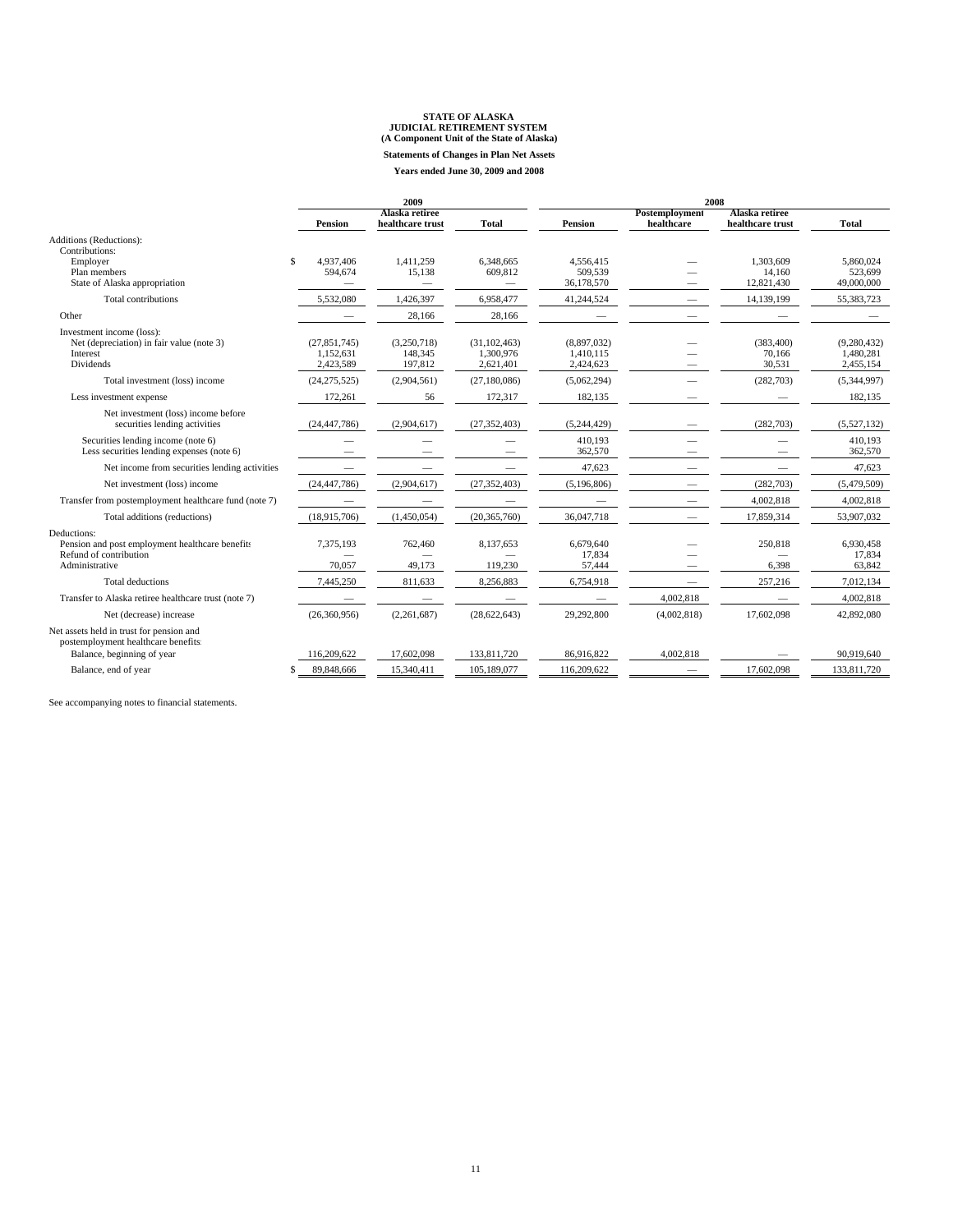(A Component Unit of the State of Alaska)

Notes to Financial Statements

June 30, 2009 and 2008

#### **(1) Description**

The following brief description of the State of Alaska Judicial Retirement System (Plan), a Component Unit of the State of Alaska, is provided for general information purposes only. Participants should refer to the Plan agreement for more complete information.

#### *General*

The Plan is a defined benefit, single-employer retirement system established and administered by the State of Alaska (State) to provide pension and postemployment healthcare benefits for eligible State justices and judges. Benefit and contribution provisions are established by State law and may be amended only by the State Legislature. The Plan is considered a component unit of the State financial reporting entity and is included in the State's Comprehensive Annual Financial Report as a pension trust fund.

Inclusion in the Plan is a condition of employment for eligible State justices and judges. At June 30, plan membership consisted of:

|                                                                                                                | 2008     | 2006     |
|----------------------------------------------------------------------------------------------------------------|----------|----------|
| Retirees and beneficiaries currently receiving benefits<br>Terminated plan members entitled to future benefits | 90       | 86       |
| Total current and future benefits                                                                              | 95       | 93       |
| Active plan members:<br>Vested<br>Nonvested                                                                    | 46<br>27 | 41<br>25 |
| Total active plan members                                                                                      | 73       | 66       |
|                                                                                                                | 168      | 159      |

#### *Pension Benefits*

Members with five or more paid-up years of credited service are entitled to annual pension benefits beginning at normal retirement age, sixty, or early retirement age, fifty-five. Members who are under age sixty and have twenty or more years of credited service may retire at any age and receive an actuarially reduced benefit.

The normal monthly pension benefit is based on the member's years of service and the current authorized salary for the position from which they retired. The pension benefit is equal to 5% for each year of service up to a maximum of 75% of the current salary for an active judge in the month the benefit is paid. In the event of salary increases for active judges, the monthly pension benefit for retired judges also increases.

### *Postemployment Healthcare Benefits*

Major medical benefits are provided without cost to retired Plan members.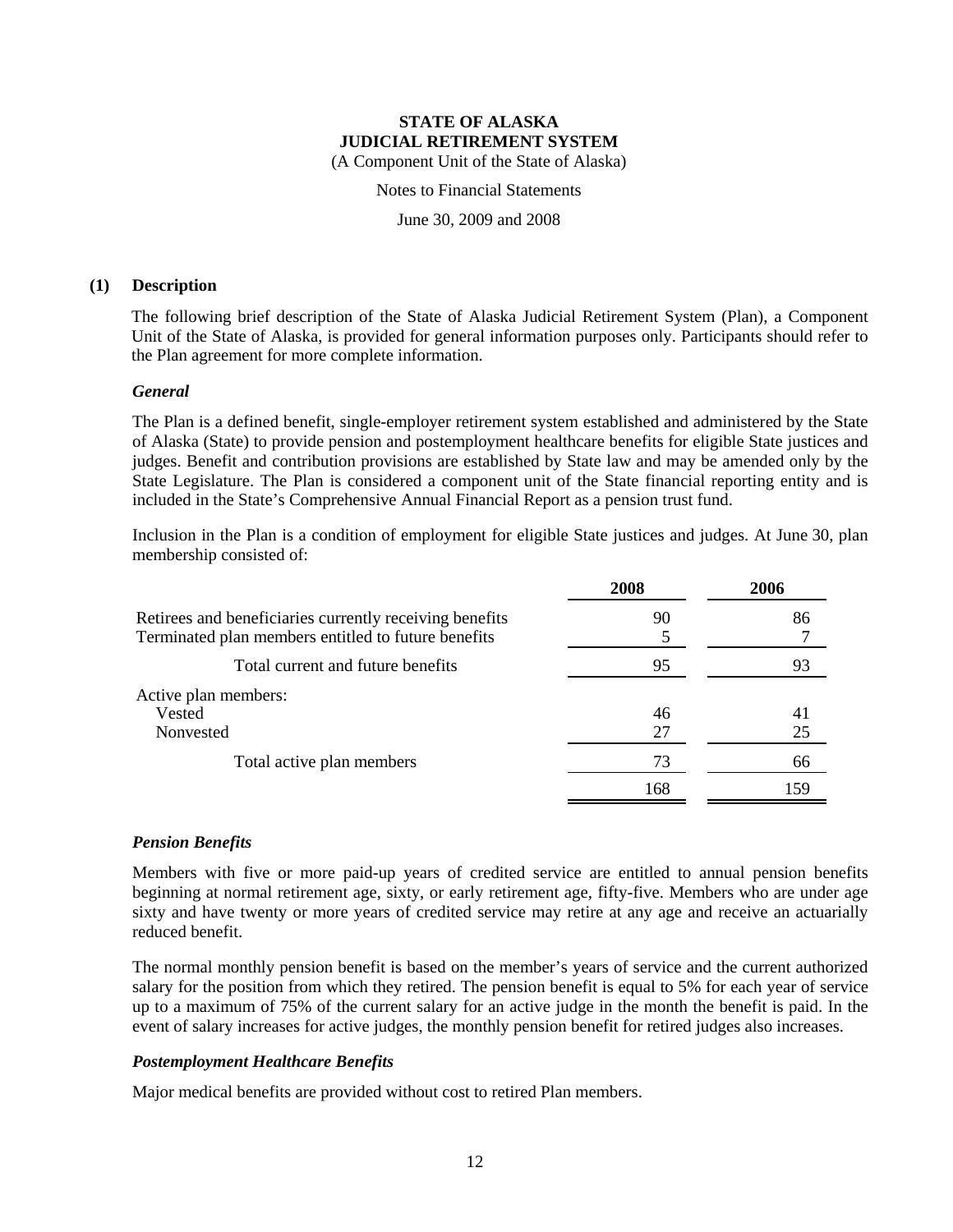Notes to Financial Statements

June 30, 2009 and 2008

#### **(1) Description (cont.)**

Prior to July 1, 1997, postemployment healthcare benefits were provided by the payment of premiums to an insurance company. Beginning July 1, 1997, the Retiree Health Fund (RHF), a pension trust fund of the State, was established. The RHF is self-funded and provides major medical coverage to retirees of the Plan. Retirees of three other State administered retirement plans also participate in the RHF. The Plan, along with the other participating plans, retains the risk of loss of allowable claims. The RHF issues a publicly available financial report, which may be obtained by writing to the State of Alaska, Department of Administration, Division of Retirement and Benefits, P.O. Box 110203, Juneau, Alaska, 99811-0203 or by calling (907) 465-4460.

Beginning July 1, 2007, the Alaska Retiree Healthcare Trust (ARHCT), a healthcare trust fund of the State, was established. The ARHCT is self-funded and provides major medical coverage to retirees of the Plan. The Plan retains the risk of loss of allowable claims for eligible members. The ARHCT began paying member healthcare claims on March 1, 2008. Prior to that, healthcare claims were paid for by the RHF.

#### *Death Benefits*

Upon the death of a member who has served for at least two years, the surviving spouse is entitled to receive monthly benefits equal to one-half of the monthly retirement pay the member would have been entitled to receive if retired at the time of death. If the member was not eligible to retire or would have been entitled to less than 60% of the monthly authorized salary, the spouse is entitled to monthly benefits equal to 30% of the authorized salary. The benefits continue until the surviving spouse dies.

If there is no eligible surviving spouse, the member's surviving dependent child(ren) are entitled to receive a benefit equal to 50% of the above survivor's benefit. Each child will receive an equal share of the benefit while they are dependent. If there is no surviving spouse or dependent child(ren), the member's beneficiary(ies) shall receive the difference between contributions made and interest accrued in the Plan less benefits paid by the Plan.

#### *Disability Benefits*

Members who are involuntarily retired for incapacity and have a minimum of two years of service at the time of retirement for incapacity are eligible for pension benefits.

#### *Contributions*

#### **Plan Members Contributions**

Plan members first appointed after June 30, 1978, contribute 7% of their compensation to the Plan. The Plan member contributions are deducted before federal income tax is withheld. Contributions are not required after members have made contributions for 15 years. Plan member contributions earn interest at the rate of 4.5% per annum, compounded semiannually. Contributions are collected by the employer and remitted to the Plan. Members appointed before July 1, 1978, are not required to make contributions.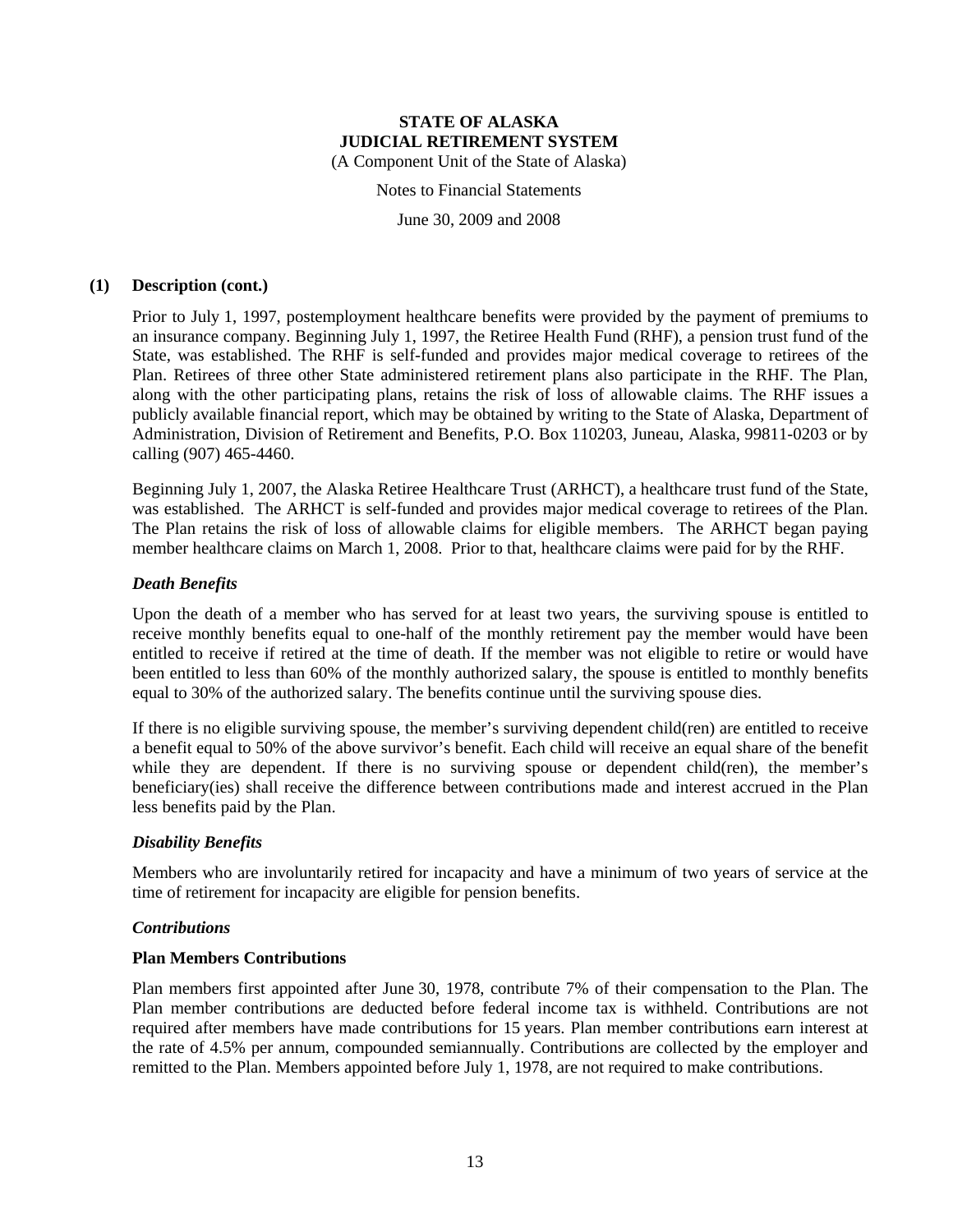Notes to Financial Statements

June 30, 2009 and 2008

#### **(1) Description (cont.)**

#### **Employer Contributions**

The Plan's funding policy provides for periodic employer contributions at actuarially determined rates that, expressed as percentages of annual covered payroll, are sufficient to accumulate assets to pay both pension and postemployment healthcare benefits when due. Employer contribution rates are determined using the entry age normal actuarial funding method. The Plan amortizes the unfunded liability over a fixed 25-year period. Employer contributions are accumulated in both the pension and the healthcare funds based on the approved contribution rate for the fiscal year.

#### *Refunds*

Plan member contributions may be voluntarily refunded to the justice or judge if office is vacated before the justice or judge is fully vested. Plan member contributions may be involuntarily refunded to a garnishing agency. Members whose contributions have been refunded forfeit all retirement benefits, including postemployment healthcare benefits. Members are allowed to reinstate voluntary refunded service by repaying the voluntary refunded balance and accrued interest, as long as they have returned to active service. Members are allowed to reinstate refunded service due to involuntary refunds by repaying the involuntary refunded balance and accrued interest.

#### **(2) Summary of Significant Accounting Policies**

#### *Basis of Accounting*

The Plan's financial statements are prepared using the economic resources measurement focus and accrual basis of accounting. Contributions are recognized in the period in which they are due. Benefits are recognized when due and payable.

#### *Use of Estimates*

The preparation of financial statements in conformity with generally accepted accounting principles requires management to make estimates and assumptions that affect the reported amounts of assets and liabilities and disclosure of contingent assets and liabilities at the date of the financial statements and the reported amounts of additions and deductions during the reporting period. Actual results could differ from those estimates.

#### *GASB Statements No. 25 and No. 43*

The Plan follows the provisions of Government Accounting Standards Board (GASB) Statement No. 25, Financial Reporting for Defined Benefit Pension Plans and Note Disclosures for Defined Contribution Plans (GASB 25). GASB 25 establishes a financial reporting framework for defined benefit plans that distinguishes between two separate categories of information: (a) current financial information about plan assets and financial activities and (b) actuarially determined information, from a long-term perspective, about the funded status of the plan and the progress being made in accumulating sufficient assets to pay benefits when due.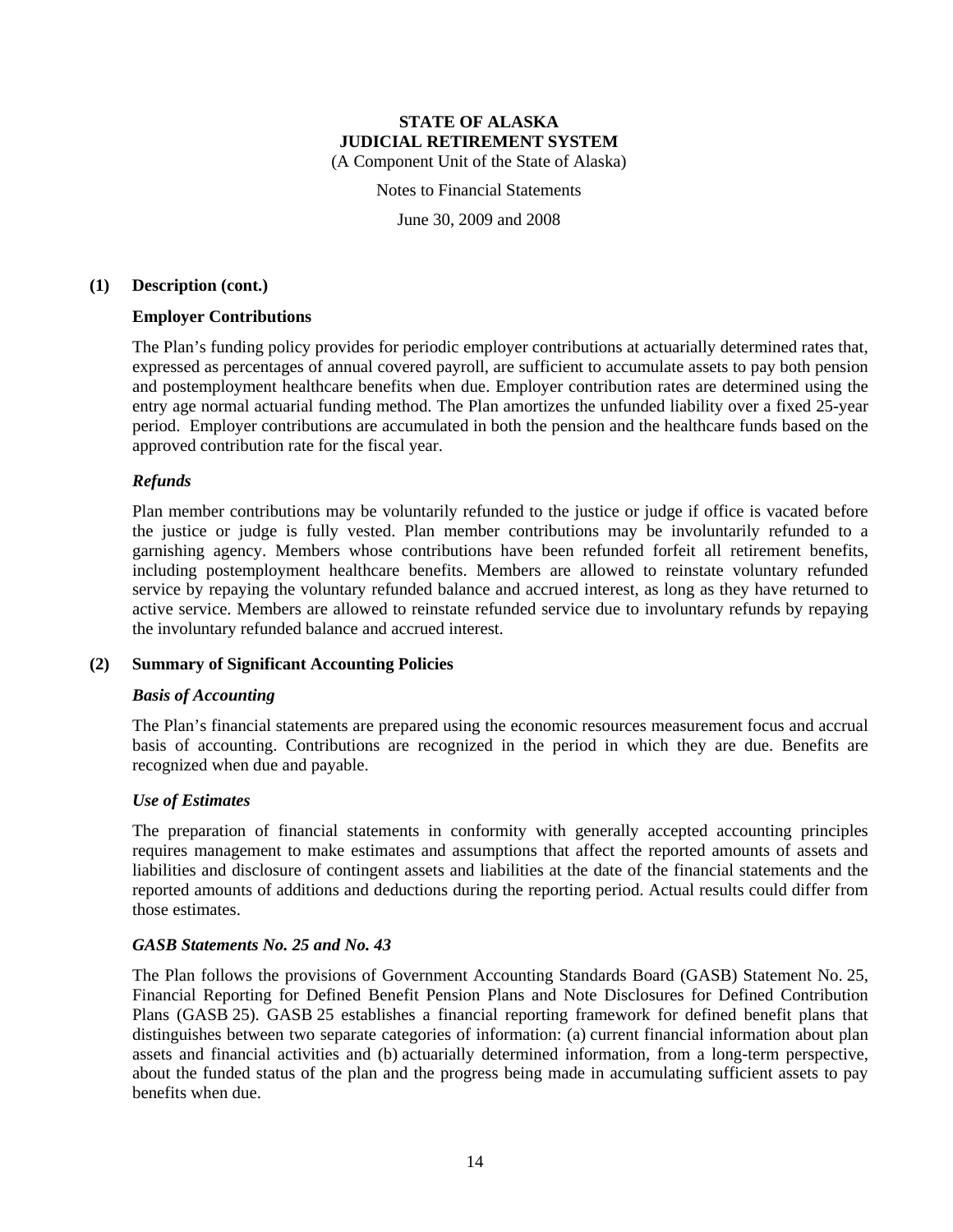(A Component Unit of the State of Alaska)

Notes to Financial Statements

June 30, 2009 and 2008

#### **(2) Summary of Significant Accounting Policies (cont.)**

The Plan's defined benefit postemployment healthcare plan also follows the provisions of GASB Statement No. 43, Financial Reporting for Postemployment Benefit Plans Other Than Pension Plans (GASB 43). GASB 43 establishes uniform financial reporting standards for Other Post-employment Benefit Plans (OPEB) and supersedes the interim guidance included in GASB Statement No. 26, Financial Reporting for Postemployment Healthcare Plans Administered by Defined Benefit Pension Plans. The approach followed by GASB 43 is generally consistent with the approach adopted in GASB 25, with modifications to reflect differences between pension and OPEB plans.

#### *Investments*

Investments are reported under the Department of Revenue, Treasury Division (Treasury). Treasury financial statements are prepared using the accrual basis of accounting for investment income. Assets are reported at fair value. Investment purchases and sales are recommended on a trade-date basis. Contributions, benefits paid and all expenses are recorded on a cash basis.

#### **Valuation**

#### Defined Benefit Pension, Postemployment Healthcare, and Healthcare Trust Investments

Fixed income securities are valued each business day using prices obtained from a pricing service when such prices are available; otherwise, such securities are valued at the most current sale price or based on a valuation provided by investment managers.

Domestic and international equity securities are valued each business day using prices obtained from a pricing service or prices quoted by one or more independent brokers.

Emerging markets securities are valued on the last business day of each month by the investment managers.

Private equity investments are valued quarterly by the general partners and investment sponsors. Private equity oversight managers and Board staff employ a standard of reasonable care in verifying that the valuations reasonably reflect the underlying fair value of the investments.

Absolute return investments are valued monthly by the general partners. The fund administrators are held to a standard of reasonable care in verifying that the valuations reasonably reflect the underlying fair value of the investments.

Energy related investments in the Energy Pool are valued quarterly by the general partner. The general partner is held to a standard of reasonable care in verifying that the valuations reasonably reflect the underlying fair value of the investments.

With the exception of real estate investment trust holdings, real estate, timber, and farmland investments are valued quarterly by investment managers based on market conditions. Additionally, real estate, farmland, and timber investments are appraised annually by independent appraisers. Real estate investment trust holdings are valued each business day using prices obtained from a pricing service.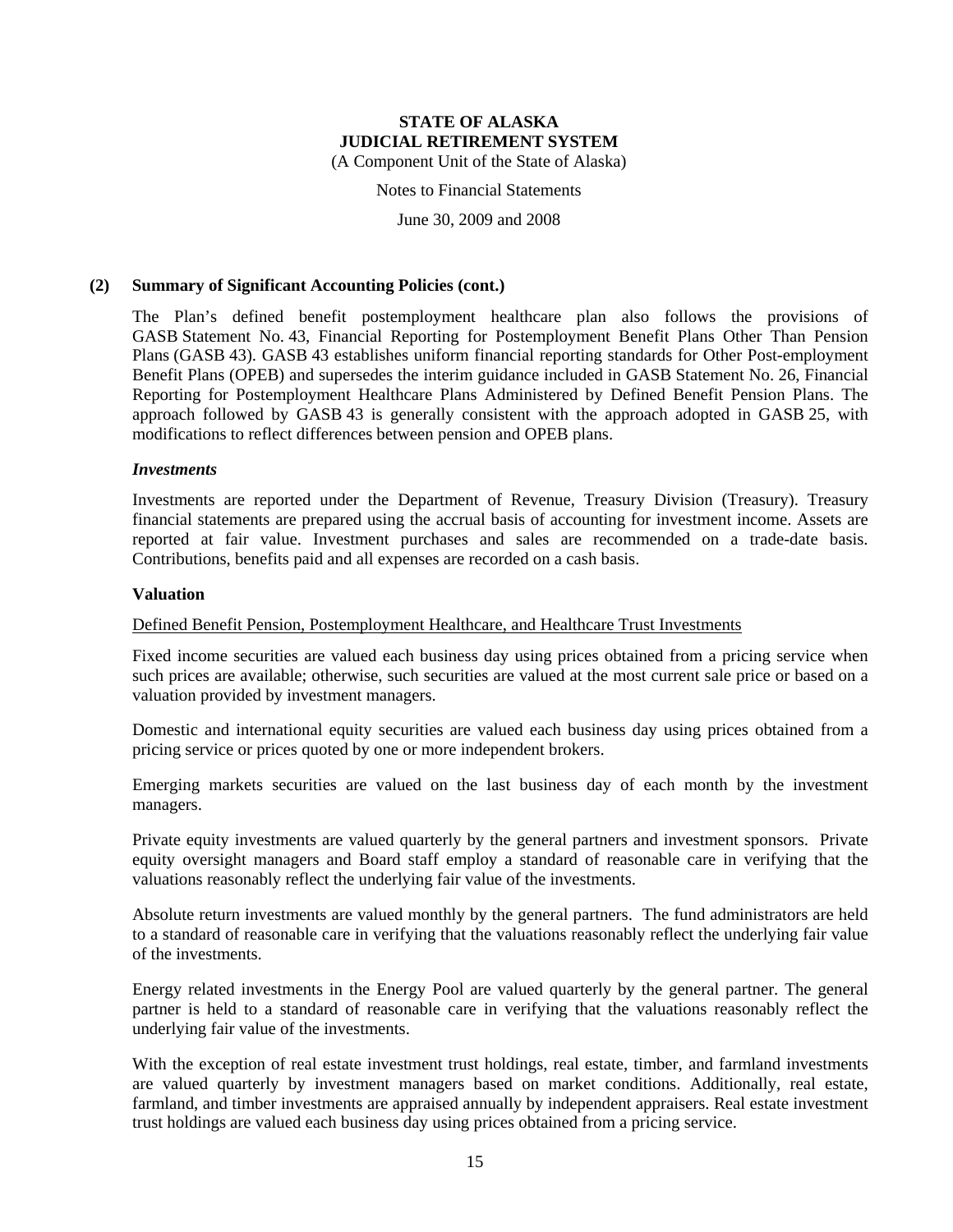(A Component Unit of the State of Alaska)

Notes to Financial Statements

June 30, 2009 and 2008

#### **(2) Summary of Significant Accounting Policies (cont.)**

Securities expressed in terms of foreign currencies are translated into U.S. dollars at the prevailing exchange rates. Forward currency contracts are valued at the mid-point of representative quoted bid and asked prices.

#### Defined Benefit Alaska Retiree Healthcare Trust Investments

Common Trust Funds, with the exception of the State Street Global Advisors (SSgA) Emerging Markets Fund which was valued bi-monthly following the third Wednesday and last business day of each month, were valued daily. Equity investments for which market quotations were readily available were valued at the last reported sale price or close for certain markets on their principal exchange on the valuation date. If no sales were reported for that day, investments were valued at the more recent of the last published sale price or the mean between the last reported bid and asked prices, or at the fair value as determined in good faith by the Trustee. These funds were liquidated during fiscal year 2009.

#### Income Allocation

Income in the Fixed Income, Domestic Equity, and International Equity Pools was credited to the net asset value of the pool daily and allocated to pool participants daily on a pro rata basis.

Income in the Emerging Markets, Private Equity, Absolute Return, Real Estate, Farmland, and Timber Pools was credited to the net asset value of the pool daily and allocated to pool participants monthly on a pro rata basis.

Income for the Common Trust Funds was credited and allocated in accordance with the participants pro rata share of the fund when received.

#### *Contributions Receivable*

Contributions from plan members and the employer for service through June 30 are accrued. These contributions are considered fully collectible and, accordingly, no allowance for uncollectible receivables is reflected in the financial statements.

#### *Administrative Costs*

Administrative costs are paid from investment earnings.

#### *Due from (to) State of Alaska General Fund*

Amounts due from (to) the State of Alaska General Fund represent the net difference between amounts paid by the Plan on behalf of others and amounts paid by others on behalf of the Plan.

#### *Federal Income Tax Status*

The Plan is a qualified plan under Section 401(a) of the Internal Revenue Code and is exempt from federal income taxes under Section 501(a).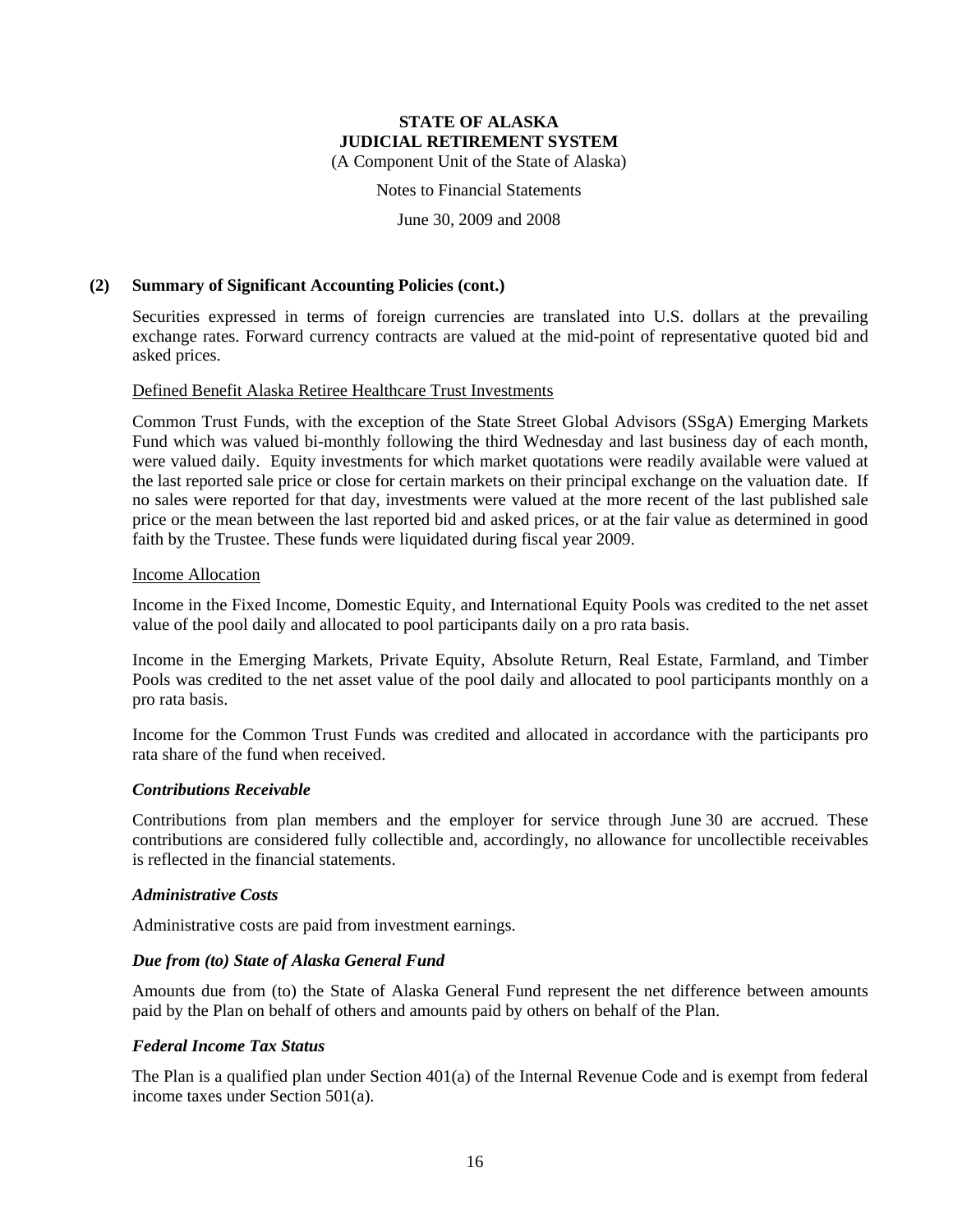Notes to Financial Statements

June 30, 2009 and 2008

#### **(3) Investments**

The Alaska Retirement Management Board (Board) has statutory oversight of the Plan's investments. As the fiduciary, the Board has the statutory authority to invest the assets under the Prudent Investor Rule. Alaska Statute provides that investments shall be made with the judgment and care under circumstances then prevailing that an institutional investor of ordinary professional prudence, discretion and intelligence exercises in managing large investment portfolios.

Treasury provides staff for the Board. Treasury has created a pooled environment by which it manages the investments the Board has fiduciary responsibility. Actual investing is performed by investment officers in Treasury or by contracted external investment managers. The Board has developed investment guidelines, policies and procedures for Treasury staff and external investment managers to adhere to when managing investments.

### **Pension and Postemployment Healthcare Plan Investments**

#### *Short-term Fixed Income Pool*

The Plan participates in the State's internally managed Short-term Fixed Income Pool which was established on March 15, 1993, with a start up and maintained share price of \$1. Treasury staff determines the allocation between permissible securities. Each participant owns shares in the pool, the number of which fluctuates daily with contributions and withdrawals. Participant shares also change at the beginning of each month when income is paid. At June 30, 2009 and 2008, the Plan had a 0.03% and 0.02% direct ownership in the Short-term Fixed Income Pool. The Plan had a 0.03% and 0.04% indirect ownership through ownership by other investment pools which invest in the Short-term Fixed Income Pool at June 30, 2009 and 2008.

#### *Alaska Retirement Fixed Income Pool*

The Plan participates in the Board's internally managed Alaska Retirement Fixed Income Pool which was established on March 1, 1996, with a start up share price of \$1,000. The share price at June 30, 2009, was \$2,163. Treasury staff determines the allocation between permissible securities. Ownership in the pool is based on the number of shares held by each participant. The net asset value per share is determined by dividing the total fair value of the net assets of the pool by the number of shares of the pool outstanding on the valuation date. Contributions to and withdrawals from the pool are based on the beginning of the day net asset value per share on the day of the transaction. At June 30, 2009 and 2008, the Plan had a 0.97% and 0.77% ownership in the Alaska Retirement Fixed Income Pool.

#### *High Yield Pool*

The Plan participates in the Board's externally managed High Yield Pool which was established on April 15, 2005, with a start up share price of \$1,000. The share price at June 30, 2009, was \$1,156. Each manager independently determines the allocation between permissible securities. Ownership in the pool is based on the number of shares held by each participant. The net asset value per share is determined by dividing the total fair value of the net assets of the pool by the number of shares of the pool outstanding on the valuation date. Contributions to and withdrawals from the pool are based on the beginning of the day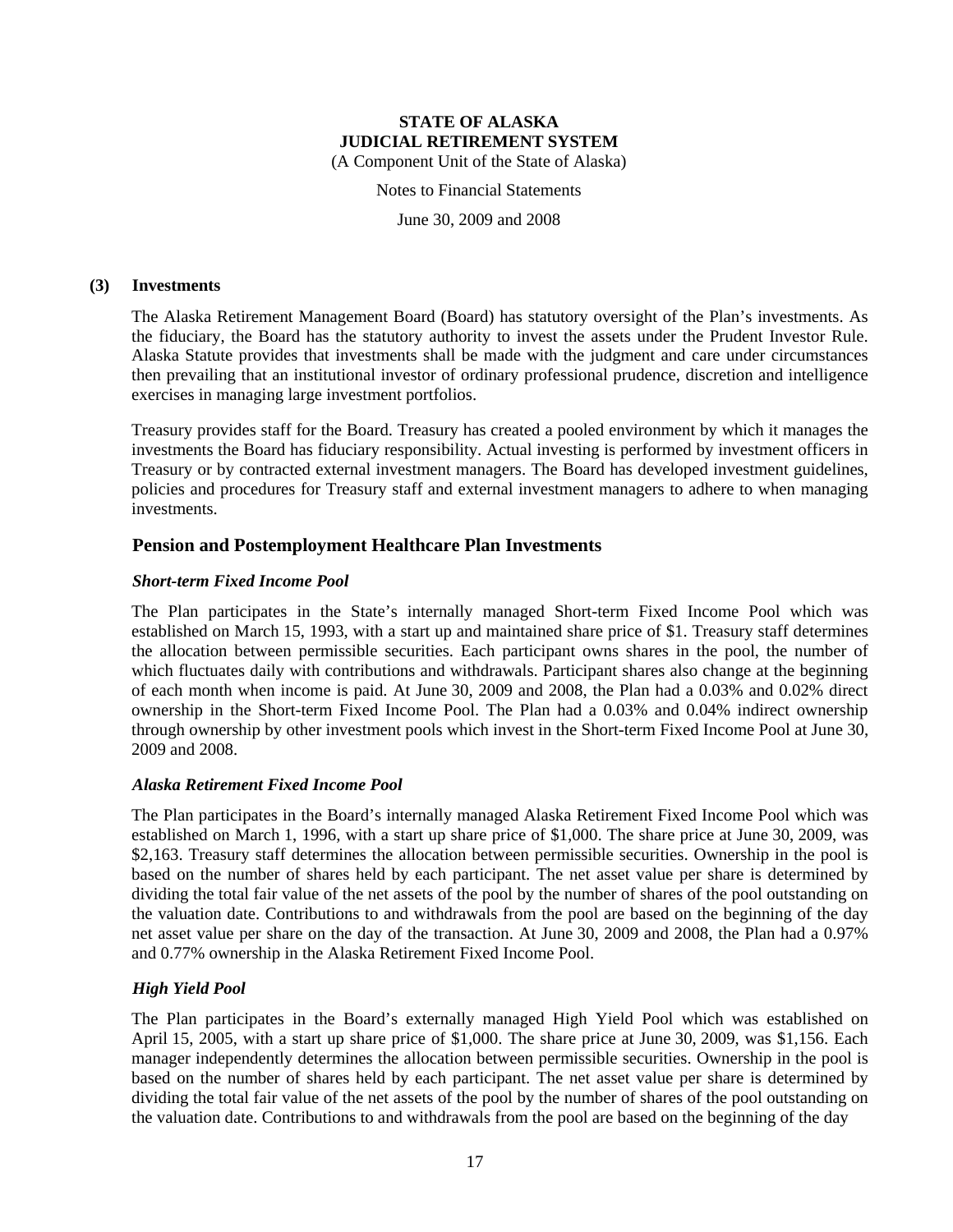Notes to Financial Statements

June 30, 2009 and 2008

#### **(3) Investments (cont.)**

net asset value per share on the day of the transaction. At June 30, 2009 and 2008, the Plan had a 0.88% and 0.97% ownership in the High Yield Pool.

#### *International Fixed Income Pool*

The Plan participates in the Board's externally managed International Fixed Income Pool which was established on March 3, 1997, with a start up share price of \$1,000. The share price at June 30, 2009, was \$2,333. Each manager independently determines the allocation between permissible securities. Ownership in the pool is based on the number of shares held by each participant. The net asset value per share is determined by dividing the total fair value of the net assets of the pool by the number of shares of the pool outstanding on the valuation date. Contributions to and withdrawals from the pool are based on the beginning of the day net asset value per share on the day of the transaction. At June 30, 2009 and 2008, the Plan had a 0.88% and 0.78% ownership in the International Fixed Income Pool.

#### *Emerging Markets Debt Pool*

The Plan participates in the Board's externally managed Emerging Markets Debt Pool which was established on July 1, 2008, with a start up share price of \$1,000. The share price at June 30, 2009, was \$936. The pool participates in one externally managed commingled investment fund alongside other institutional investors through ownership of equity shares. Ownership in the pool is based on the number of shares held by each participant. The net asset value per share is determined by dividing the total fair value of the net assets of the pool by the number of shares of the pool outstanding on the valuation date. Contributions to and withdrawals from the pool are based on the beginning of the day net asset value per share on the day of the transaction. At June 30, 2009, the Plan had a 0.88% ownership in the Emerging Markets Debt Pool.

#### *Domestic Equity Pool*

The Domestic Equity Pool is comprised of an External Large Cap Domestic Equity and an External Small Cap Domestic Equity Pool.

#### **Large Cap Domestic Equity Pool**

The Plan participates in the Board's externally managed Large Cap Domestic Equity Pool which was established on July 1, 2004, with a start up share price of \$1,000. The share price at June 30, 2009, was \$870. Each manager independently determines the allocation between permissible securities. Ownership in the pool is based on the number of shares held by each participant. The net asset value per share is determined by dividing the total fair value of the net assets of the pool by the number of shares of the pool outstanding on the valuation date. Contributions to and withdrawals from the pool are based on the beginning of the day net asset value per share on the day of the transaction. At June 30, 2009 and 2008, the Plan had a 0.84% and 0.93% ownership in the Large Cap Domestic Equity Pool.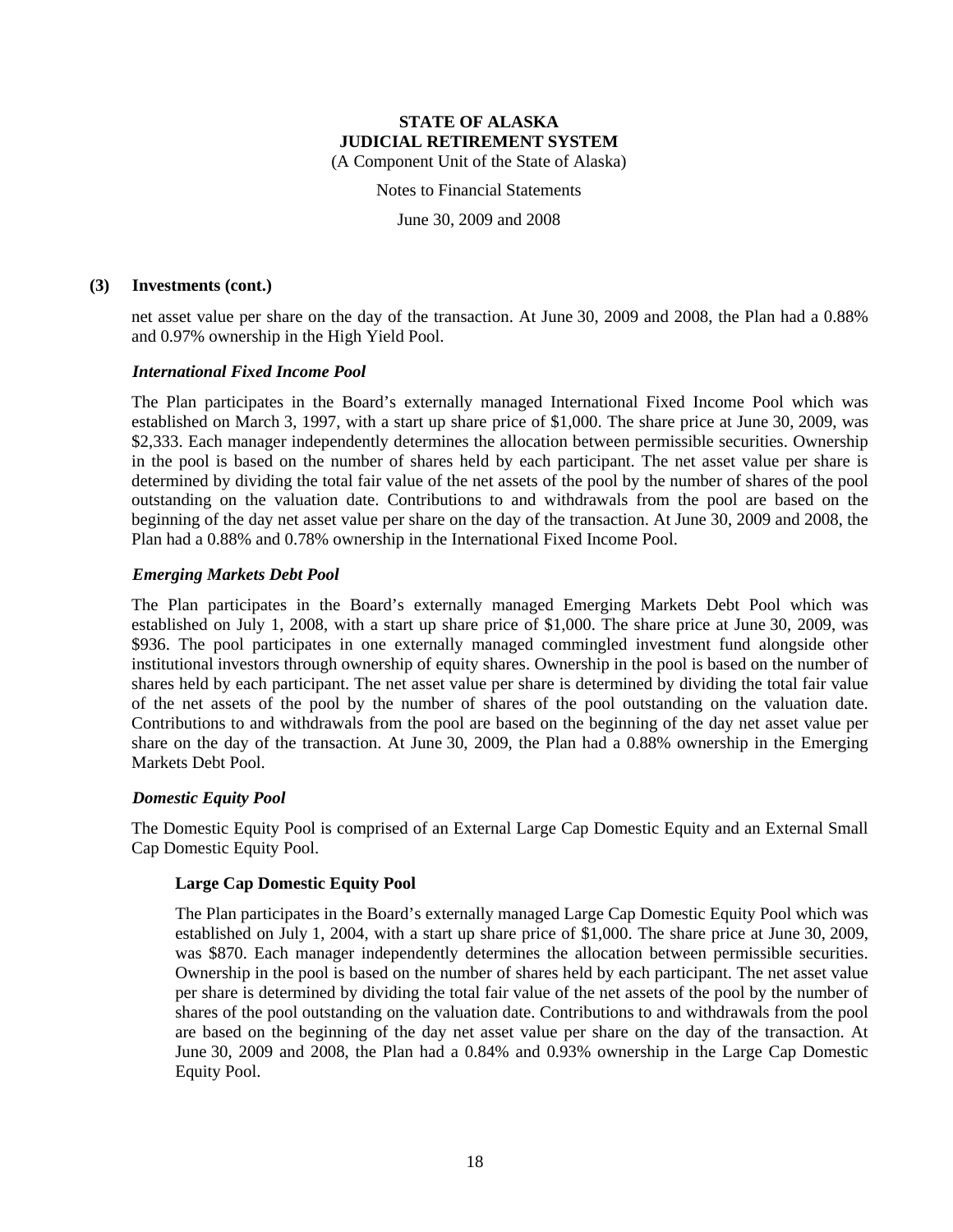Notes to Financial Statements

June 30, 2009 and 2008

#### **(3) Investments (cont.)**

#### **Small Cap Domestic Equity Pool**

The Plan participates in the Board's externally managed Small Cap Domestic Equity Pool which was established on July 1, 2004, with a start up share price of \$1,000. The share price at June 30, 2009, was \$844. Each manager independently determines the allocation between permissible securities. Ownership in the pool is based on the number of shares held by each participant. The net asset value per share is determined by dividing the total fair value of the net assets of the pool by the number of shares of the pool outstanding on the valuation date. Contributions to and withdrawals from the pool are based on the beginning of the day net asset value per share on the day of the transaction. At June 30, 2009 and 2008, the Plan had a 0.71% and 1.24% ownership in the Small Cap Domestic Equity Pool.

#### *International Equity Pool*

The Plan participates in the Board's externally managed International Equity Pool which was established on January 1, 1992, with a start up share price of \$1,000. The share price at June 30, 2009, was \$2,703. Each manager independently determines the allocation between permissible securities. Ownership in the pool is based on the number of shares held by each participant. The net asset value per share is determined by dividing the total fair value of the net assets of the pool by the number of shares of the pool outstanding on the valuation date. Contributions to and withdrawals from the pool are based on the beginning of the day net asset value per share on the day of the transaction. At June 30, 2009 and 2008, the Plan had a 1.06% and 0.94% ownership in the International Equity Pool.

#### *Emerging Markets Equity Pool*

The Plan participates in the Board's externally managed Emerging Markets Equity Pool which was established on May 2, 1994, with a start up share price of \$1,000. The share price at June 30, 2009, was \$2,822. The pool participates in three externally managed commingled investment funds alongside other institutional investors through ownership of equity shares. The commingled funds invest in the securities markets of developing countries. Ownership in the pool is based on the number of shares held by each participant. The net asset value per share is determined by dividing the total fair value of the net assets of the pool by the number of shares of the pool outstanding on the valuation date. Contributions to and withdrawals from the pool are based on the beginning of the day net asset value per share on the day of the transaction. At June 30, 2009 and 2008, the Plan had a 0.67% and 0.55% ownership in the Emerging Markets Equity Pool.

#### *Private Equity Pool*

The Plan participates in the Board's externally managed Private Equity Pool which was established on April 24, 1998, with a start up share price of \$1,000. The share price at June 30, 2009, was \$1,913. Underlying assets in the pool are comprised of venture capital, buyout, restructuring, and special situation investments through limited partnership agreements. Each manager independently determines the limited partnerships to invest in. Ownership in the pool is based on the number of shares held by each participant. The net asset value per share is determined by dividing the total fair value of the net assets of the pool by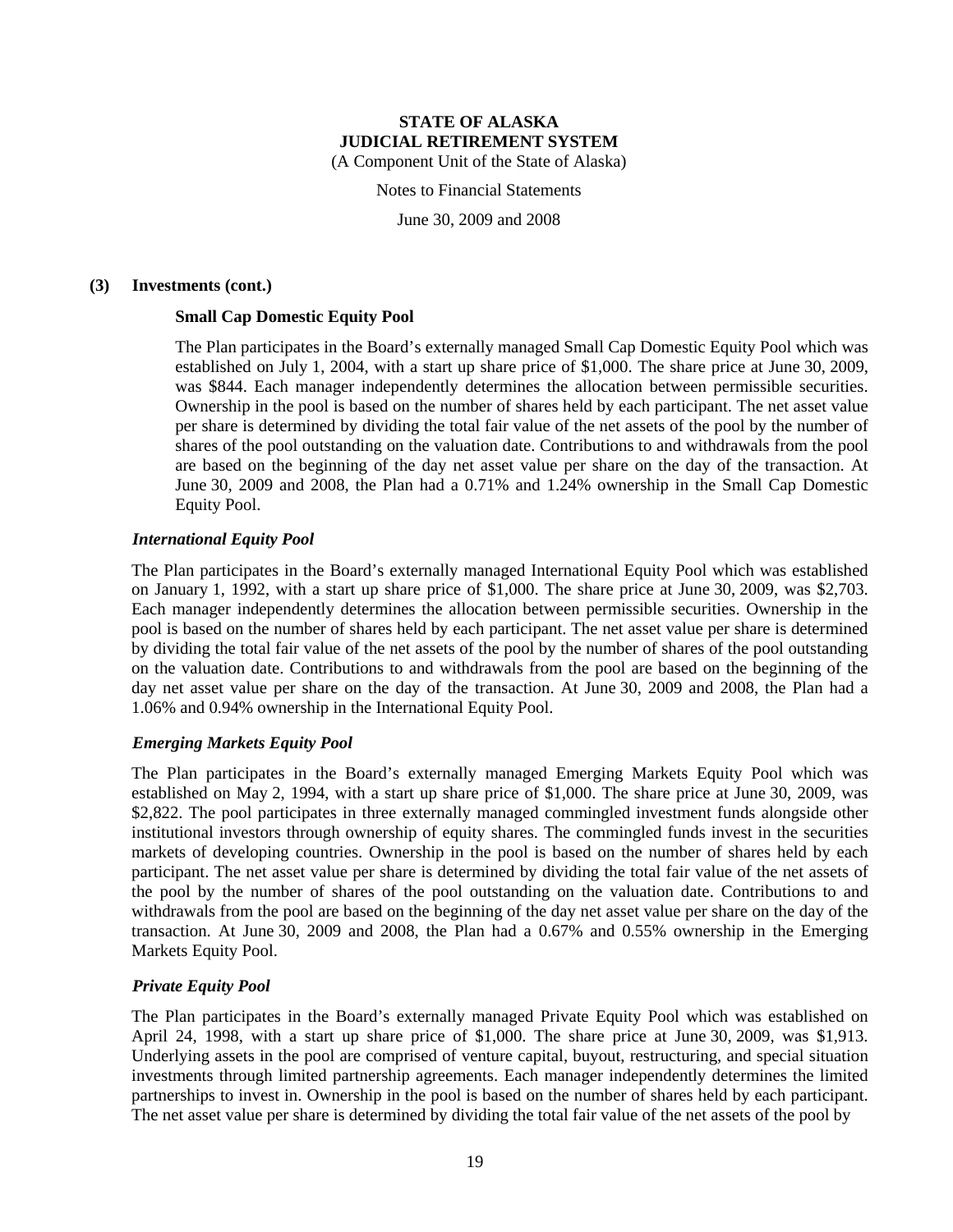Notes to Financial Statements

June 30, 2009 and 2008

#### **(3) Investments (cont.)**

the number of shares of the pool outstanding on the valuation date. Contributions to and withdrawals from the pool are based on the beginning of the day net asset value per share on the day of the transaction. At June 30, 2009, the Plan had a 0.63% ownership in the Private Equity Pool.

#### *Absolute Return Pool*

The Plan participates in the Board's externally managed Absolute Return Pool which was established on October 31, 2004, with a start up share price of \$1,000. The share price at June 30, 2009, was \$1,108. Underlying assets in the pool are comprised of hedge fund investments through limited partnership agreements. Each manager independently determines the limited partnerships to invest in. Ownership in the pool is based on the number of shares held by each participant. The net asset value per share is determined by dividing the total fair value of the net assets of the pool by the number of shares of the pool outstanding on the valuation date. Contributions to and withdrawals from the pool are based on the beginning of the day net asset value per share on the day of the transaction. At June 30, 2009 and 2008, the Plan had a 0.88% and 0.79% ownership in the Absolute Return Pool.

#### *Real Estate Equities*

Real estate equities are comprised of two pools, Pool A and Pool B.

#### **Real Estate Pool A**

The Plan participates in the Board's externally managed Real Estate Pool A which was established on June 27, 1997, with a start up share price of \$1,000. The share price at June 30, 2009, was \$2,286. Underlying assets in the pool are comprised of separate accounts, commingled accounts, and limited partnerships. Managers independently determine permissible investments. The net asset value per share is determined by dividing the total fair value of the net assets of the pool by the number of shares of the pool outstanding on the valuation date. Contributions to and withdrawals from the pool are based on the beginning of the day net asset value per share on the day of the transaction. At June 30, 2009 and 2008, the Plan had 1.02% and 0.66% ownership in Real Estate Pool A.

#### **Real Estate Pool B**

The Plan participates in the Board's externally managed Real Estate Pool B which was established on July 1, 2008, with a start up share price of \$1,000. The share price at June 30, 2009, was \$937. Underlying assets in the pool are comprised of one commingled account. Each manager independently determines permissible investments. The net asset value per share is determined by dividing the total fair value of the net assets of the pool by the number of shares of the pool outstanding on the valuation date. Contributions to and withdrawals from the pool are based on the beginning of the day net asset value per share on the day of the transaction. At June 30, 2009, the Plan had 0.97% ownership in Real Estate Pool B.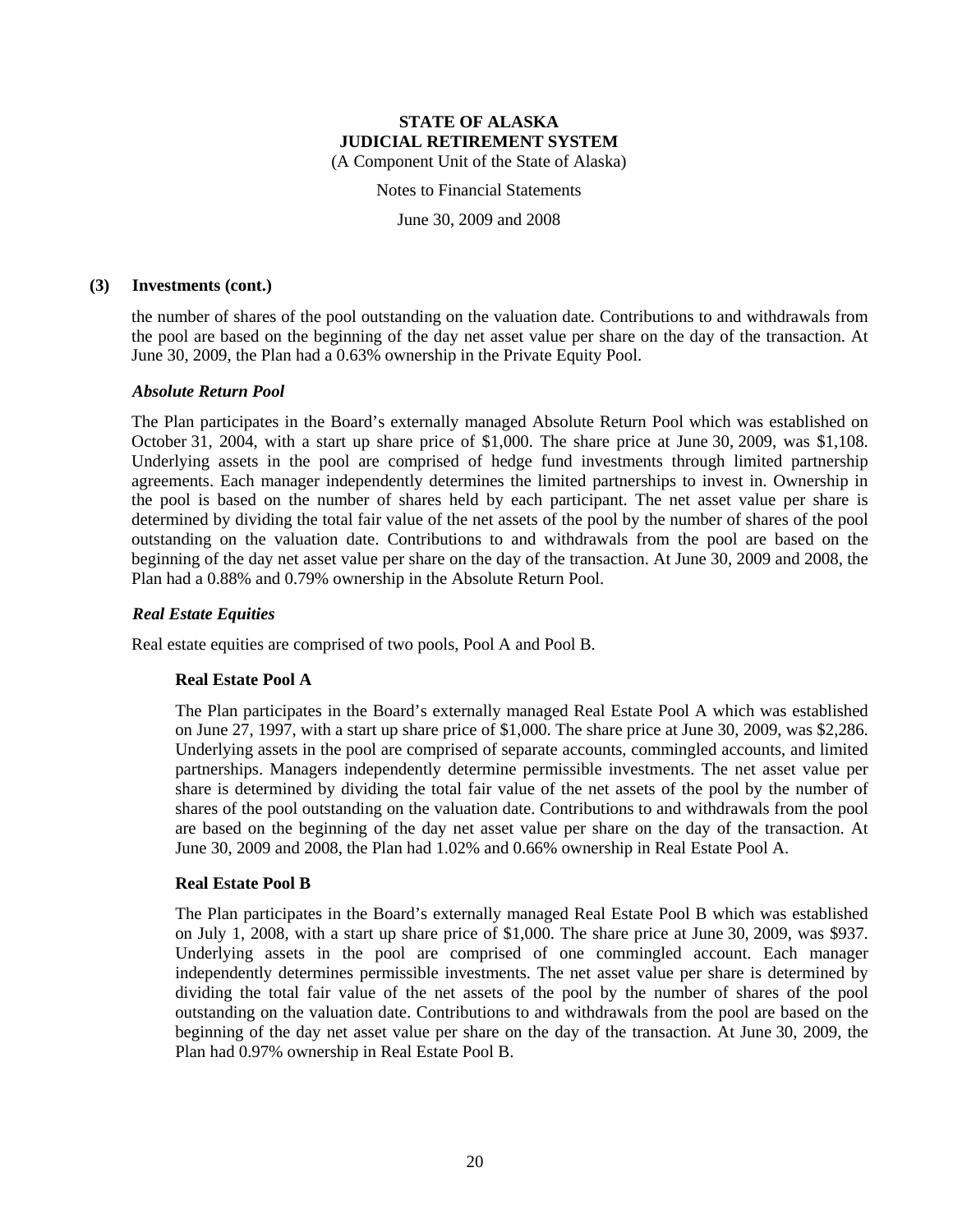Notes to Financial Statements

June 30, 2009 and 2008

#### **(3) Investments (cont.)**

#### *Real Estate Investment Trust (REIT) Pool*

The Plan participates in the Board's internally managed REIT Pool which was established on July 1, 2008, with a start up share price of \$1,000. The share price at June 30, 2009, was \$503. Underlying assets in the pool are comprised of REIT holdings. Treasury staff determines the permissible REITs to invest in. Ownership in the pool is based on the number of shares held by each participant. The net asset value per share is determined by dividing the total fair value of the net assets of the pool by the number of shares of the pool outstanding on the valuation date. Contributions to and withdrawals from the pool are based on the beginning of the day net asset value per share on the day of the transaction. At June 30, 2009, the Plan had a 1.00% ownership in the REIT Pool.

#### *Energy Pool*

The Plan participates in the Board's externally managed Energy Pool which was established on July 1, 2008, with a start up share price of \$1,000. The share price at June 30, 2009, was \$966. Underlying assets in the pool are comprised of a limited partnership with an energy related venture capital operating company. Treasury staff determines the permissible partnerships to invest in. Ownership in the pool is based on the number of shares held by each participant. The net asset value per share is determined by dividing the total fair value of the net assets of the pool by the number of shares of the pool outstanding on the valuation date. Contributions to and withdrawals from the pool are based on the beginning of the day net asset value per share on the day of the transaction. At June 30, 2009, the Plan had a 0.04% ownership in the Energy Pool.

#### *Farmland Pool*

The Plan participates in the Board's externally managed Farmland Pool which was on established July 1, 2008, with a start up share price of \$1,000. The share price at June 30, 2009, was \$1,082. Underlying assets in the pool are comprised of investments through limited partnership interests in two agricultural entities. Each manager independently determines which permissible investments are made. Ownership in the pool is based on the number of shares held by each participant. The net asset value per share is determined by dividing the total fair value of the net assets of the pool by the number of shares of the pool outstanding on the valuation date. Contributions to and withdrawals from the pool are based on the beginning of the day net asset value per share on the day of the transaction. At June 30, 2009, the Plan had a 0.04% ownership in the Farmland Pool.

#### *Timber Pool*

The Plan participates in the Board's externally managed Timber Pool which was on established July 1, 2008, with a start up share price of \$1,000. The share price at June 30, 2009, was \$1,029. Underlying assets in the pool are comprised of investments through limited partnership interests in two timber entities. Each manager independently determines which permissible investments are made. Ownership in the pool is based on the number of shares held by each participant. The net asset value per share is determined by dividing the total fair value of the net assets of the pool by the number of shares of the pool outstanding on the valuation date. Contributions to and withdrawals from the pool are based on the beginning of the day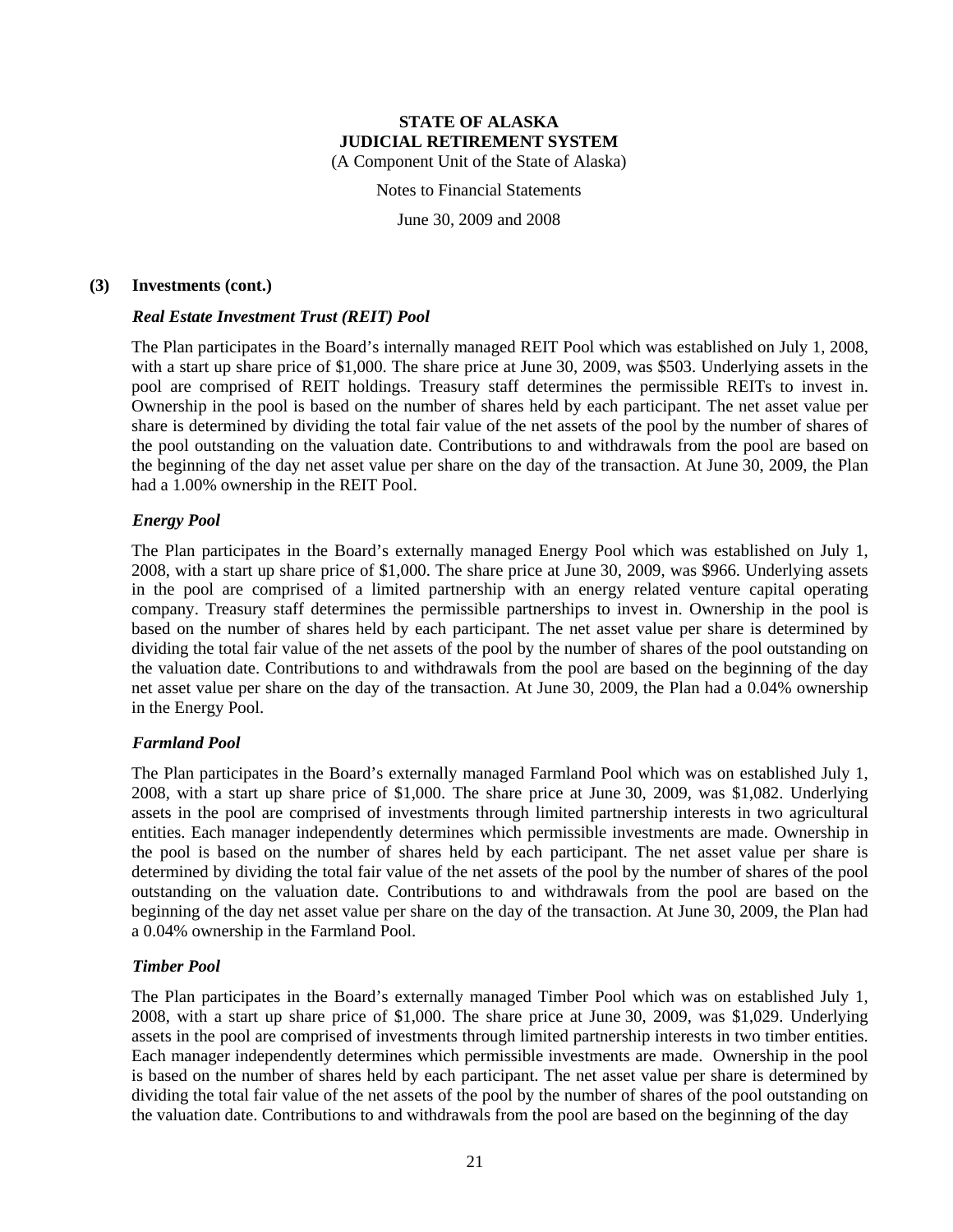(A Component Unit of the State of Alaska)

Notes to Financial Statements

June 30, 2009 and 2008

#### **(3) Investments (cont.)**

net asset value per share on the day of the transaction. At June 30, 2009, the Plan had a 0.82% ownership in the Timber Pool.

#### *Treasury Inflation Protected Securities (TIPS) Pool*

The Plan participates in the Board's internally managed Treasury Inflation Protected Securities (TIPS) Pool which was established on May 24, 2006, with a start up share price of \$1,000. The share price at June 30, 2009 was \$1,191. Treasury staff determines the allocation between permissible securities. Ownership in the pool is based on the number of shares held by each participant. The net asset value per share is determined by dividing the total fair value of the net assets of the pool by the number of shares of the pool outstanding on the valuation date. Contributions to and withdrawals from the pool are based on the beginning of the day net asset value per share on the day of the transaction. At June 30, 2009 and 2008, the Plan had a 1.33% and 5.27% ownership in the Treasury Inflation Protected Securities Pool.

#### **Alaska Retiree Healthcare Trust Investments**

During fiscal year 2009, the Board contracted with an external manager who managed a mix of Common Trust Funds for the Defined Benefit Health Care Trust. Common Trust Fund investments were liquidated during fiscal year 2009 and monies were invested in the Board's existing investment pools.

#### *Domestic Equity*

Domestic Equity was comprised of two externally managed Common Trust Funds.

#### **SSgA Domestic Large Cap**

The purpose of this fund was to replicate the returns and characteristics of the Russell 1000<sup>®</sup> Index through buying, holding and trading securities only when there was a change to the composition of the Index or when cash flow activity occurred in the strategy.

#### **SSgA Domestic Small Cap**

The purpose of this fund was to replicate the returns and characteristics of the Russell 2000® Index through buying, holding and trading securities only when there was a change to the composition of the Index or when cash flow activity occurred in the strategy.

#### *SSgA International Equity*

The purpose of this fund was to replicate the returns and characteristics of the Morgan Stanley Capital International Europe Australasia and Far East (MSCI EAFE) Index through investing in 21 individual MSCI country funds which, in turn, owned Index securities in market-weighted proportion.

#### *SSgA Emerging Markets*

The purpose of this fund was to closely match the returns of the capitalization-weighted MSCI Emerging Markets Index.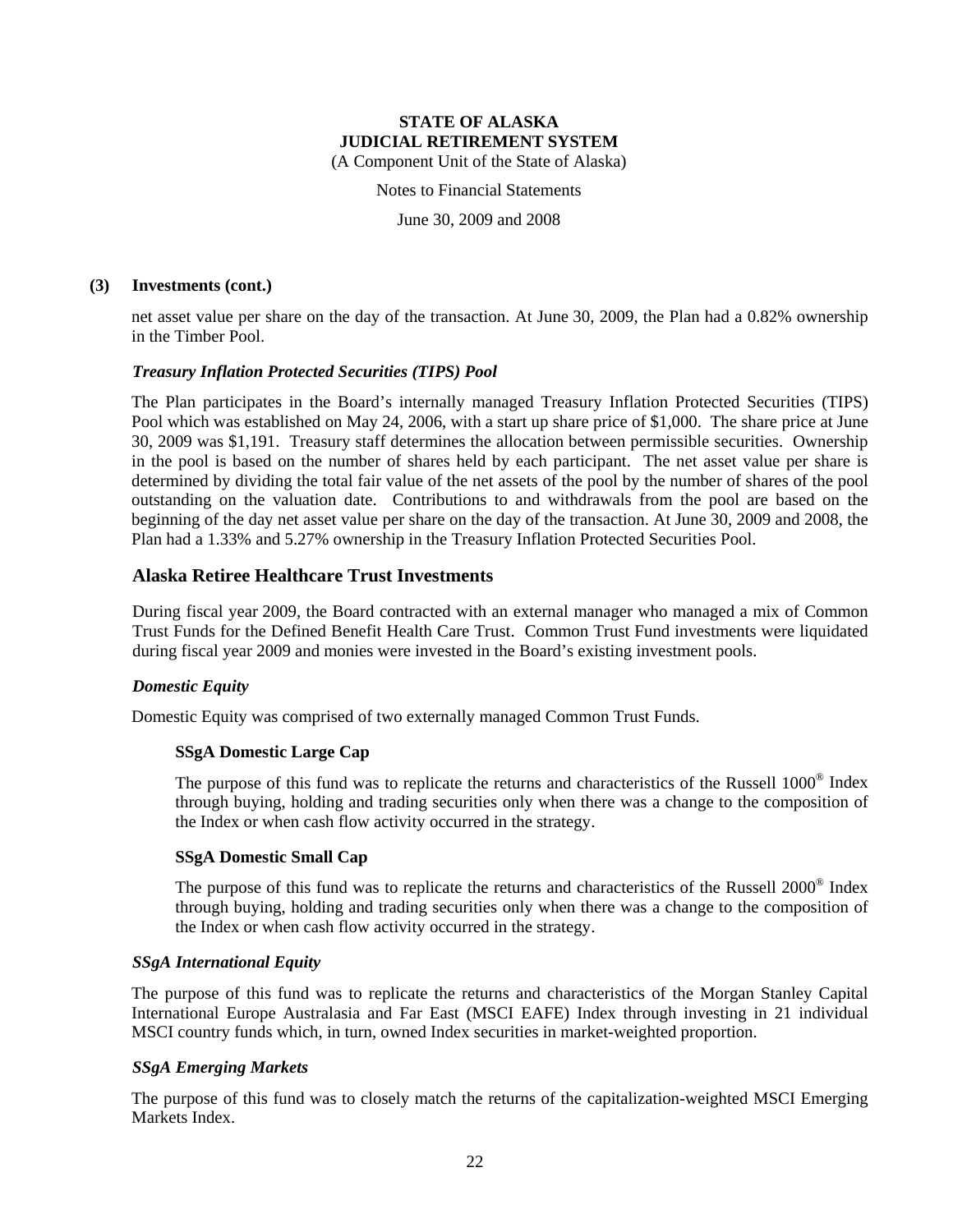Notes to Financial Statements

June 30, 2009 and 2008

#### **(3) Investments (cont.)**

#### *SSgA Domestic Fixed Income*

The purpose of this fund was to create a well diversified portfolio that was representative of the domestic investment grade bond market. The strategy sought to replicate the returns and characteristics of the Lehman Brothers Aggregate Bond Index through individual security selection based on criteria generated by SSgA's credit and research group, security availability, and the analysis of its impact on the portfolio's weightings.

#### *SSgA International Fixed Income*

The purpose of this fund was to create a well diversified portfolio that was representative of the international government bond market. The strategy sought to replicate the returns and characteristics of the Citigroup World Government Bond Ex-US Index by matching duration, quality, and sector of the Index.

#### *SSgA High Yield Bond Index*

The purpose of this fund was to deliver a risk-controlled, higher quality, liquid exposure to the broad U.S. high yield market with low tracking error. The strategy used stratified sampling to create a portfolio of liquid issuers that target the Lehman High Yield \$200 Million Very Liquid Index (HYVLI) in such characteristics as duration, issuer market weight, credit quality and industry.

#### *SSgA Treasury Inflation Protected Securities (TIPS) Index*

The purpose of the U.S. Treasury Inflation Protected Securities Index Strategy was to replicate the returns and characteristics of the Lehman Brothers Inflation Notes Index.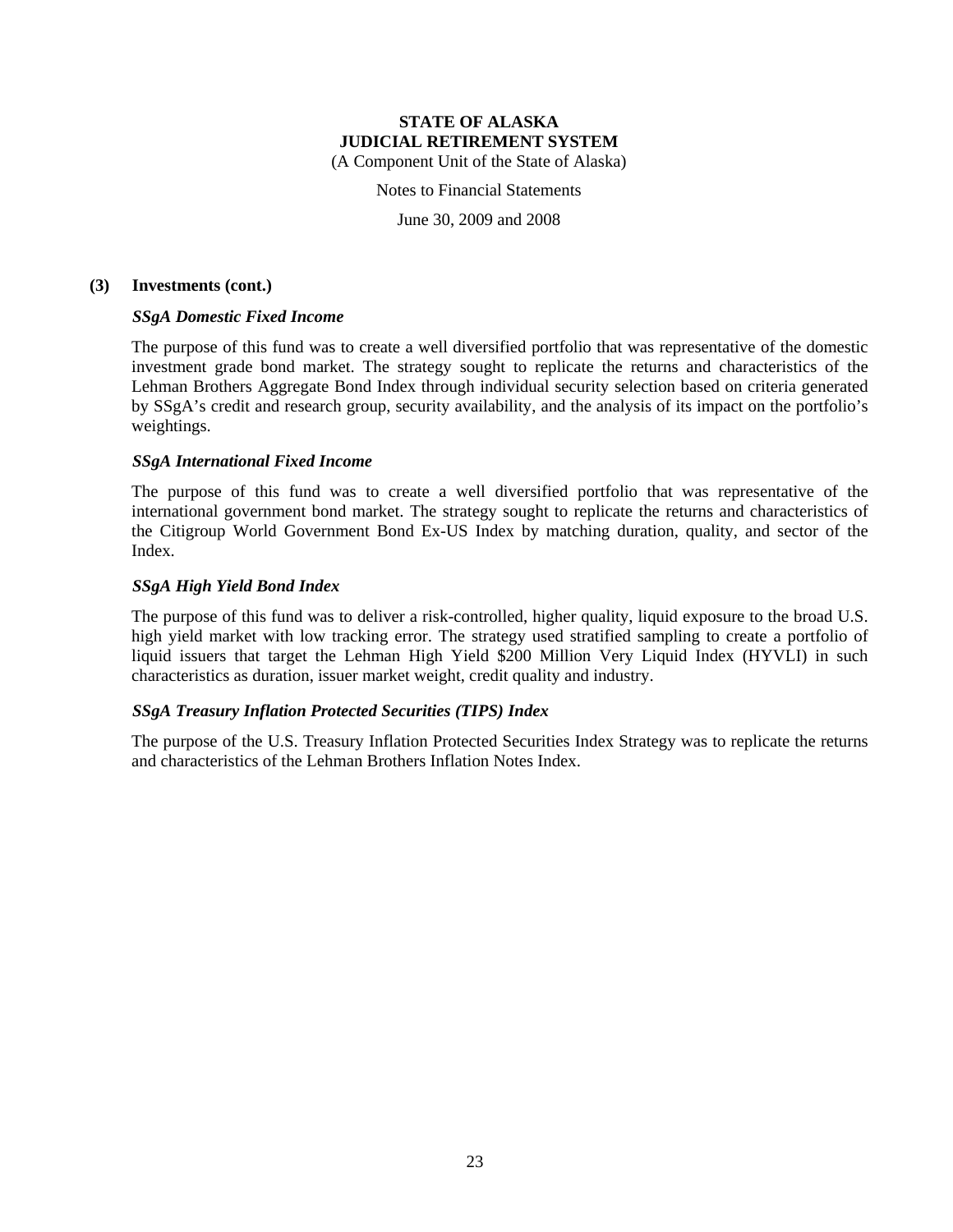Notes to Financial Statements

June 30, 2009 and 2008

### **(3) Investments (cont.)**

At June 30, 2009, the Plan's investments included the following:

|                                    |                  |               |                   | <b>Fair Value</b>    |                             |                             |              |
|------------------------------------|------------------|---------------|-------------------|----------------------|-----------------------------|-----------------------------|--------------|
|                                    |                  |               |                   |                      |                             |                             |              |
|                                    | Short-term       | Retirement    | <b>High Yield</b> | <b>International</b> | <b>TIPS</b>                 | Other                       | <b>Total</b> |
| Deposits                           | \$<br>$6,193$ \$ | $(759)$ \$    |                   | $-$ \$<br>9,073 \$   | ä,                          | $\mathsf{\$}$<br>104,464 \$ | 118,971      |
| Short-term Investment Fund         |                  |               | 138,968           | 8,535                |                             | 265,239                     | 412,742      |
| Commercial Paper                   | 124,187          |               |                   |                      |                             |                             | 124,187      |
| <b>Bridge Loans</b>                |                  |               | 66,281            |                      |                             |                             | 66,281       |
| U.S. Treasury Bills                | 700,660          |               |                   |                      |                             |                             | 700,660      |
| U.S. Treasury Notes                |                  | 2,366,947     |                   |                      | 681,235                     |                             | 3,048,182    |
| U.S. Treasury Bonds                |                  | 199,383       |                   |                      | 297,663                     |                             | 497,046      |
| U.S. Government Agency             | 54,335           | 283,033       |                   |                      |                             |                             | 337,368      |
| Foreign Government Bonds           |                  | ÷,            |                   | 1,024,919            |                             |                             | 1,024,919    |
| Mortgage-backed                    | 78,157           | 7,150,772     |                   |                      | 405                         |                             | 7,229,334    |
| Other Asset-backed                 | 247,434          | 100,637       | 16,813            |                      |                             |                             | 364,884      |
| Corporate Bonds                    | 668,911          | 2,805,044     | 1,960,422         | 598,766              | 995                         |                             | 6,034,138    |
|                                    |                  |               |                   |                      |                             |                             | 9,886        |
| Convertible Bonds<br>Yankees:      |                  |               | 9,886             |                      |                             |                             |              |
|                                    |                  |               |                   |                      |                             |                             |              |
| Government                         |                  | 163,580       |                   |                      |                             |                             | 163,580      |
| Corporate                          | 143,994          | 634,534       | 167,522           |                      |                             |                             | 946,050      |
| Fixed Income Pool:                 |                  |               |                   |                      |                             |                             |              |
| Equity                             |                  |               | 3,136             |                      |                             |                             | 3,136        |
| <b>Emerging Markets Debt Pool</b>  |                  |               |                   |                      |                             | 839,098                     | 839,098      |
| Domestic Equity Pool:              |                  |               |                   |                      |                             |                             |              |
| Limited Partnership                |                  |               |                   |                      |                             | 1,793,757                   | 1,793,757    |
| <b>Treasury Bills</b>              |                  |               |                   |                      |                             | 27,768                      | 27,768       |
| Equity                             |                  |               |                   |                      |                             | 31,392,046                  | 31,392,046   |
| International Equity Pool:         |                  |               |                   |                      |                             |                             |              |
| Convertible Bonds                  |                  |               |                   |                      |                             | 12,676                      | 12,676       |
| Equity                             |                  |               |                   |                      |                             | 19,415,190                  | 19,415,190   |
| Emerging Markets Equity Pool       |                  |               |                   |                      |                             | 3,496,312                   | 3,496,312    |
| Private Equity Pool:               |                  |               |                   |                      |                             |                             |              |
| <b>Limited Partnerships</b>        |                  |               |                   |                      |                             | 6,687,023                   | 6,687,023    |
| Absolute Return Pool:              |                  |               |                   |                      |                             |                             |              |
| <b>Limited Partnerships</b>        |                  |               |                   |                      |                             | 4,844,446                   | 4,844,446    |
| Real Estate Pool:                  |                  |               |                   |                      |                             |                             |              |
| <b>Real Estate</b>                 |                  |               |                   |                      |                             | 7,760,120                   | 7,760,120    |
| Commingled Funds                   |                  |               |                   |                      |                             | 2,845,852                   | 2,845,852    |
| <b>Limited Partnerships</b>        |                  |               |                   |                      |                             | 2,780,651                   | 2,780,651    |
| Real Estate Investment Trust Pool: |                  |               |                   |                      |                             |                             |              |
| Equity                             |                  |               |                   |                      |                             | 340,203                     | 340,203      |
| Energy Pool:                       |                  |               |                   |                      |                             |                             |              |
| <b>Limited Partnerships</b>        |                  |               |                   |                      |                             | 30,964                      | 30,964       |
| Farmland Pool:                     |                  |               |                   |                      |                             |                             |              |
| <b>Agricultural Holdings</b>       |                  |               |                   |                      |                             | 178,010                     | 178,010      |
| Timber Pool:                       |                  |               |                   |                      |                             |                             |              |
| <b>Timber Holdings</b>             |                  |               |                   |                      |                             | 1,275,598                   | 1,275,598    |
| <b>Mutual Funds</b>                |                  |               |                   |                      |                             | 337,625                     | 337,625      |
| Net Other Assets (Liabilities)     | 1,682            | (306, 608)    | 56,212            | 22,595               | 9,858                       | 65,135                      | (151, 126)   |
| Other Pool Ownership               | (1,073,363)      | 672,243       |                   |                      | 1,250                       | 399,870                     | ÷.           |
| <b>Total Invested Assets</b>       | \$<br>952.190 \$ | 14.068.806 \$ | 2.419.240 \$      | 1.663.888            | 991,406 \$<br><sup>\$</sup> | 84,892,047 \$               | 104.987.577  |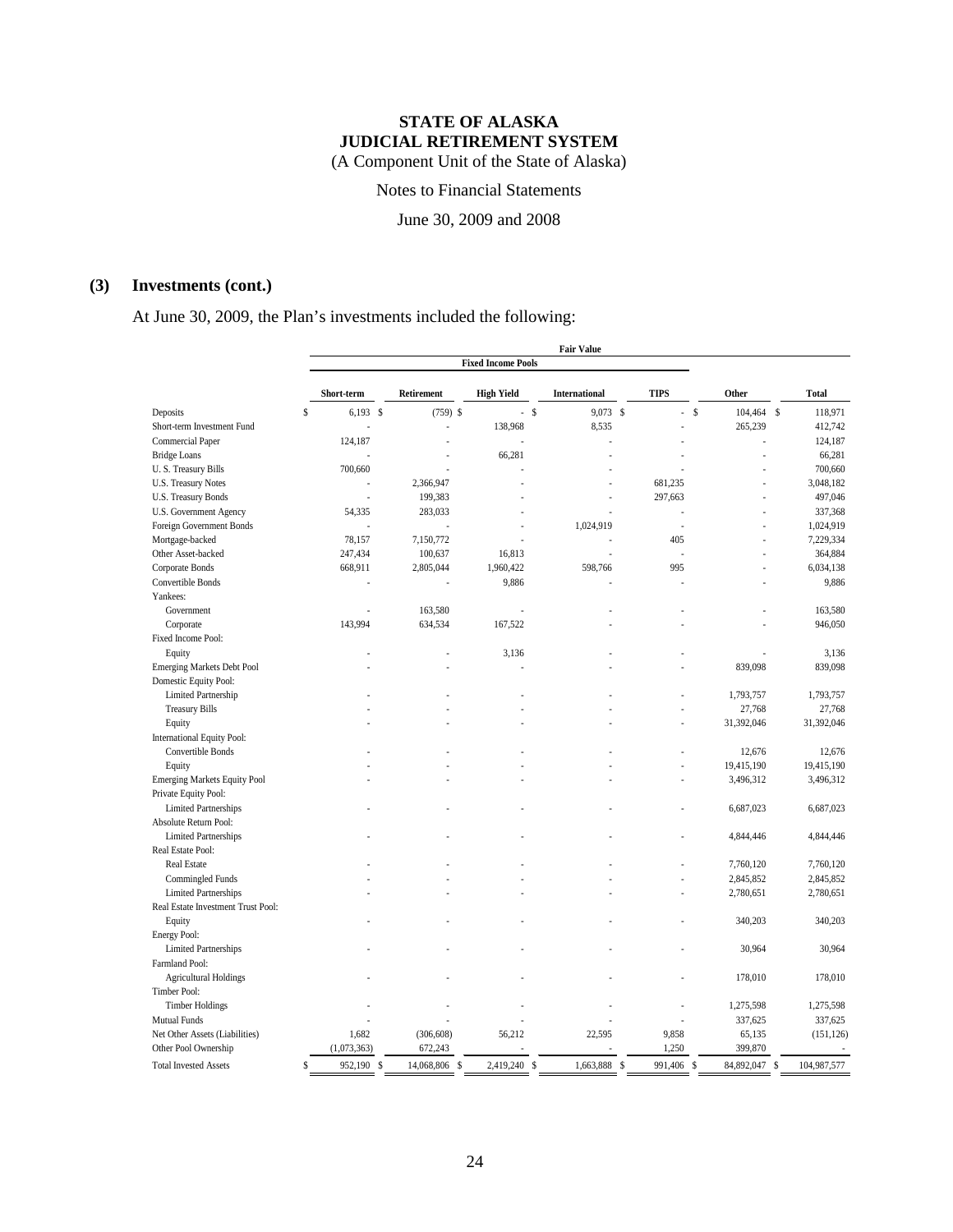Notes to Financial Statements

June 30, 2009 and 2008

### **(3) Investments (cont.)**

At June 30, 2008, the Plan's investments included the following:

|                                |                           |             |                 |                                  |                   | <b>Fair Value</b> |                      |                |             |             |              |
|--------------------------------|---------------------------|-------------|-----------------|----------------------------------|-------------------|-------------------|----------------------|----------------|-------------|-------------|--------------|
|                                | <b>Fixed Income Pools</b> |             |                 |                                  |                   |                   |                      |                |             |             |              |
|                                |                           |             | <b>Enhanced</b> |                                  |                   |                   |                      |                |             |             |              |
|                                |                           | Short-term  | cash            | Retirement                       | <b>High Yield</b> |                   | <b>International</b> | <b>TIPS</b>    | Other       |             | <b>Total</b> |
| Deposits                       | S                         | S<br>÷.     | $-$ \$          |                                  | $-$ \$            | $-$ s             | $9,199$ \$           |                | S<br>$\sim$ | $70,450$ \$ | 79,649       |
| Overnight sweep account (lmcs) |                           |             |                 |                                  | 144,860           |                   |                      |                |             | ÷.          | 144,860      |
| Short-term investment fund     |                           |             |                 |                                  |                   |                   | 15,723               |                |             | 411,772     | 427,495      |
| Commercial paper               |                           | 182,020     |                 |                                  | ×                 |                   |                      |                |             |             | 182,020      |
| Domestic equity                |                           |             |                 |                                  | 748               |                   |                      |                |             |             | 748          |
| <b>Bridge</b> loans            |                           |             |                 |                                  | 54,609            |                   |                      |                |             |             | 54,609       |
| U.S. treasury notes            |                           |             |                 | 1,821,276                        |                   |                   |                      | 3,419,112      |             |             | 5,240,388    |
| U.S. treasury bonds            |                           |             |                 | 735,977                          |                   |                   |                      | 1,243,274      |             |             | 1,979,251    |
| U.S. government agency         |                           | 1,178,041   |                 | 329,852                          |                   |                   |                      |                |             |             | 1,507,893    |
| Municipal bonds                |                           |             |                 | 6,716                            |                   |                   |                      |                |             |             | 6,716        |
| Foreign government bonds       |                           |             |                 |                                  |                   |                   | 1,392,638            |                |             |             | 1,392,638    |
| Mortgage-backed                |                           | 94,647      | 114,951         | 9,761,169                        |                   |                   |                      |                |             |             | 9,970,767    |
| Other asset-backed             |                           | 548,779     | 141,881         | 982,481                          | 7,103             |                   |                      |                |             |             | 1,680,244    |
| Corporate bonds                |                           | 519,441     | 57,018          | 3,666,021                        | 2,245,253         |                   | 1,063,803            |                |             |             | 7,551,536    |
| Convertible bonds              |                           |             |                 |                                  | 9,250             |                   |                      |                |             |             | 9,250        |
| Yankees:                       |                           |             |                 |                                  |                   |                   |                      |                |             |             |              |
| Government                     |                           |             |                 | 85,743                           |                   |                   |                      |                |             |             | 85,743       |
| Corporate                      |                           | 155,742     | 32,195          | 473,283                          | 225,587           |                   |                      |                |             |             | 886,807      |
| Domestic equity pool:          |                           |             |                 |                                  |                   |                   |                      |                |             |             |              |
| Limited partnership            |                           |             |                 |                                  |                   |                   |                      |                |             | 2,098,005   | 2,098,005    |
| Convertible bonds              |                           |             |                 |                                  |                   |                   |                      |                |             | 6,619       | 6,619        |
| Treasury bills                 |                           |             |                 |                                  |                   |                   |                      |                |             | 17,902      | 17,902       |
| Equity                         |                           |             |                 |                                  |                   |                   |                      |                | 46,447,769  |             | 46,447,769   |
| International equity pool:     |                           |             |                 |                                  |                   |                   |                      |                |             |             |              |
| Convertible bonds              |                           |             |                 |                                  |                   |                   |                      |                |             | 10,755      | 10,755       |
| Equity                         |                           |             |                 |                                  |                   |                   |                      |                | 20,656,621  |             | 20,656,621   |
| Emerging markets equity pool   |                           |             |                 |                                  |                   |                   |                      |                |             | 2,356,658   | 2,356,658    |
| Absolute return pool:          |                           |             |                 |                                  |                   |                   |                      |                |             |             |              |
| Limited partnerships           |                           |             |                 |                                  |                   |                   |                      |                |             | 5,022,968   | 5,022,968    |
| Real estate pool:              |                           |             |                 |                                  |                   |                   |                      |                |             |             |              |
| Real estate                    |                           |             |                 |                                  |                   |                   |                      |                |             | 6,044,702   | 6,044,702    |
| Commingled funds               |                           |             |                 |                                  |                   |                   |                      |                |             | 2,289,362   | 2,289,362    |
| Limited partnerships           |                           |             |                 |                                  |                   |                   |                      |                |             | 3,606,013   | 3,606,013    |
| Real estate investment trusts  |                           |             |                 |                                  |                   |                   |                      |                |             | 503,021     | 503,021      |
| Mutual funds                   |                           |             |                 |                                  | 991,046           |                   |                      |                | 12,521,742  |             | 13,512,788   |
| Net other assets (liabilities) |                           | 8,468       | (28, 824)       | (573, 301)                       | 3,289             |                   | 25,999               | 40,253         |             | (62, 260)   | (586, 376)   |
| Other pool ownership           |                           | (1,698,651) | (317, 221)      | 1,116,806                        |                   |                   |                      | 5,700          |             | 893,366     |              |
| Total invested assets          | S                         | 988,487 \$  | ä,              | $18,406,023$ \$<br><sup>\$</sup> | $3,681,745$ \$    |                   | $2,507,362$ \$       | $4,708,339$ \$ | 102,895,465 | S           | 133,187,421  |
|                                |                           |             |                 |                                  |                   |                   |                      |                |             |             |              |

#### **(4) Deposit and Investment Risk**

### **Interest Rate Risk**

Interest rate risk is the risk that changes in interest rates will adversely affect the fair value of an investment.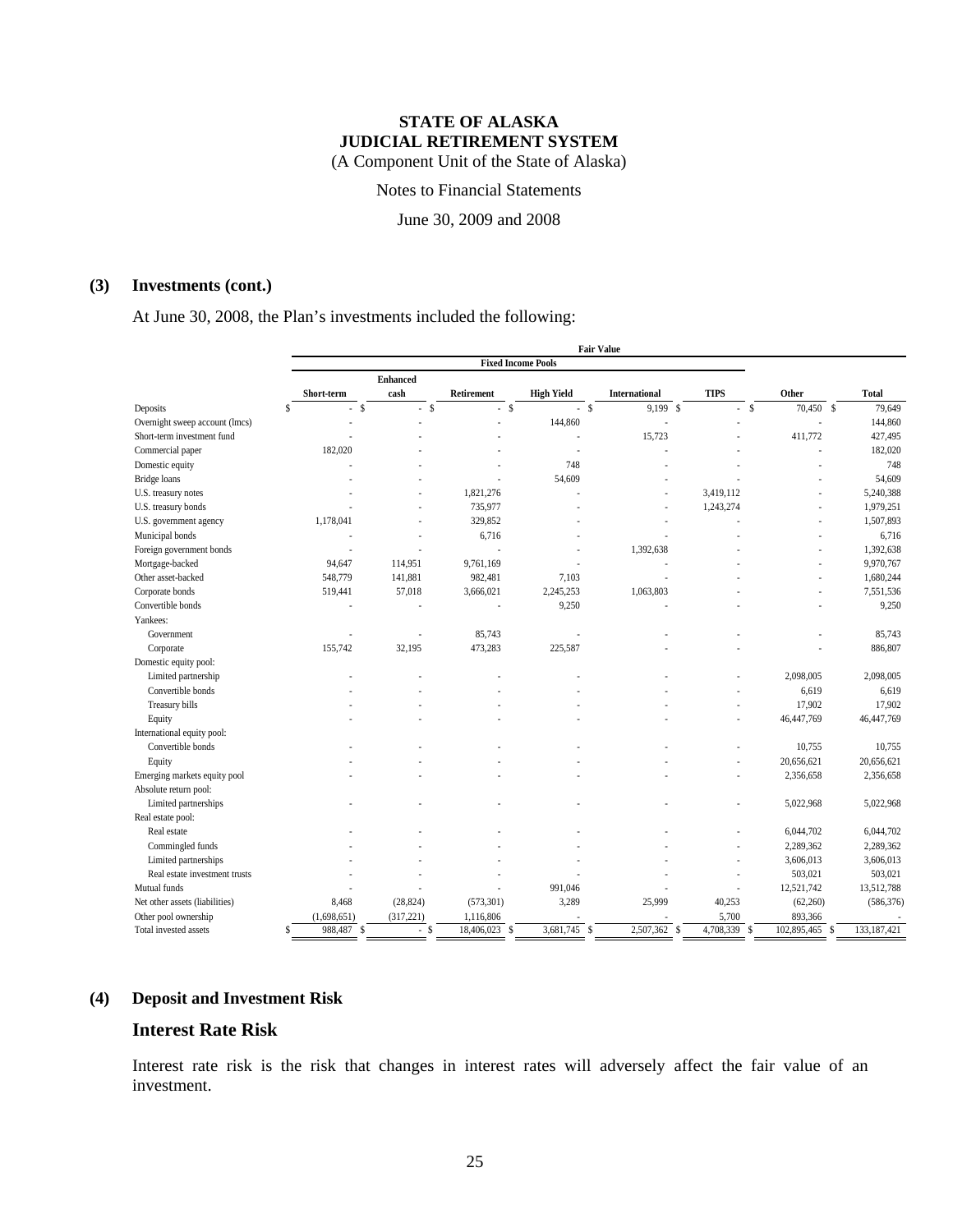(A Component Unit of the State of Alaska)

Notes to Financial Statements

June 30, 2009 and 2008

#### **(4) Deposit and Investment Risk (cont.)**

Duration is a measure of interest rate risk. It measures a security's sensitivity to a 100-basis point change in interest rates. The duration of a pool is the average fair value weighted duration of each security in the pool taking into account all related cash flows. Treasury uses industry standard analytical software developed by The Yield Book Inc. to calculate effective duration. The software takes into account various possible future interest rates, historical and estimated prepayment rates, options and other variable cash flows to calculate effective duration.

#### *Short-term Fixed Income Pool*

As a means of limiting its exposure to fair value losses arising from increasing interest rates, Treasury's investment policy limits individual fixed rate securities to fourteen months to maturity or fourteen months expected average life upon purchase. Floating rate securities are limited to three years to maturity or three years expected average life upon purchase. Treasury utilizes the actual maturity date for commercial paper and twelve-month prepay speeds for other securities. At June 30, 2009, the expected average life of individual fixed income securities ranged from one day to six and one-half years and the expected average life of floating rate securities ranged from one day to eight years.

#### *Other Defined Benefit Fixed Income Pools*

Through the Board's investment policy, Treasury manages the exposure to fair value losses arising from increasing interest rates by limiting the effective duration of the Retirement Fixed Income portfolio to  $\pm$ 20% of the Barclays Capital U.S. Aggregate Bond Index. The effective duration for the Barclays Capital U.S. Aggregate Bond Index at June 30, 2009, was 4.30 years.

Before the fund was liquidated, through the Board's investment policy, Treasury managed the exposure to fair value losses arising from increasing interest rates by limiting the effective duration of the Enhanced Cash Fixed Income portfolio to one year.

Through the Board's investment policy, Treasury manages the exposure to fair value losses arising from increasing interest rates by limiting the effective duration of the High Yield portfolio to  $\pm$  20% of the Merrill Lynch U.S. High Yield Master II Constrained Index. The effective duration of the Merrill Lynch U.S. High Yield Master II Constrained Index at June 30, 2009, was 4.24 years.

Through the Board's investment policy, Treasury manages the exposure to fair value losses arising from increasing interest rates by limiting the effective duration of the International Fixed Income portfolio to  $\pm$ 25% of the Citigroup Non-USD World Government Bond Index. The effective duration of the Citigroup Non-USD World Government Bond Index at June 30, 2009, was 6.46 years.

Through the Board's investment policy, Treasury manages the exposure to fair value losses arising from increasing interest rates by limiting the effective duration of the TIPS portfolio to a band which may not exceed  $\pm$  20% of the average life of the Barclays Capital U.S. Treasury Inflation Protected Securities (U.S. TIPS) Index, or a reasonable proxy thereof. The average life of the proxy index at June 30, 2009 was 5.19 years.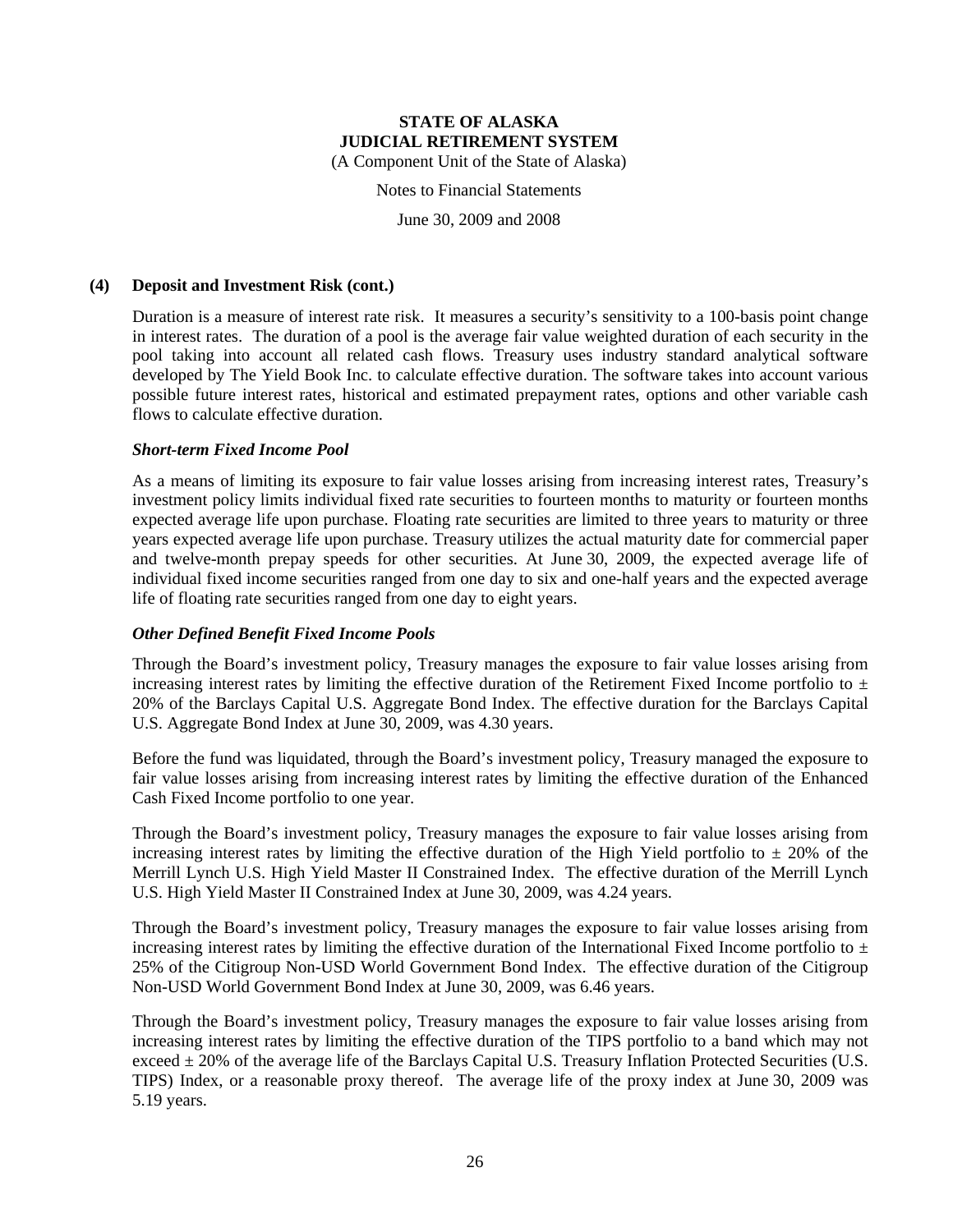Notes to Financial Statements

June 30, 2009 and 2008

#### **(4) Deposit and Investment Risk (cont.)**

At June 30, 2009, the effective duration of the fixed income pools, by investment type, was as follows:

|                                       | <b>Effective Duration (in years)</b> |                      |                   |             |  |  |
|---------------------------------------|--------------------------------------|----------------------|-------------------|-------------|--|--|
|                                       | <b>Retirement</b>                    | <b>International</b> | <b>High Yield</b> | <b>TIPS</b> |  |  |
| Corporate bonds                       | 4.96                                 | 6.72                 | 4.04              |             |  |  |
| Equity                                |                                      |                      | 1.45              |             |  |  |
| Foreign government bonds              |                                      | 6.23                 | 3.64              |             |  |  |
| Mortgage-backed                       | 3.50                                 |                      |                   | 0.10        |  |  |
| Other asset-backed                    | 1.72                                 |                      | 3.47              |             |  |  |
| U.S. Treasury bonds                   | 14.18                                |                      |                   | 9.57        |  |  |
| U.S. treasury notes                   | 4.95                                 |                      |                   | 3.11        |  |  |
| U.S. government and agency securities | 5.48                                 |                      |                   |             |  |  |
| Yankees:                              |                                      |                      |                   |             |  |  |
| Corporate                             | 4.48                                 |                      | 4.12              |             |  |  |
| Government                            | 10.52                                |                      |                   |             |  |  |
| <b>Portfolio effective duration</b>   | 4.16                                 | 6.34                 | 3.68              | 5.06        |  |  |

#### **Common Trust Investment Funds**

The Board did not have a policy to limit interest rate risk for Common Trust Funds.

#### **Credit Risk**

Credit risk is the risk that an issuer or other counter party to an investment will not fulfill its obligations.

Treasury's investment policy has the following limitations with regard to credit risk:

Short-term Fixed Income Pool investments are limited to instruments with a long-term credit rating of at least A3 or equivalent and instruments with a short-term credit rating of at least P1 or equivalent. Asset-backed and non-agency mortgage securities must be rated A3 or equivalent. The A3 rating is defined as the median rating of the following three rating agencies: Standard & Poor's Corporation, Moody's, and Fitch. Asset-backed and non-agency mortgage securities may be purchased if only rated by one of these agencies if they are rated AAA.

The Board's investment policy has the following limitations with regard to credit risk:

#### **Retirement Fixed Income:**

Commercial paper must carry a rating of at least P-1 by Moody's and A-1 by Standard and Poor's. Corporate debt securities must be investment grade.

Corporate, asset-backed and non-agency mortgage securities must be investment grade. Investment grade is defined as the median rating of Standard & Poor's, Moody's, and Fitch. Asset-backed and non-agency mortgage securities may be purchased if only rated by one of these agencies if they are rated AAA. Corporate bonds may be purchased if rated by two of these agencies.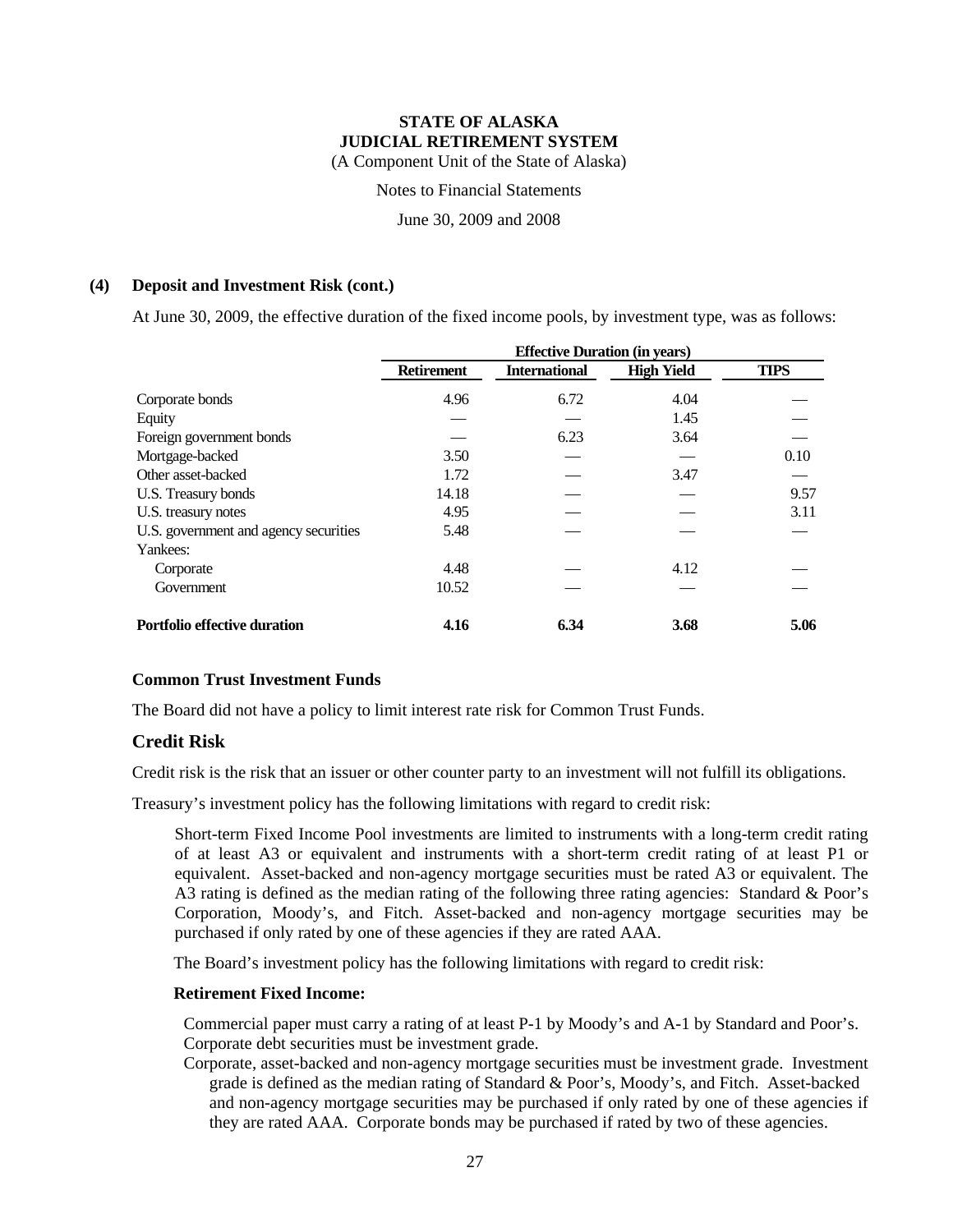(A Component Unit of the State of Alaska)

Notes to Financial Statements

June 30, 2009 and 2008

#### **(4) Deposit and Investment Risk (cont.)**

No more than 40% of the portfolio's assets may be invested in investment grade corporate debt. No more than 15% of the portfolio's assets may be invested in BBB+ to BBB- rated debt by Standard and Poor's Corporation or the equivalent by Moody's or Fitch.

#### **High Yield:**

- No more than 10% percent of the portfolio's assets may be invested in securities rated A3 or higher.
- No more than 25% of the portfolio's assets may be invested in securities rated below B3.

No more than 5% percent of the portfolio's assets may be invested in unrated securities.

- No more than 10% percent of the portfolio's assets may be invested in countries not rated investment grade, including emerging markets.
- The lower of any Standard & Poor's, Moody's, or Fitch rating will be used for limits on securities rated below B3 and the higher rating will be used for limits on securities rated A3 or higher.

#### **International Fixed Income:**

- Corporate and asset-backed obligations must be rated investment grade or better by a recognized credit rating agency.
- Commercial paper and euro commercial paper must be rated A-1 by Standard & Poor's or P-1 by Moody's or the equivalent of a comparable rating agency.

#### **TIPS:**

Commercial paper must be rated at least P-1 by Moody's and A-1 by Standard & Poor's. Corporate debt securities must be investment grade.

- No more than 5% percent of the portfolio's assets may be invested in investment grade corporate debt.
- No more than 5% percent of the portfolio's assets may be invested in BBB+ to BBB- rated debt by Standard & Poor's or the equivalents by Moody's or Fitch.
- Corporate, asset-backed and non-agency mortgage securities must be rated investment grade. The investment grade rating is defined as the median rating of the following three rating agencies: Standard & Poor's, Moody's, and Fitch. Asset-backed and non-agency mortgage securities may be purchased if only rated by one of these agencies if they are rated AAA. Corporate bonds may be purchased if rated by two of these agencies.

#### **Domestic Equity, International Equity and Emerging Markets Separate Accounts:**

Corporate debt obligations must carry a rating of at least A or better by Moody's, Standard & Poor's, or Fitch rating services.

Commercial paper must bear the highest rating assigned by Moody's, Standard & Poor's, or Fitch rating services.

The Board did not have a policy to limit the concentration of credit risk for the Common Trust Funds.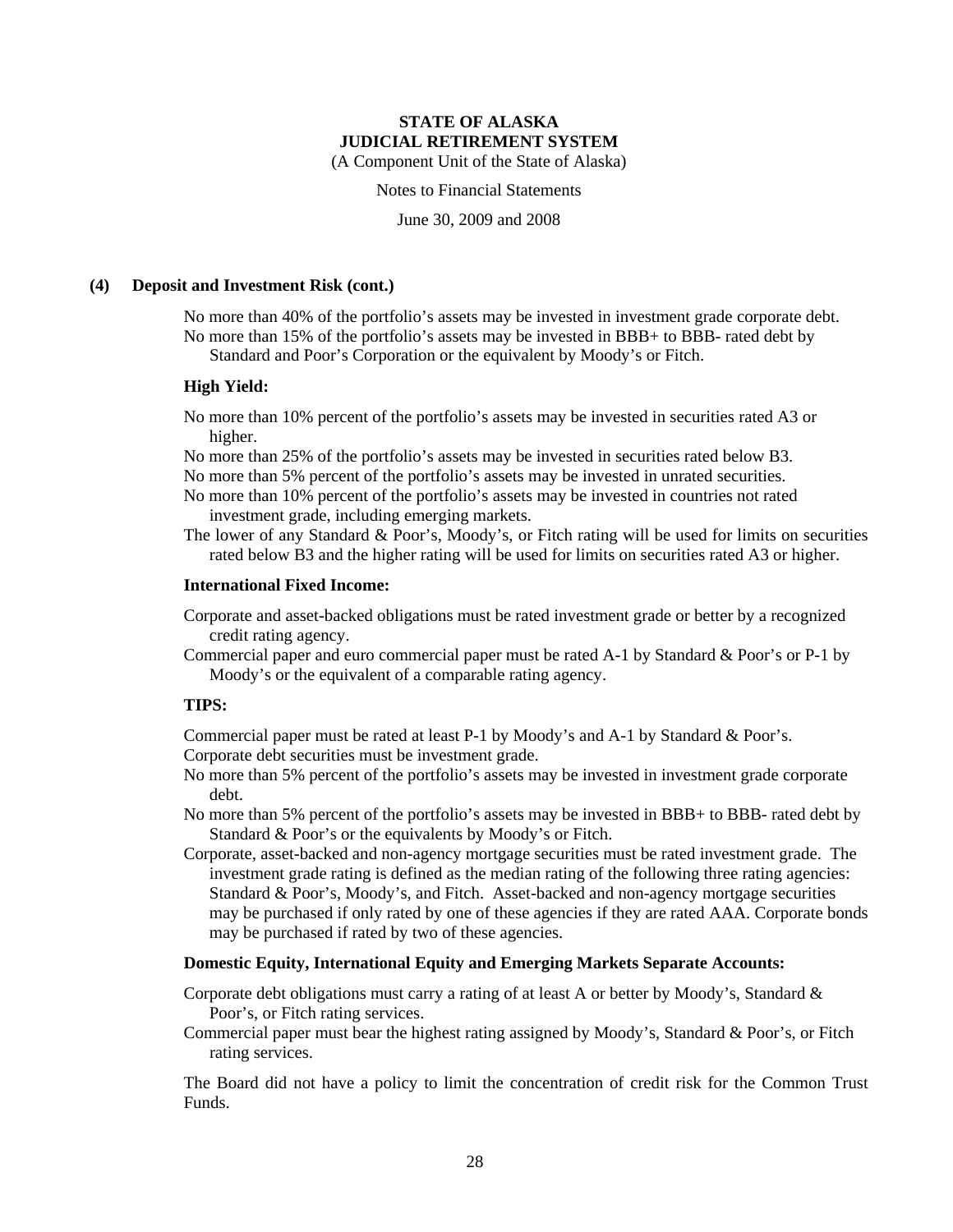Notes to Financial Statements

June 30, 2009 and 2008

At June 30, 2009, the Plan consisted of securities with credit quality ratings issued by nationally recognized statistical rating organizations as follows (using Standard & Poor's Corporation rating scale):

|                            |              | <b>Fixed Income Pools</b> |            |               |            |             |
|----------------------------|--------------|---------------------------|------------|---------------|------------|-------------|
|                            | Rating       | Short-term                | Retirement | International | High Yield | <b>TIPS</b> |
| Commercial paper           | $A-1$        | 1.10 %                    | %          | $\%$          | %          | %<br>L,     |
| Commercial paper           | Not rated    | 5.05                      |            |               |            |             |
| <b>Bridge</b> loans        | Not rated    | ä,                        |            |               | 2.74       |             |
| Short Term Investment Fund | Not rated    | L.                        |            |               | 5.74       | J.          |
| U.S. Treasury notes        | AAA          |                           | 16.82      |               | i,         | 68.71       |
| U.S. Treasury bills        | AAA          | 34.70                     | ä,         |               |            | ÷.          |
| U.S. Treasury bonds        | AAA          | $\overline{\phantom{a}}$  | 1.42       |               |            | 30.02       |
| U.S. Government agency     | AAA          | 2.69                      | 1.84       |               |            | ÷,          |
| U.S. Government agency     | Not rated    | ×.                        | 0.17       |               |            | ÷.          |
| Mortgage-backed            | AAA          | 3.46                      | 44.60      |               |            | 0.14        |
| Mortgage-backed            | A            | 0.11                      | ÷,         |               |            | ä,          |
| Mortgage-backed            | <b>BBB</b>   | 0.18                      | ÷.         |               |            |             |
| Mortgage-backed            | Not rated    | 0.30                      | 6.22       |               |            |             |
| Other asset-backed         | AAA          | 10.87                     | 0.47       |               |            |             |
| Other asset-backed         | AA           | 0.85                      | 0.13       |               |            |             |
| Other asset-backed         | A            | 0.35                      | 0.03       |               |            |             |
| Other asset-backed         | <b>BBB</b>   | ä,                        | 0.08       |               | ä,         |             |
| Other asset-backed         | BB           | í,                        | Ĭ.         |               | 0.18       |             |
| Other asset-backed         | CCC          | ä,                        | ×.         |               | 0.47       |             |
| Other asset-backed         | Not rated    | ä,                        | ÷.         |               | 0.04       |             |
| Corporate bonds            | AAA          | 19.33                     | 1.18       | 22.58         | ä,         |             |
| Corporate bonds            | AA           | 6.16                      | 2.48       | 8.27          | ä,         |             |
| Corporate bonds            | A            | 7.64                      | 9.15       | 5.14          | ź          |             |
| Corporate bonds            | <b>BBB</b>   | Ĭ.                        | 6.25       | L,            | 6.33       |             |
| Corporate bonds            | BB           | ä,                        | 0.02       | ä,            | 32.31      |             |
| Corporate bonds            | B            |                           | J.         |               | 29.42      |             |
| Corporate bonds            | CCC          |                           |            |               | 9.11       |             |
| Corporate bonds            | C            | ä,                        | ×.         |               | 0.16       |             |
| Corporate bonds            | D            |                           |            |               | 0.66       |             |
| Corporate bonds            | Not rated    |                           | 0.86       |               | 3.04       |             |
| Convertible bonds          | B            | ÷,                        | ä,         |               | 0.38       |             |
| Convertible bonds          | CCC          |                           |            |               | 0.03       |             |
| Yankees:                   |              |                           |            |               |            |             |
| Government                 | AAA          | ä,                        | 0.46       |               | ä,         |             |
| Government                 | <b>BBB</b>   |                           | 0.24       |               |            |             |
| Government                 | Not rated    | í.                        | 0.46       |               |            |             |
| Corporate                  | AAA          | 1.61                      | 0.76       |               |            |             |
| Corporate                  | AA           | 4.29                      | 0.43       |               | ä,         |             |
| Corporate                  | A            | 1.24                      | 2.13       |               | ä,         |             |
|                            | <b>BBB</b>   | L                         | 1.09       |               | 0.28       |             |
| Corporate                  | <b>BB</b>    | ä,                        |            |               | 2.85       |             |
| Corporate                  | B            |                           |            |               | 2.78       |             |
| Corporate                  | CCC          |                           |            |               | 0.34       |             |
| Corporate                  | CC           |                           |            |               |            |             |
| Corporate                  |              |                           |            |               | 0.33       |             |
| Corporate                  | $\mathsf{C}$ |                           |            |               | 0.01       |             |
| Corporate                  | D            |                           |            |               | 0.30       |             |
| Corporate                  | Not rated    |                           | 0.10       | ä,            | 0.04       |             |
| Foreign government bonds   | AAA          |                           |            | 13.40         |            |             |
| Foreign government bonds   | AA           |                           |            | 10.57         |            |             |
| Foreign government bonds   | A            |                           | ÷          | 29.78         | ä,         |             |
| Foreign government bonds   | Not rated    |                           |            | 7.85          |            |             |
| No credit exposure         |              | 0.07                      | 2.61       | 2.41          | 2.46       | 1.13        |
|                            |              | 100.00 %                  | 100.00 %   | 100.00 %      | 100.00 %   | 100.00 %    |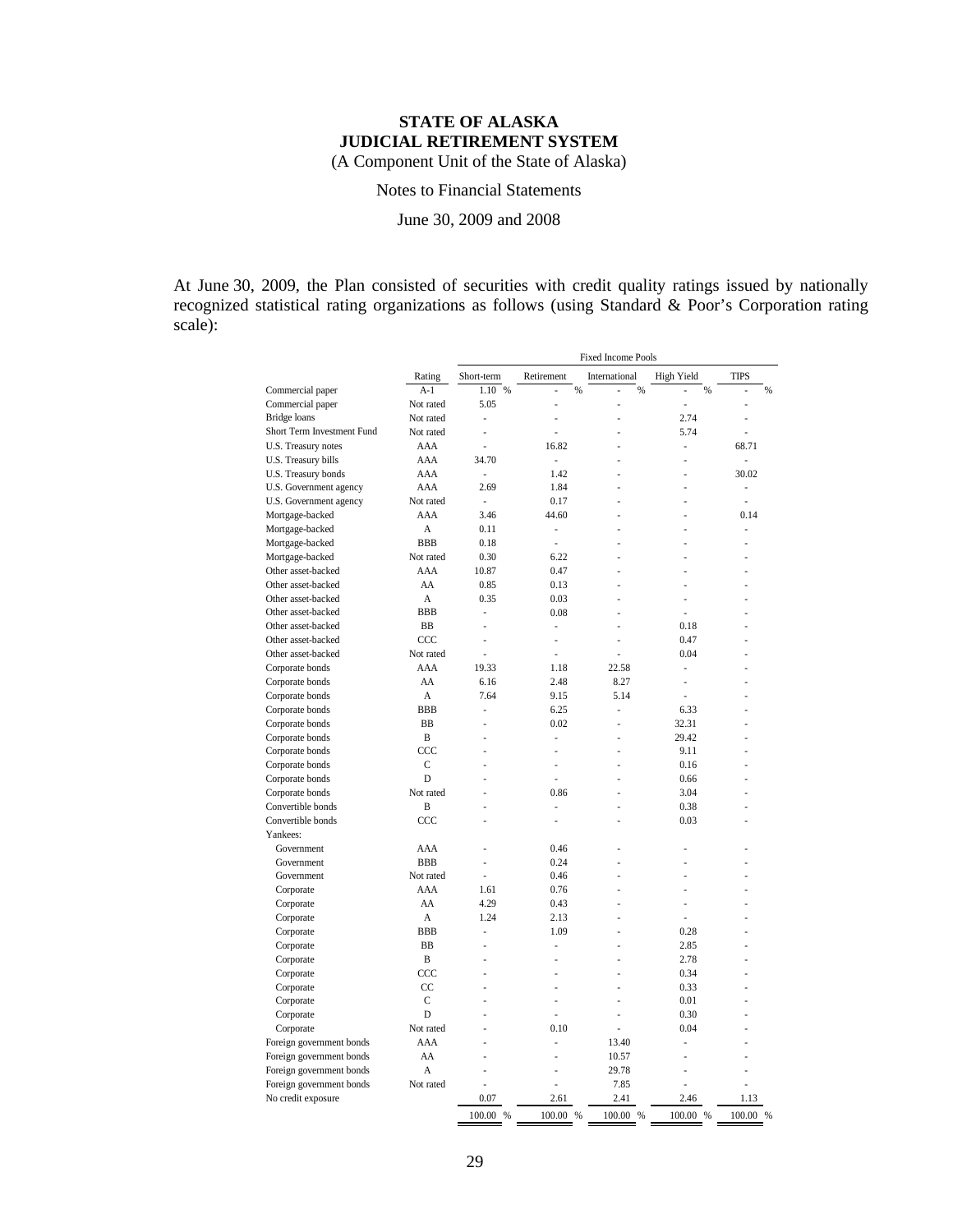(A Component Unit of the State of Alaska)

Notes to Financial Statements

June 30, 2009 and 2008

#### **(4) Deposit and Investment Risk (cont.)**

#### **Custodial Credit Risk – Deposits**

Custodial credit risk is the risk that deposits may not be returned in the event of a bank failure. The Board does not have a policy in relation to custodial credit risk for deposits. At June 30, 2009, the Plan had the following uncollateralized and uninsured deposits:

> **Amount** International Fixed Income \$ 9,073 International Equity Pool 84,148

#### **Foreign Currency Risk**

Foreign currency risk is the risk that changes in exchange rates will adversely impact the fair value of an investment.

The Board's policy with regard to foreign currency risk in the International Fixed Income Pool is to restrict obligations to those issued in the currencies of countries represented in the Citigroup Non-USD World Government Bond Index and Mexico. In addition, the Board's asset allocation policy permits the Plan to hold up to twenty-one percent of total investments in international fixed income.

The Board has no specific policy with regard to foreign currency risk relating to international or private equity. However, through its asset allocation policy, the Board limits the Plan's total investment in the International Equity and Emerging Markets Pools to twenty-four percent of total Plan assets and limits the Plan's total investment in the Private Equity Pool to twelve percent of total Plan assets.

The Board had no policy regarding foreign currency risk in the Common Trust Funds.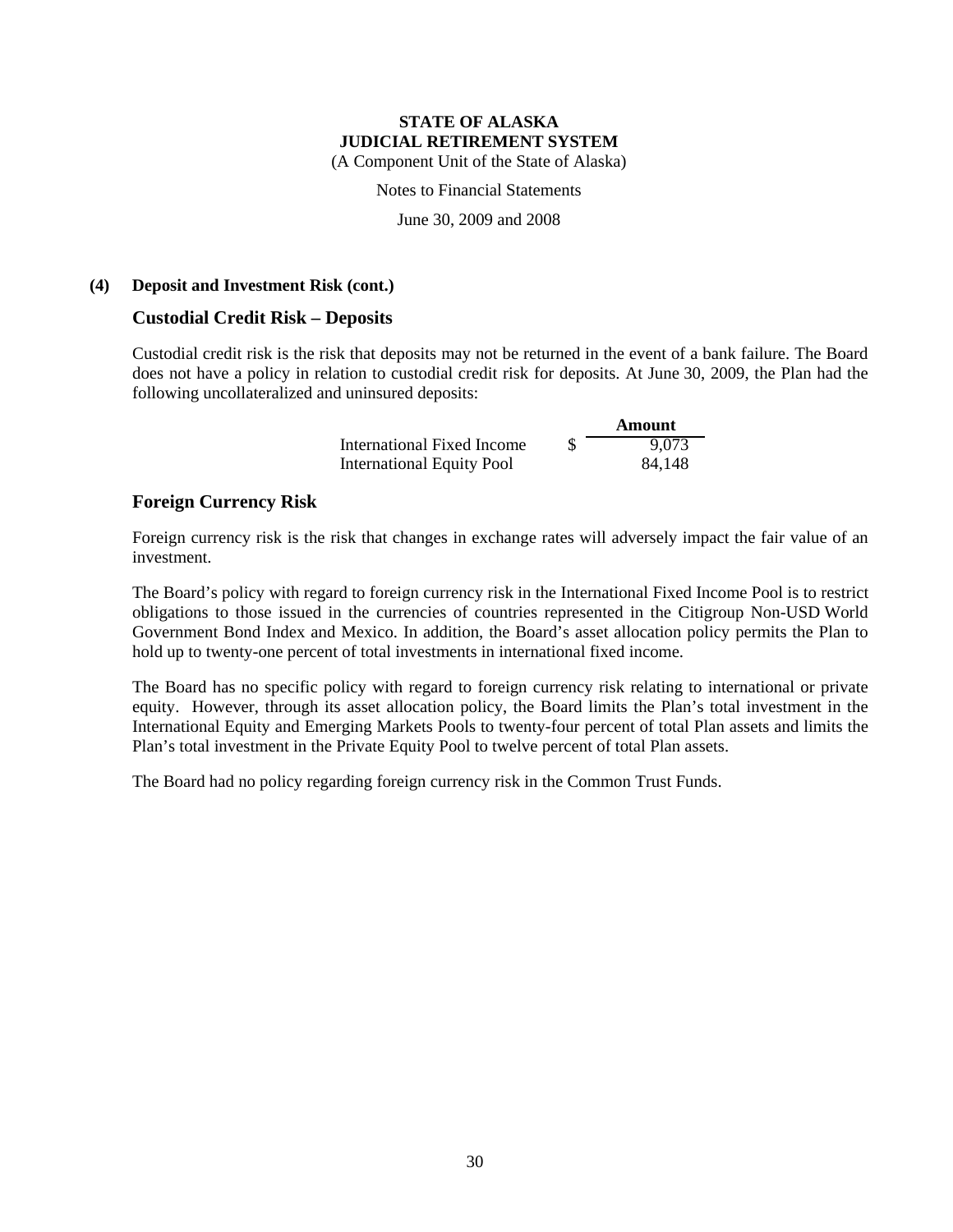Notes to Financial Statements

June 30, 2009 and 2008

### **(4) Deposit and Investment Risk (cont.)**

At June 30, 2009, the Plan had exposure to foreign currency risk with the following deposits:

|                          | Amount                                              |                                            |  |  |  |
|--------------------------|-----------------------------------------------------|--------------------------------------------|--|--|--|
| <b>Currency</b>          | <b>International</b><br><b>Fixed Income</b><br>Pool | <b>International</b><br><b>Equity Pool</b> |  |  |  |
| <b>Australian Dollar</b> | \$                                                  | 649                                        |  |  |  |
| Canadian Dollar          |                                                     | 389                                        |  |  |  |
| Danish Krone             |                                                     | 9,981                                      |  |  |  |
| Euro Currency            | 2,650                                               | 42,881                                     |  |  |  |
| Hong Kong Dollar         |                                                     | 1,132                                      |  |  |  |
| Japanese Yen             | 2,963                                               | 23,650                                     |  |  |  |
| Mexican Peso             | 3,118                                               |                                            |  |  |  |
| New Taiwan Dollar        |                                                     | 447                                        |  |  |  |
| New Zealand Dollar       |                                                     | 244                                        |  |  |  |
| Norwegian Krone          |                                                     | 737                                        |  |  |  |
| Pound Sterling           | 342                                                 | 3,862                                      |  |  |  |
| Singapore Dollar         |                                                     | 6                                          |  |  |  |
| Swedish Krona            |                                                     | 118                                        |  |  |  |
| <b>Swiss Franc</b>       |                                                     | 5                                          |  |  |  |
| Yuan Renminbi            |                                                     | 47                                         |  |  |  |
|                          | \$<br>9,073                                         | 84,148                                     |  |  |  |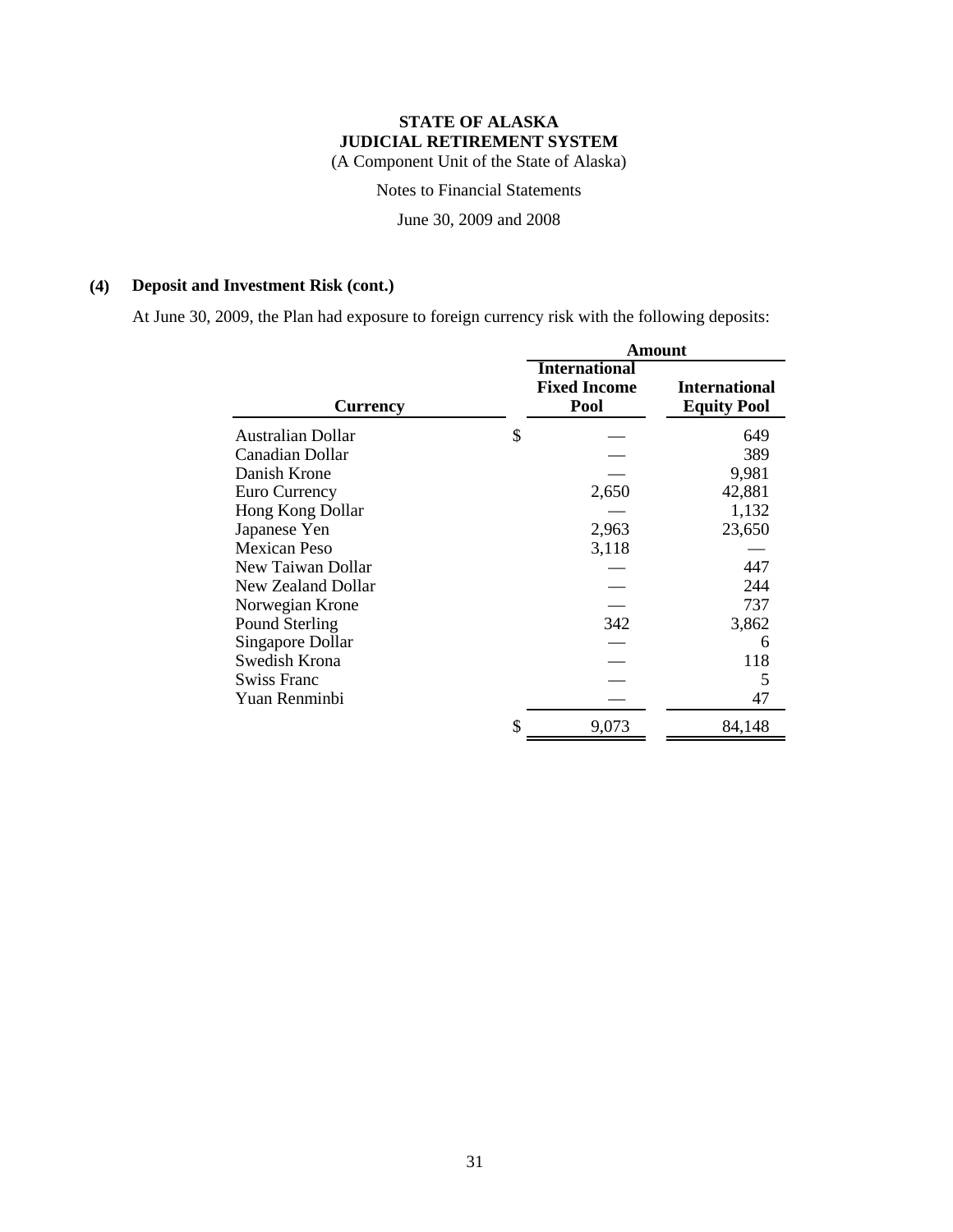Notes to Financial Statements

June 30, 2009 and 2008

#### **(4) Deposit and Investment Risk (cont.)**

At June 30, 2009, the Plan had exposure to foreign currency risk with the following investments:

|                          | <b>Amount</b>                          |           |                      |                     |  |  |  |
|--------------------------|----------------------------------------|-----------|----------------------|---------------------|--|--|--|
|                          |                                        |           | <b>International</b> | <b>Private</b>      |  |  |  |
|                          | <b>International Fixed Income Pool</b> |           | <b>Equity Pool</b>   | <b>Equity Pool</b>  |  |  |  |
|                          | Foreign                                |           |                      | <b>Limited</b>      |  |  |  |
| <b>Currency</b>          | Government                             | Corporate | <b>Equity</b>        | <b>Partnerships</b> |  |  |  |
| Australian Dollar        | \$<br>130,542                          |           | 308,883              |                     |  |  |  |
| <b>Brazilian Real</b>    |                                        |           | 123,424              |                     |  |  |  |
| Canadian Dollar          |                                        |           | 328,726              |                     |  |  |  |
| Danish Krone             |                                        |           | 145,078              |                     |  |  |  |
| Euro Currency            | 461,452                                | 85,456    | 6,535,304            | 778,897             |  |  |  |
| Hong Kong Dollar         |                                        |           | 699,595              |                     |  |  |  |
| <b>Indonesian Rupiah</b> |                                        |           | 10,821               |                     |  |  |  |
| Japanese Yen             | 9,778                                  | 513,310   | 4,661,406            |                     |  |  |  |
| Mexican Peso             | 74,283                                 |           | 10,823               |                     |  |  |  |
| New Taiwan Dollar        |                                        |           | 115,522              |                     |  |  |  |
| New Zealand Dollar       |                                        |           | 22,693               |                     |  |  |  |
| Norwegian Krone          |                                        |           | 47,546               |                     |  |  |  |
| Polish Zloty             | 125,944                                |           |                      |                     |  |  |  |
| Pound Sterling           | 222,921                                |           | 3,357,860            | 129,396             |  |  |  |
| Singapore Dollar         |                                        |           | 140,151              |                     |  |  |  |
| South African Rand       |                                        |           | 40,538               |                     |  |  |  |
| South Korean Won         |                                        |           | 64,524               |                     |  |  |  |
| Swedish Krona            |                                        |           | 262,077              |                     |  |  |  |
| <b>Swiss Franc</b>       |                                        |           | 1,422,368            |                     |  |  |  |
|                          | \$<br>1,024,920                        | 598,766   | 18,297,339           | 908,293             |  |  |  |

At June 30, 2009, the Plan also had exposure to foreign currency risk in the Emerging Markets Equity Pool. This pool consists of investments in commingled funds; therefore, no disclosure of specific currencies is made.

#### **Concentration of Credit Risk**

Treasury's policy with regard to concentration of credit risk for the Short-term Fixed Income Pool is to prohibit the purchase of more than five percent of the portfolio's assets in corporate bonds of any one company or affiliated group. This provision does not apply to securities backed by the full faith and credit of the United States Government.

The Board's policy with regard to concentration of credit risk for the Retirement Fixed Income, International Fixed Income, and High Yield Pools is to prohibit the purchase of more than five percent of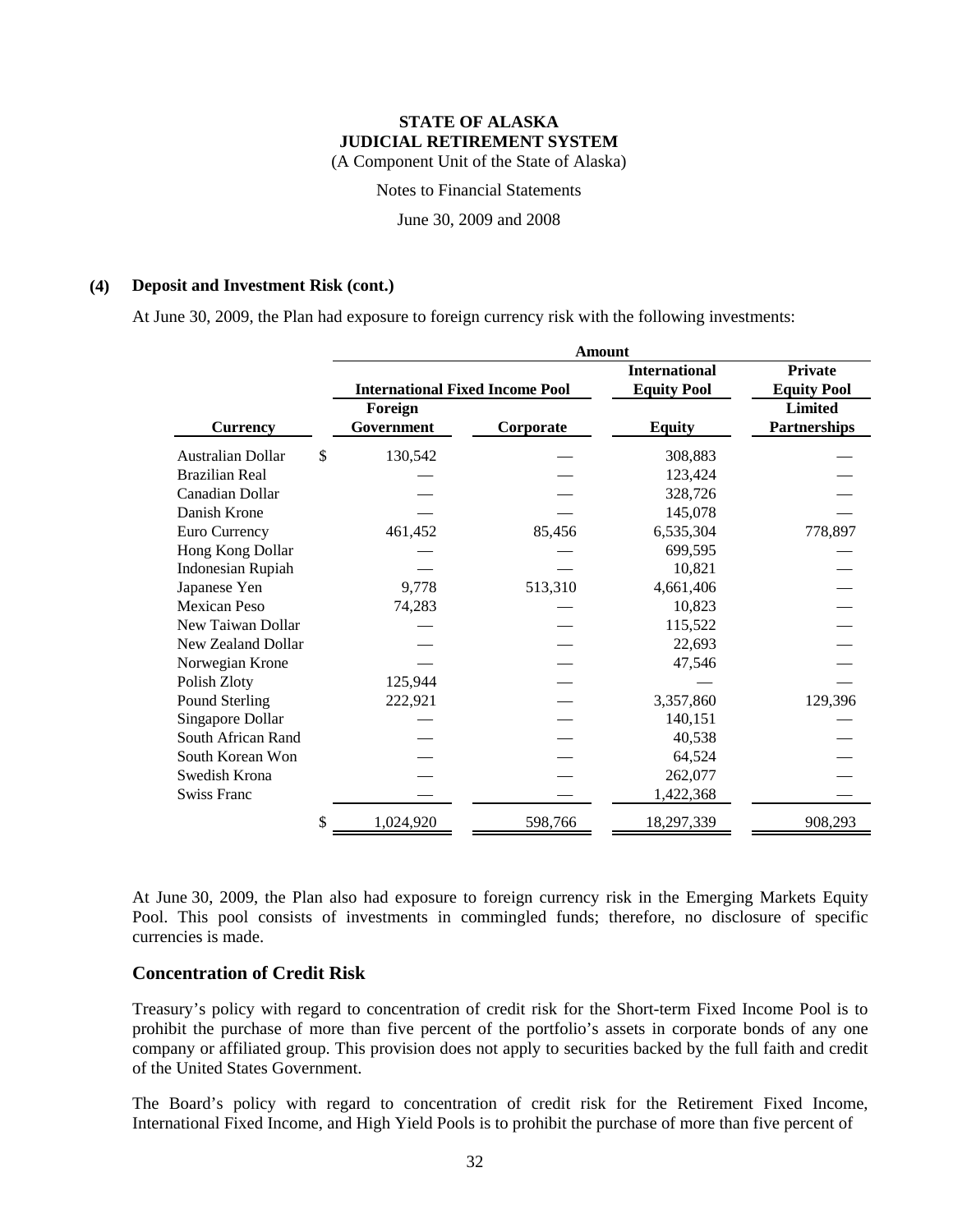(A Component Unit of the State of Alaska)

Notes to Financial Statements

June 30, 2009 and 2008

#### **(4) Deposit and Investment Risk (cont.)**

the portfolio's assets in corporate bonds of any one company or affiliated group. The Board does not have a policy with regard to concentration of credit for the TIPS Pool.

At June 30, 2009, the Plan did not have exposure to any one issuer greater than 5% of total invested assets.

#### **(5) Foreign Exchange Contracts and Off-Balance Sheet Risk**

The International Fixed Income and International Equity Pools' investment income includes the following at June 30:

|                                                        | 2009      | 2008    |
|--------------------------------------------------------|-----------|---------|
| Net realized (loss) gain on foreign currency           | (203.198) | 933,459 |
| Net unrealized gain on foreign currency                |           | 682     |
| Net realized gain (loss) on foreign exchange contracts | 54,996    | (902)   |

The International Equity Pool includes foreign currency forward contracts to buy and sell specified amounts of foreign currencies at specified rates on specified future dates for the purpose of hedging existing security positions. At June 30, 2009, the International Equity Pool had one foreign currency forward contract which matured in twenty-two days. The Plan had net unrealized losses with respect to forward contracts, calculated using forward rates at June 30, as follows:

|                                      | 2009               | 2008               |
|--------------------------------------|--------------------|--------------------|
| Contract purchase<br>Less fair value | 102.684<br>101.894 | 438,704<br>437.817 |
| Net unrealized (loss) on contract    | 790)               | (887               |

The counterparties to the foreign currency forward contract consists of a diversified group of financial institutions. Credit risk exposure exists to the extent of nonperformance by these counterparties; however, the risk of default is considered to be remote. The market risk is limited to the difference between contractual rates and forward rates at the balance sheet date.

#### **(6) Securities Lending**

Alaska Statute 37.10.071 authorized the Commissioner to lend assets, under an agreement and for a fee, against deposited collateral. In February 2008, the Commissioner suspended the securities lending agreement with the Bank which lent equity and domestic fixed income securities. Prior to suspension, the Bank, acting as the Commissioner's agent under the agreement, transferred securities to broker agents or other entities for collateral in the form of cash or securities and simultaneously agreed to return the collateral for the same securities in the future. At June 30, 2009 and 2008, there were no outstanding securities on loan.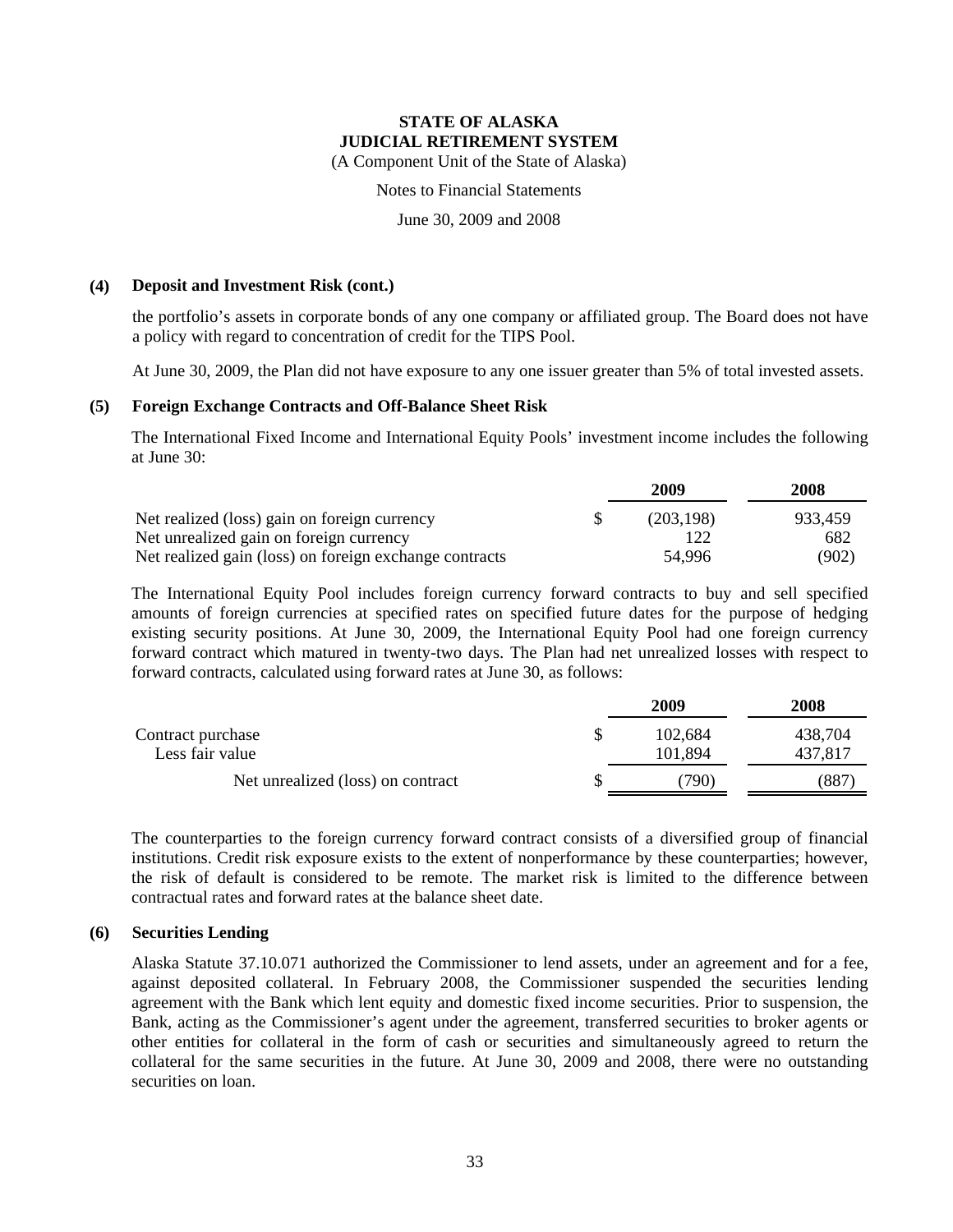Notes to Financial Statements

June 30, 2009 and 2008

#### **(6) Securities Lending (cont.)**

At June 30, 2009 and 2008, there were no loans allocable to the Plan. While the securities lending agreement was active, there was no limit to the amount that could be loaned and the Commissioner was able to sell securities on loan. International equity security loans were collateralized at not less than 105% of their fair value. All other security loans were collateralized at not less than 102% of their fair value. Loaned securities and collateral were marked to market daily and collateral was received or delivered the following day to maintain collateral levels.

Cash collateral was invested in a registered  $2(a)$ –7 money market fund. Maturities of investments in the money market fund generally did not match the maturities of the loaned securities because the lending agreements were terminable at will. Collateral securities could have been pledged or sold upon borrower default. Since the Commissioner did not have the ability to pledge or sell the securities collateral unless the borrower defaulted, they were not recorded on the financial statements. Securities under loan, cash collateral and cash collateral payable were recorded on the financial statements at fair value. The Bank, the Plan and the borrower received a fee from earnings on invested collateral. The Bank and the Plan shared a fee paid by the borrower for loans not collateralized with cash.

There was limited credit risk associated with the lending transactions since the Commissioner was indemnified by the Bank against any loss resulting from counterparty failure or default on the loaned security or is related income distributions. The Bank further indemnified the Board against loss due to borrower rebates in excess of earning on cash collateral. Indemnifications were subject to limitation related to war, civil unrest or revolution, or beyond the reasonable control of the Bank.

For the years ended June 30, 2009 and 2008, there were no losses incurred as a result of securities lending transactions and there were no violations of legal or contractual provisions or failures by any borrowers to return loaned securities.

#### **(7) Transfers**

During fiscal year 2009, the Plan transferred the \$4,002,818 balance of the Postemployment Healthcare fund to the Alaska Retiree Healthcare Trust as a result of the creation of the Alaska Retiree Healthcare Trust fund, which began on July 1, 2007.

Under SB 123, enacted in 2007, the State of Alaska sought to enhance compliance of the states' pension systems with the Internal Revenue Code by creating a new defined benefit retiree healthcare trust into which OPEB contributions would be deposited, and from which OPEB benefits would be paid. Historically, all such contributions had been deposited and benefits paid from the pension trust fund account. With the creation of the new healthcare trust fund account, the systems then sought approval from the Internal Revenue Service through the Voluntary Compliance Program to post the amount allocated to healthcare in the 2007 CAFR to the new healthcare trust fund. On October 10, 2008, the Internal Revenue Service (IRS) orally advised tax counsel for the states' pension systems that the request to transfer the 2007 CAFR amount in the new healthcare trust had been approved. In March 2009, the Division received written notification of acceptance.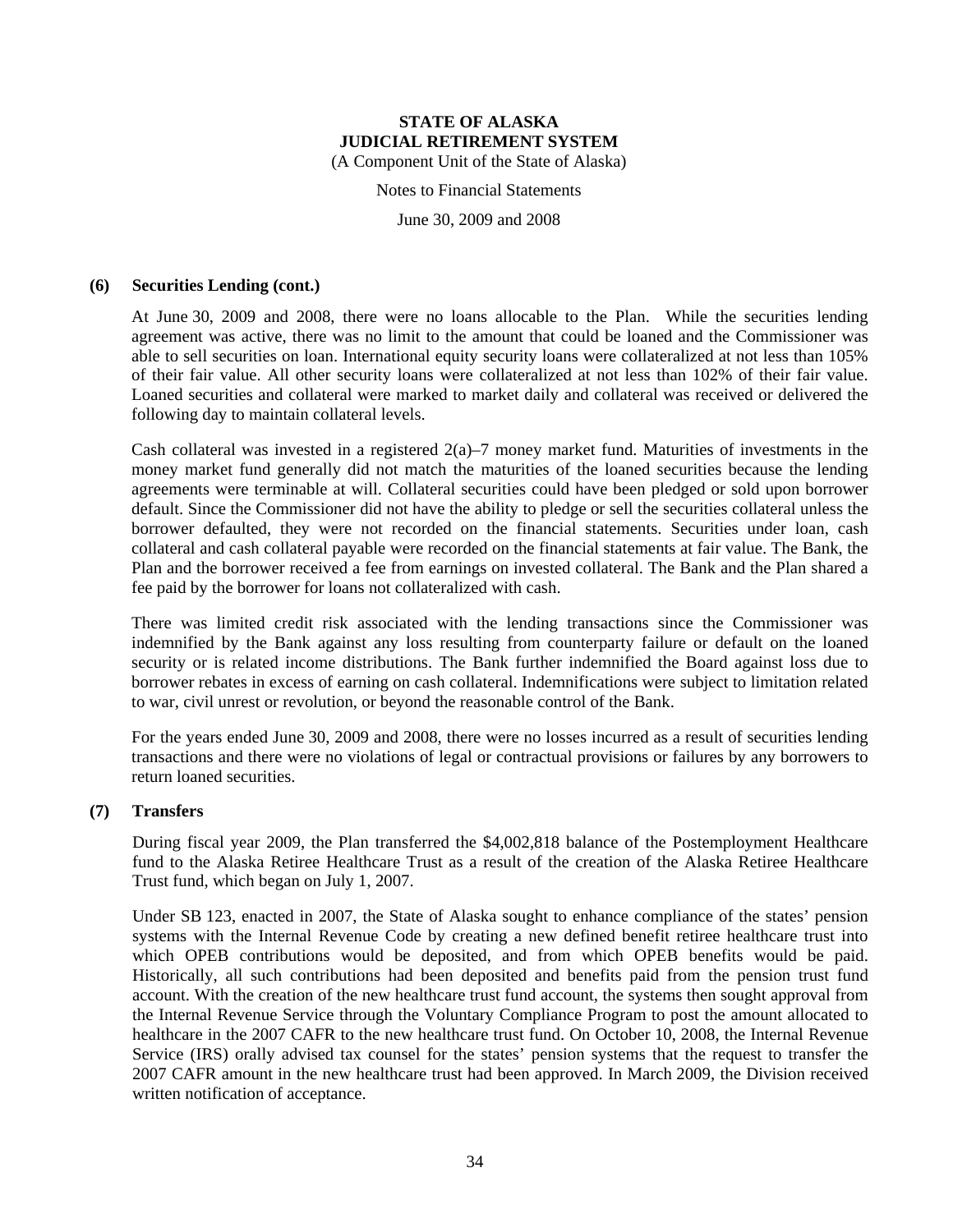(A Component Unit of the State of Alaska)

Notes to Financial Statements

June 30, 2009 and 2008

#### **(8) Funded Status and Funding Progress – Pension and Postemployment Healthcare Benefit Plan**

The funded status of the defined benefit pension and postemployment healthcare benefit plan is as follows:

| <b>Actuarial valuation date</b>             |    | <b>Actuarial</b><br>value of<br>assets | <b>Actuarial</b><br>Accrued<br>Liability<br>$(AAL)$ –<br><b>Entry Age</b> | <b>Unfunded</b><br>Actuarial<br>Accrued<br>Liability<br>(UAAL) | <b>Funded ratio</b> | Covered<br>payroll | <b>UAAL</b> as a<br>percentage of<br>covered<br>payroll |
|---------------------------------------------|----|----------------------------------------|---------------------------------------------------------------------------|----------------------------------------------------------------|---------------------|--------------------|---------------------------------------------------------|
| <b>Pension</b><br>June 30, 2008             | S. | 122,882,726                            | 130,596,048                                                               | 7.713.322                                                      | 94.09%              | 10.462,322         | 73.72%                                                  |
| Post employment healthcare<br>June 30, 2008 |    | 18.352.929                             | 19.941.128                                                                | 1.588.199                                                      | 92.04%              | 10.462.322         | 15.18%                                                  |

Actuarial valuations of an ongoing plan involve estimates of the value of reported amounts and assumptions about the probability of occurrence of events far into the future. Examples include assumptions about future employment, mortality, and healthcare cost trend. Actuarially determined amounts are subject to continual revisions as actual results are compared with past expectations and new estimates are made about the future. The schedule of funding progress, presented as required supplementary information following the notes to the financial statements, present multi-year trend information about whether the actuarial values of plan assets are increasing or decreasing over time relative to the actuarial accrued liabilities for benefits.

The accompanying schedule of employer contributions (unaudited) presents trend information about the amounts contributed to the plan by employers in comparison to the actuarially required contribution (ARC), an amount that is actuarially determined in accordance with the parameters of GASB 43. The ARC represents a level of funding that, if paid on an on-going basis, is projected to cover normal cost for each year and amortize any unfunded actuarial liabilities (or funding excess) over a period not to exceed thirty years.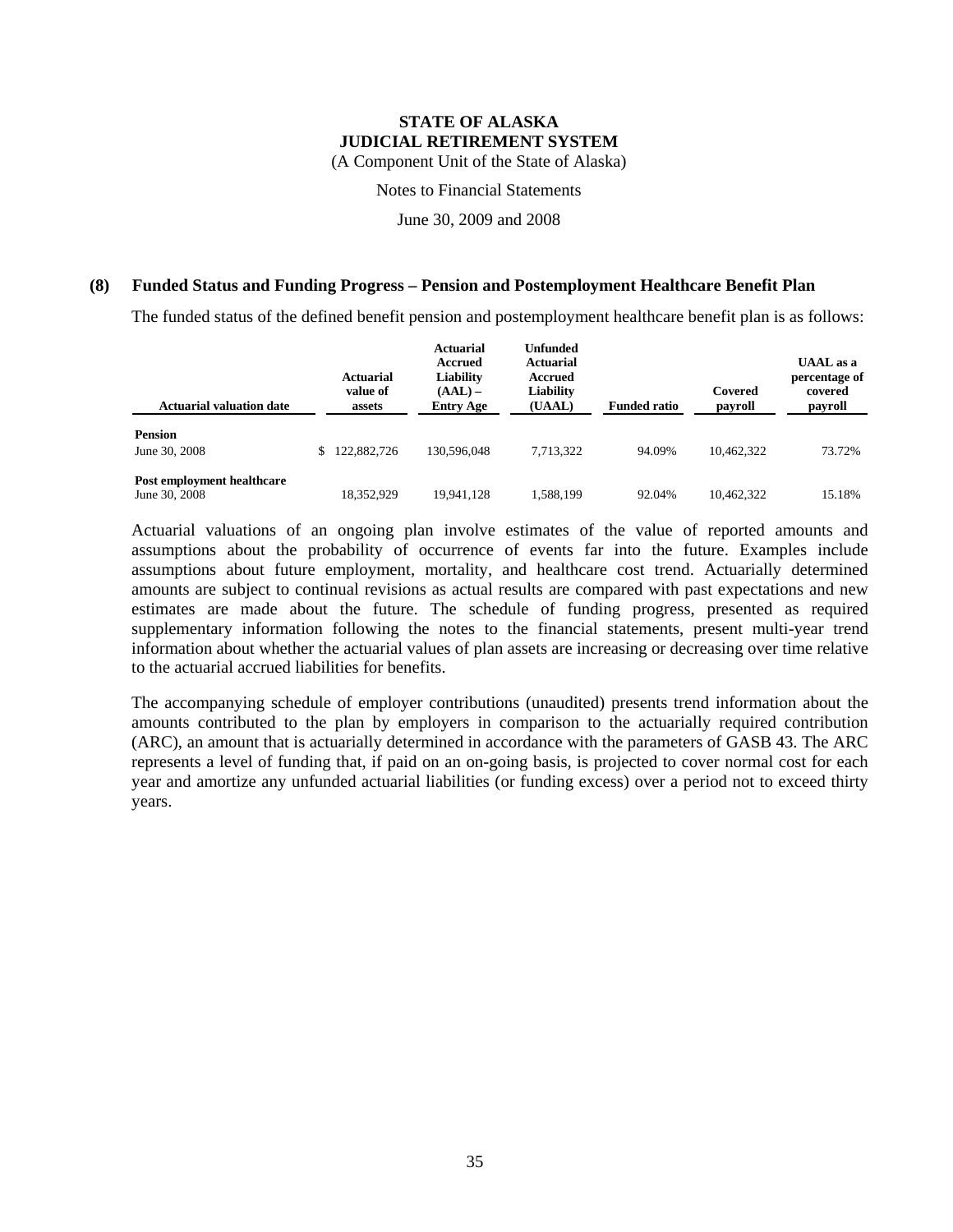(A Component Unit of the State of Alaska)

Notes to Financial Statements

June 30, 2009 and 2008

#### **(8) Funded Status and Funding Progress – Pension and Postemployment Healthcare Benefit Plan (cont.)**

Projections of benefits for financial reporting purposes are based on the substantive plan (the plan as understood by the employer and plan members) and include the types of benefits provided at the time of each valuation and the historical pattern of sharing benefit costs between the employer and plan members to that point. The actuarial method and assumptions used include techniques that are designed to reduce the effects of short-term volatility in actuarial accrued liabilities and the actuarial value of assets, consistent with the long-term perspective of the calculations. Additional information as of the latest actuarial valuation follows:

| Valuation date                         | June 30, 2008                         |
|----------------------------------------|---------------------------------------|
| Actuarial cost method                  | Entry age normal level percentage of  |
|                                        | pay for pension; level dollar for     |
|                                        | healthcare                            |
| Amortization method                    | - Level percentage of pay normal cost |
|                                        | for pension                           |
|                                        | - Level dollar normal cost for        |
|                                        | healthcare                            |
| Equivalent single amortization period  | 13 years                              |
| Asset valuation method                 | 5 year smoothed market                |
| Actuarial assumptions:                 |                                       |
| Investment rate of return <sup>*</sup> | 8.25%                                 |
| Projected salary increases             | 4.0%                                  |
| *Includes inflation at                 | 3.5%                                  |
| Cost-of-living adjustment              | 4.0%                                  |

|                    | <b>Medical</b> | <b>Prescription</b><br>drugs |
|--------------------|----------------|------------------------------|
| Health cost trend: |                |                              |
| <b>FY09</b>        | 8.0%           | 10.8%                        |
| <b>FY10</b>        | 7.5            | 9.6                          |
| <b>FY11</b>        | 6.9            | 8.3                          |
| <b>FY12</b>        | 6.4            | 7.1                          |
| <b>FY13</b>        | 5.9            | 5.9                          |
| <b>FY14</b>        | 5.9            | 5.9                          |
| <b>FY15</b>        | 5.9            | 5.9                          |
| FY25               | 5.8            | 5.8                          |
| <b>FY50</b>        | 5.7            | 5.7                          |
| <b>FY100</b>       | 5.1            | 5.1                          |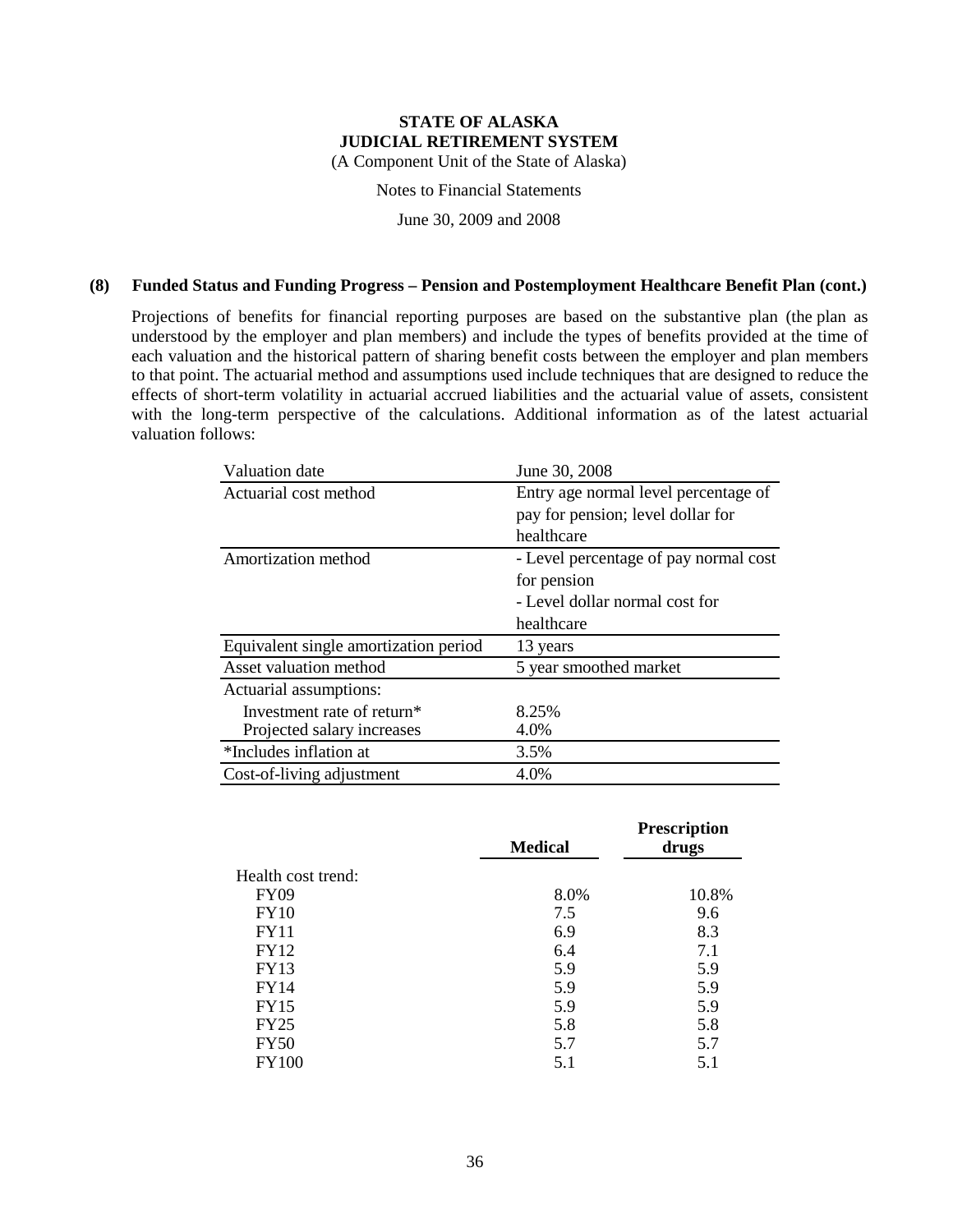(A Component Unit of the State of Alaska)

Notes to Financial Statements

June 30, 2009 and 2008

#### **(8) Funded Status and Funding Progress – Pension and Postemployment Healthcare Benefit Plan (cont.)**

GASB 43 requires that the discount rate used in the actuarial valuation be the estimated long-term yield on investments that are expected to finance postemployment benefits. Depending on the method by which a plan is financed, the relevant investments could be plan assets, employer assets, or a combination of plan and employer assets. The investment return should reflect the nature and the mix of both current and expected investments and the basis used to determine the actuarial value of assets.

The Plan's retiree healthcare benefits are being fully funded. Therefore, the 8.25% discount rate used for GASB 25 reporting is also applied herein for GASB 43 reporting.

Based on GASB accounting rules, the retiree drug subsidy the State of Alaska receives under Medicare Part D has not been recognized for GASB 43 disclosure purposes.

Using the GASB 43 discount rate determined above and disregarding future Medicare part D payments, the fiscal year 2009 employer ARC for accounting purposes is 5.89% of pay for healthcare benefits and 37.63% of pay for healthcare and pension benefits combined.

#### **(9) Commitments and Contingencies**

#### *Commitments*

The Board entered into an agreement through an external investment manager to provide capital funding for a domestic equity limited partnership. At June 30, 2009, the Plan's share of the unfunded commitment totaled \$394,555. This commitment can be withdrawn annually in December with ninety days notice.

The Board entered into agreements through external investment managers to provide capital funding for limited partnerships as it continues to build the private equity portfolio. At June 30, 2009, the Plan's share of the unfunded commitments totaled \$5,512,792 to be paid through the year 2019.

The Board entered into an agreement through an external investment manager to provide capital funding for a limited partnership as it continues to build the energy investment portfolio. At June 30, 2009, the Plan's share of the unfunded commitment totaled \$20,400 to be paid through the year 2018.

The Board entered into agreements through external investment managers to provide capital funding for real estate investments as it continues to build the real estate portfolio. At June 30, 2009, the Plan's share of these unfunded commitments totaled \$2,339,343 to be paid through the year 2018.

#### *Contingencies*

The Division of Retirement and Benefits (the Division) is a defendant in various lawsuits. Although the outcome of these lawsuits is not presently determinable, in the opinion of the Division's counsel the resolution of these matters will not have a material adverse effect on the financial condition of the Division.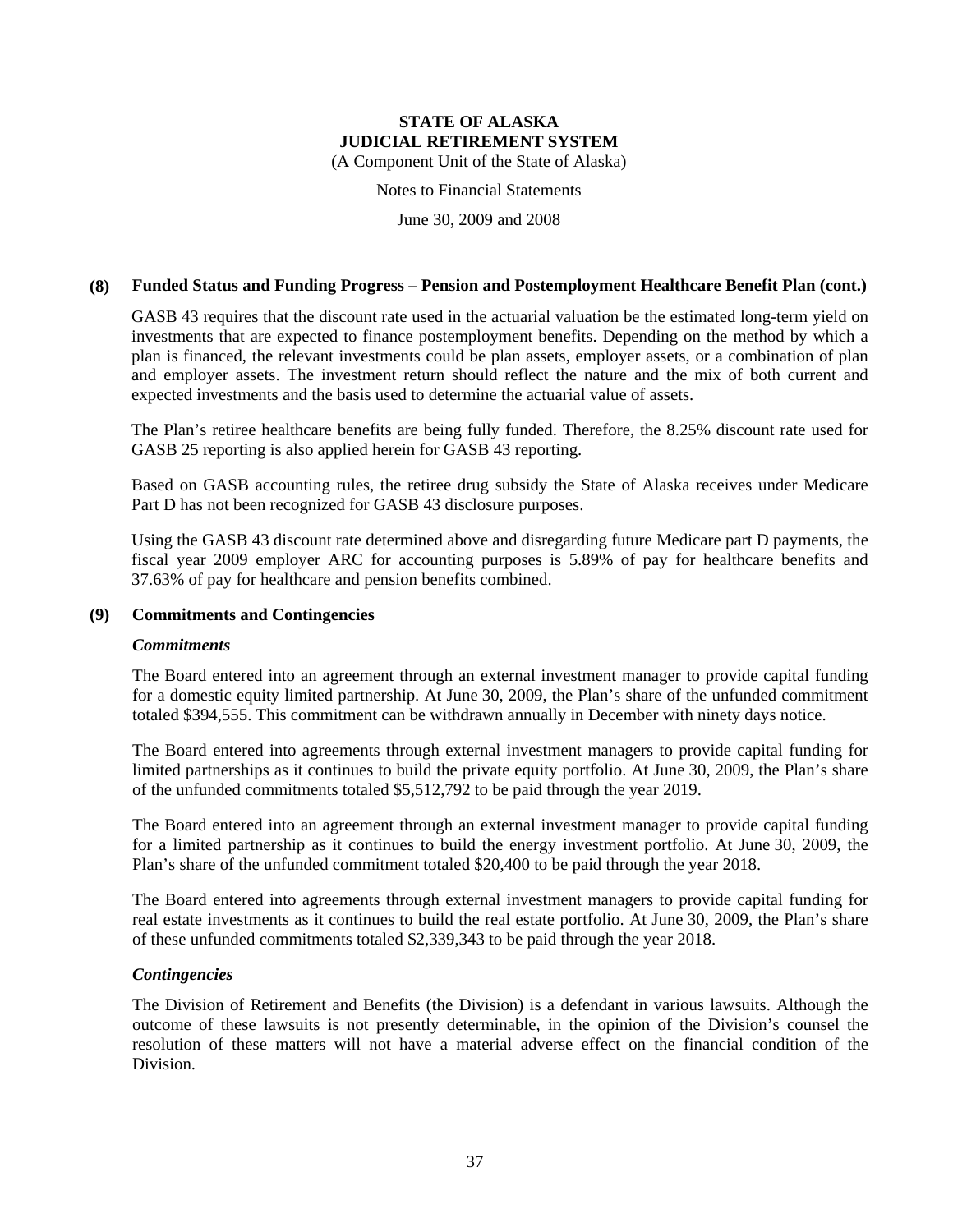Notes to Financial Statements

June 30, 2009 and 2008

#### **(10) Subsequent Event**

During fiscal year 2009, the Plan issued a request for proposal for claims administration. The contract for the third party administrator for claims payments was awarded to Wells Fargo Insurance Services (Wells Fargo). Wells Fargo began claims administration on July 1, 2009. To initiate claims payment on July 1, 2009, the Plan, along with the Retiree Health Fund, Group Health and Life Fund, Public Employees' and Teachers' Alaska Retiree Health Care Trusts, each transferred an amount as an initial deposit with Wells Fargo. The Plan's portion of the deposit was \$8,499 and is classified as other assets on the statement of net assets.

#### **(11) Medicare Part D Retiree Drug Subsidy**

One of the provisions of Medicare Part D provides sponsors of pension healthcare plans the opportunity to receive a retiree drug subsidy (RDS) payment if the sponsor's plan provides a prescription drug benefit that is actuarially equivalent to the Medicare Part D benefit. The RDS is equal to twenty–eight percent of the amount of eligible prescription drug benefit costs of retirees who are eligible for, but not enrolled in, Medicare Part D, by virtue of continuing to be covered by the sponsor's plan. The Plan was approved for participation in the Medicare Part D program beginning calendar year 2006. The RDS for the six month period ended June 30, 2009, cannot be reasonably estimated, and therefore is not recorded in the financial statements for the period ended June 30, 2009.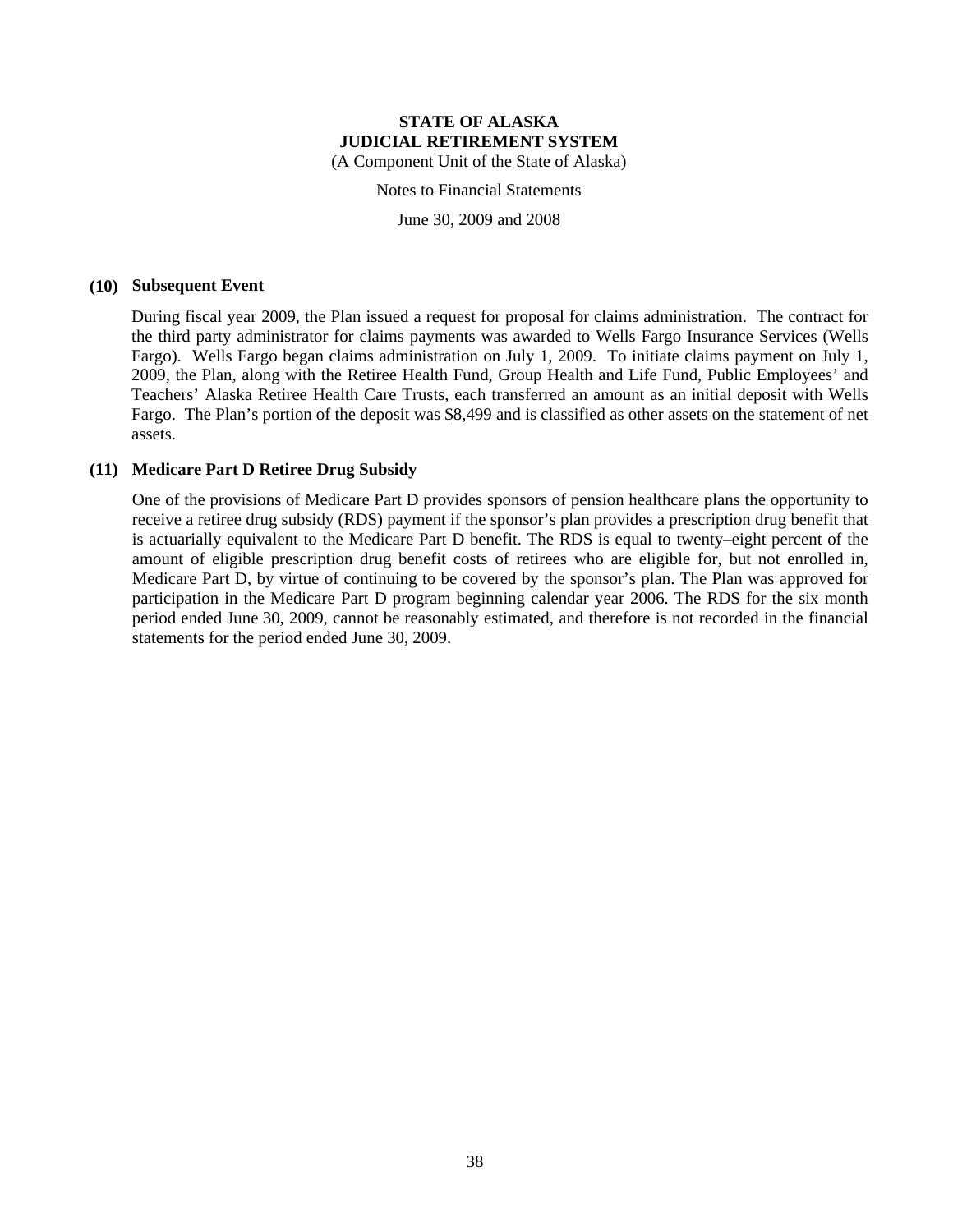(A Component Unit of the State of Alaska)

Required Supplementary Information (Unaudited)

#### Schedule of Funding Progress Pension Benefits

June 30, 2009

| <b>Actuarial</b><br>valuation<br>date as of<br>June 30 | <b>Actuarial</b><br>value of<br>plan assets | <b>Actuarial</b><br>accrued<br><b>liabilities</b><br>(AAL) | <b>Unfunded</b><br>actuarial<br>accrued<br><b>liabilities</b><br>(UAAL) | <b>Funded</b><br>ratio | Covered<br>payroll | <b>UAAL</b><br>as a<br>percentage<br>of covered<br>payroll |
|--------------------------------------------------------|---------------------------------------------|------------------------------------------------------------|-------------------------------------------------------------------------|------------------------|--------------------|------------------------------------------------------------|
| 2004                                                   | 53,600,707                                  | 69.505.123                                                 | 15,904,416                                                              | 77.1<br>%S             | 6.529.608          | 243.6 %                                                    |
| 2006                                                   | 77.310.716                                  | 111.819.972                                                | 34,509,256                                                              | 69.1                   | 7,130,592          | 484.0                                                      |
| 2008                                                   | 122,882,726                                 | 130,596,048                                                | 7,713,322                                                               | 94.1                   | 10,462,322         | 73.7                                                       |

See accompanying notes to required supplementary information and independent auditors' report.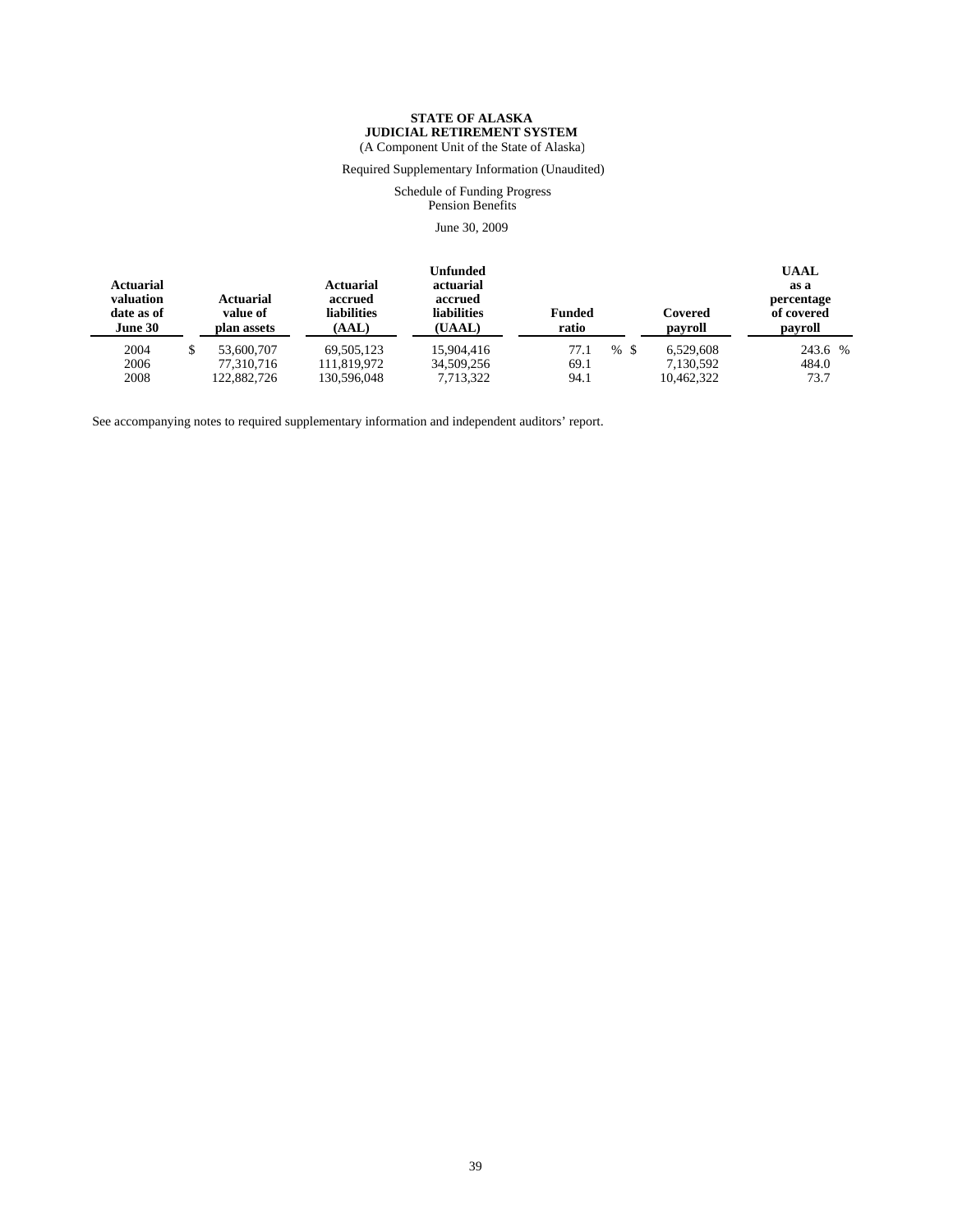(A Component Unit of the State of Alaska)

Required Supplementary Information (Unaudited)

Schedule of Funding Progress Postemployment Healthcare Benefits June 30, 2009

| <b>Actuarial</b><br>valuation<br>date as of<br>June 30 | <b>Actuarial</b><br>value of<br>plan assets | Unfunded<br>actuarial<br><b>Actuarial</b><br>accrued<br>accrued<br><b>liabilities</b><br><b>liabilities</b><br>(AAL)<br>(UAAL) |            | <b>Funded</b><br>ratio | Covered<br>payroll | <b>UAAL</b><br>as a<br>percentage<br>of covered<br>payroll |
|--------------------------------------------------------|---------------------------------------------|--------------------------------------------------------------------------------------------------------------------------------|------------|------------------------|--------------------|------------------------------------------------------------|
| 2004                                                   | 16.854.927                                  | 21.856.126                                                                                                                     | 5.001.199  | 77.1<br>$\%$<br>-\$    | 6.529.608          | 76.6 %                                                     |
| 2006                                                   | 2,399,387                                   | 17.794.213                                                                                                                     | 15,394,826 | 13.5                   | 7.130.592          | 215.9                                                      |
| 2008                                                   | 18,352,929                                  | 19.941.128                                                                                                                     | 1,588,199  | 92.0                   | 10,462,322         | 15.2                                                       |

See accompanying notes to required supplementary information and independent auditors' report.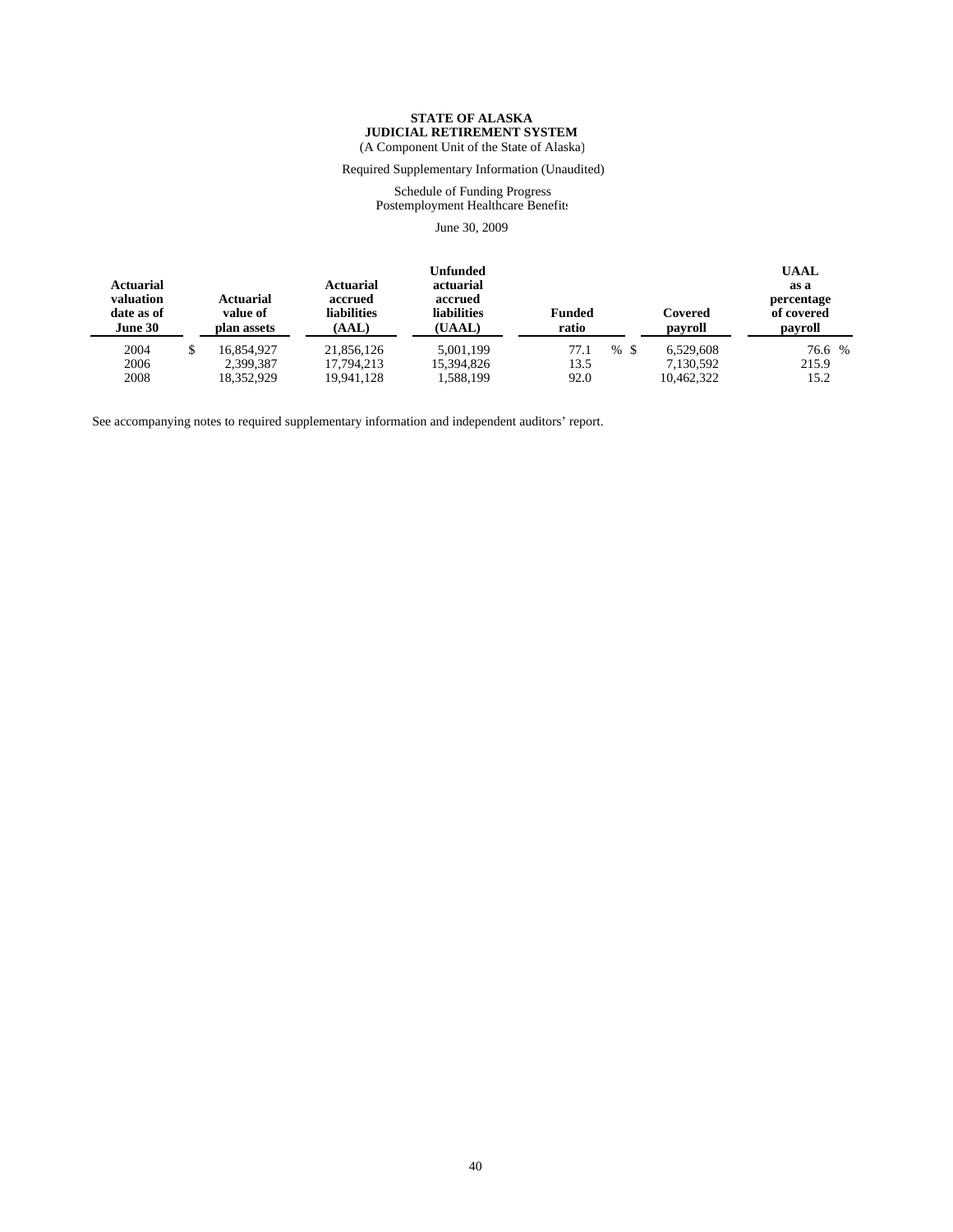#### **` JUDICIAL RETIREMENT SYSTEM**

#### (A Component Unit of the State of Alaska)

#### Required Supplementary Information (Unaudited)

#### Schedule of Employer Contributions Pension and Postemployment Healthcare Benefits

June 30, 2009

| Year<br>ended<br><b>June 30</b> | Actuarial<br>valuation<br>date as of<br>June 30 $^{(1)}$ |    | <b>Pension</b><br>annual<br>required<br>contribution | Postemployment<br>healthcare<br>annual<br>required<br>contribution | <b>Total</b><br>annual<br>required<br>contribution | <b>Pension</b><br>percentage<br>contributed | Postemployment<br>healthcare<br>percentage<br>contributed | <b>Total</b><br>percentage<br>contributed |
|---------------------------------|----------------------------------------------------------|----|------------------------------------------------------|--------------------------------------------------------------------|----------------------------------------------------|---------------------------------------------|-----------------------------------------------------------|-------------------------------------------|
| 2004                            | 2000                                                     | S. | .675.077                                             | 111.758                                                            | 1.786.835                                          | 100.0%                                      | 100.0%                                                    | 100.0%                                    |
| 2005                            | 2002                                                     |    | 1.911.799                                            | 235.299                                                            | 2.147.098                                          | 100.0                                       | 100.0                                                     | 100.0                                     |
| 2006                            | 2002                                                     |    | 2,133,876                                            | 262.631                                                            | 2,396,507                                          | 115.6                                       | 115.6                                                     | 115.6                                     |
| 2007                            | 2004                                                     |    | 3.168.943                                            | 486,800                                                            | 3,655,743                                          | 100.0                                       | 100.0                                                     | 100.0                                     |
| 2008                            | 2006                                                     |    | 3.898.001                                            | 567.415                                                            | 4.465.416                                          | 1.045.0                                     | 2.489.4                                                   | 1.228.6                                   |
| 2009                            | 2006                                                     |    | 4.937.406                                            | .411.259                                                           | 6,348,665                                          | 100.0                                       | 100.0                                                     | 100.0                                     |

 $(1)$  Actuarial valuation related to annual required contribution for fiscal year.

See accompanying notes to required supplementary information and independent auditors' report.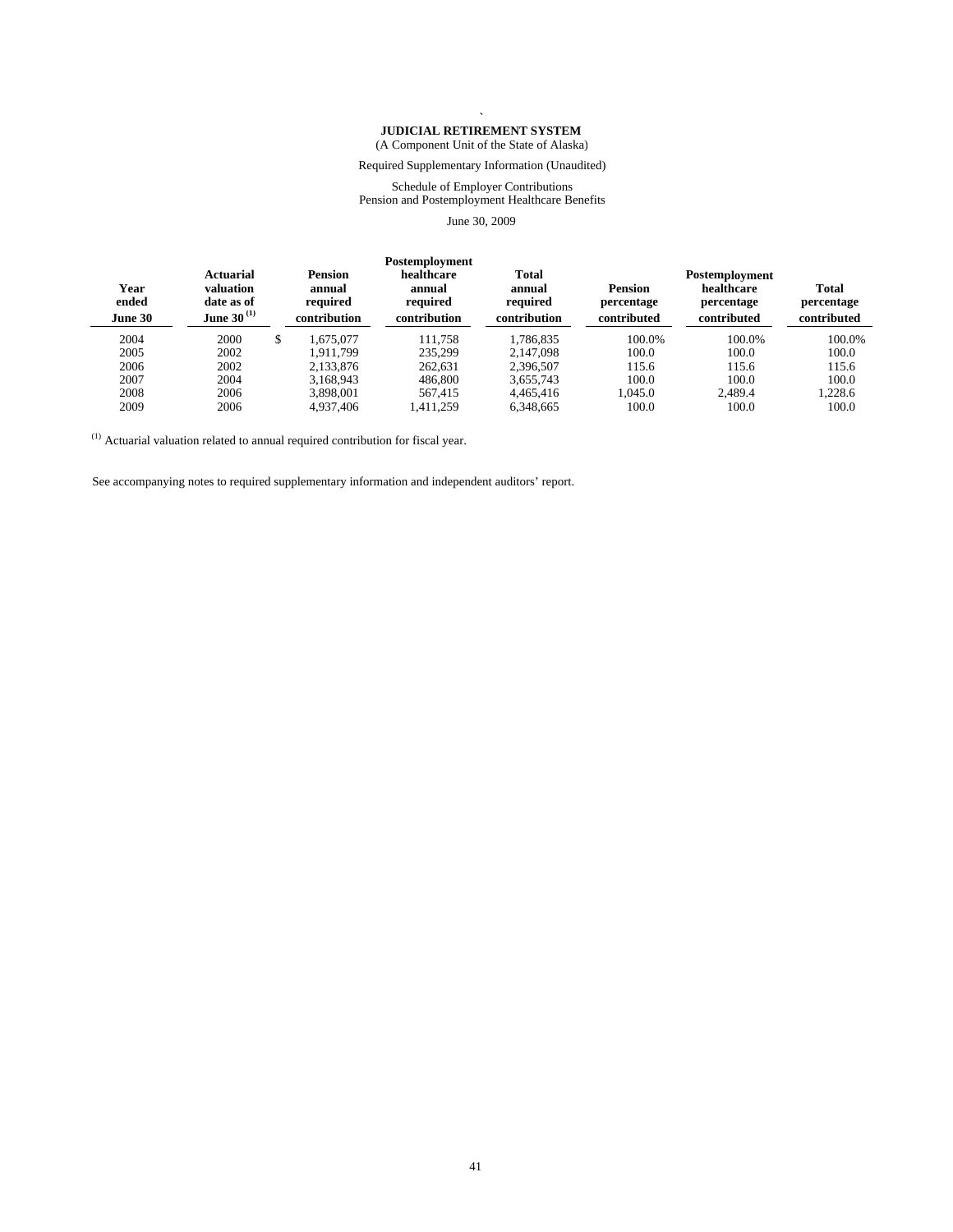(A Component Unit of the State of Alaska)

#### Notes to Required Supplementary Information (Unaudited)

June 30, 2009

#### **(1) Description of Schedule of Funding Progress**

Each time a new benefit is added which applies to service already rendered, an "unfunded actuarial accrued liability" is created. Laws governing the Plan require that these additional liabilities be financed systematically over a period of future years. Also, if actual financial experiences are less favorable than assumed financial experiences, the difference is added to the unfunded actuarial accrued liability.

In an inflationary economy, the value of the dollar is decreasing. This environment results in employee pay increasing in dollar amounts resulting in unfunded actuarial accrued liabilities increasing in dollar amounts, all at a time when the actual value of these items, in real terms, may be decreasing.

#### **(2) Actuarial Assumptions and Methods**

The actuarial valuation was prepared by Buck Consultants. The significant actuarial assumptions used in the valuation as of June 30, 2008, are as follows:

- a. Actuarial cost method entry age, any funding surplus or unfunded actuarial accrued liability is amortized over 25 years as a level percentage of expected payroll.
- b. Valuation of assets recognizes 20% of the investment gain or loss in each of the current and preceding four years and phased in over the next five years. All assets are valued at market value. Valuation assets are constrained to a range of 80% to 120% of the market value of assets.
- c. Valuation of medical and prescription drug benefits base claims cost rates are incurred healthcare cost expressed as a rate per member per year. Separate analysis is limited by the availability and credibility of cost and enrollment data for each component of cost. This valuation reflects nonprescription claims separated by Medicare status, including eligibility of free Part A coverage. Prescription costs are analyzed separately as in prior valuations. Administrative costs are assumed in the final per capita claims cost rates used for valuation purposes. Analysis to date on Medicare Part A coverage is limited since Part A coverage is not available by individual, nor is this status incorporated into historical claim data. Valuation assumes that 4.0% of the active and inactive workforce will not qualify for free Part A coverage when they retire. Similarly, the valuation assumes that 4.0% of the current retiree population does not receive Part A coverage.
- d. Accounting impact of Medicare Part D the State's prescription drug program is actuarially equivalent to the federal Medicare Part D program and that the State qualifies for the Medicare Part D subsidy.
- e. Investment return 8.25% per year, compounded annually, net of expenses for all funding calculation and pension disclosure; 8.25% for healthcare liabilities under GASB 43.
- f. Pre-retirement mortality 55% of the male rates and 60% of the females rates in the 1994 Group Annuity Mortality Table without margin for males and females, 1994 Base Year.
- g. Post-retirement mortality 1994 Group Annuity Mortality Table without margin setback 1 year for females and 3 years for males, 1994 Base Year.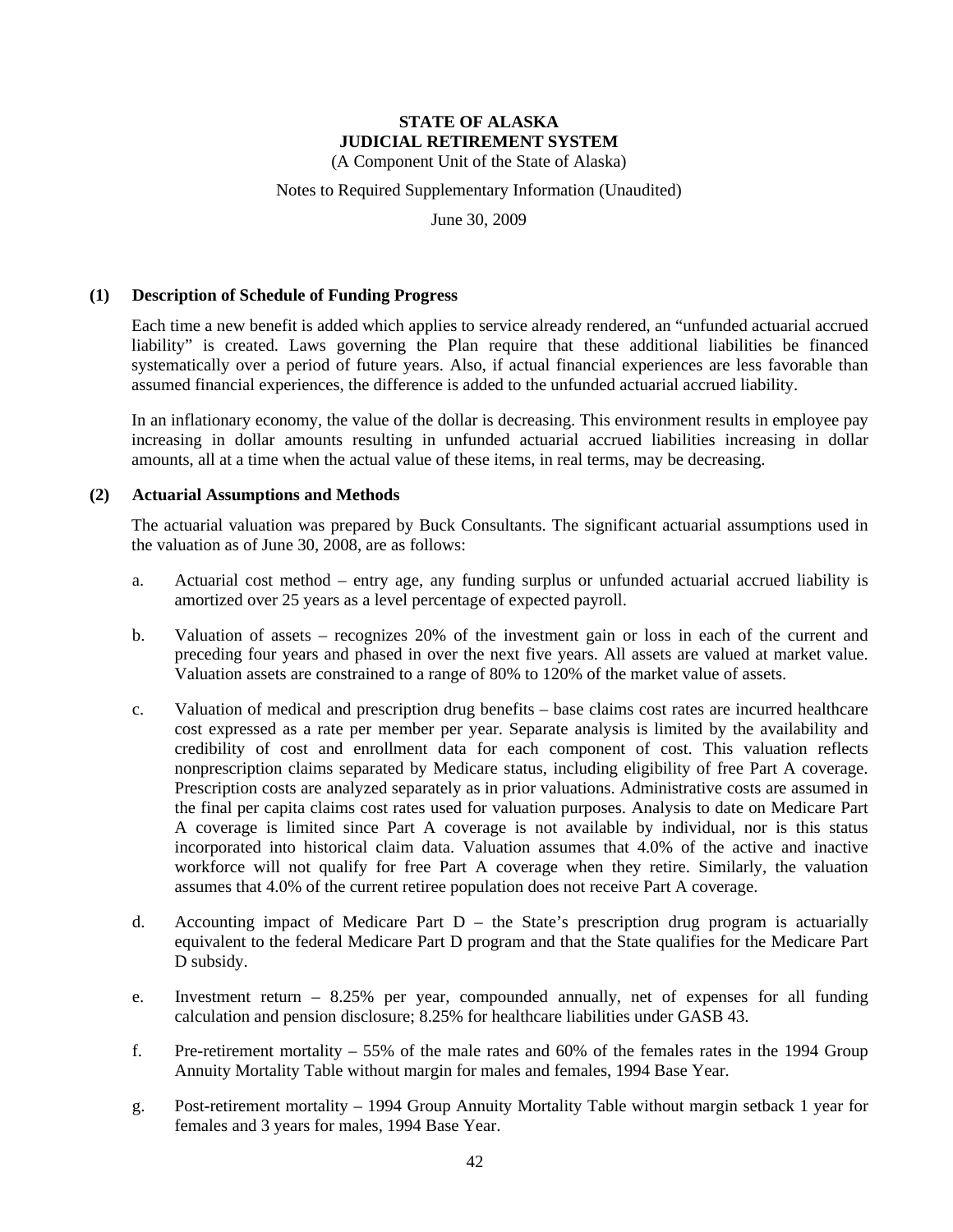(A Component Unit of the State of Alaska)

Notes to Required Supplementary Information (Unaudited)

June 30, 2009

#### **(2) Actuarial Assumptions and Methods (cont.)**

- h. Salary scale 4% per year, compounded annually.
- i. Total payroll growth 4% per year.
- j. Total inflation total inflation as measured by the Consumer Price Index for urban and clerical workers for Anchorage is assumed to increase 3.5% annually.
- k. Per capita claims cost sample claims cost rates for FY09 medical and prescription are shown below:

|          |       | Medical                       | <b>Prescription drugs</b>      |              |                                |
|----------|-------|-------------------------------|--------------------------------|--------------|--------------------------------|
|          |       |                               |                                |              | <b>Medicare</b>                |
|          | Total | <b>Medicare</b><br>Part A & B | <b>Medicare</b><br>Part B Only | <b>Total</b> | Part D<br><b>Reimbursement</b> |
| Age $65$ | 7,670 | 1.296                         | 3.384                          | 2.379        | 509                            |

l. Health cost trend – the table below shows the rate used to project the cost from the shown fiscal year to the next fiscal year. For example, 8.0% is applied to the FY09 rate claims costs to get the FY10 claims costs.

|              | <b>Medical</b> | <b>Prescription</b><br>drugs |  |
|--------------|----------------|------------------------------|--|
| <b>FY09</b>  | 8.0%           | 10.8%                        |  |
| <b>FY10</b>  | 7.5            | 9.6                          |  |
| <b>FY11</b>  | 6.9            | 8.3                          |  |
| <b>FY12</b>  | 6.4            | 7.1                          |  |
| <b>FY13</b>  | 5.9            | 5.9                          |  |
| <b>FY14</b>  | 5.9            | 5.9                          |  |
| <b>FY15</b>  | 5.9            | 5.9                          |  |
| <b>FY25</b>  | 5.8            | 5.8                          |  |
| <b>FY50</b>  | 5.7            | 5.7                          |  |
| <b>FY100</b> | 5.1            | 5.1                          |  |

For the June 30, 2008 valuation, the Society of Actuaries' Healthcare Cost Trend Model was adopted. This model effectively beings estimating trend amounts beginning in 2012 and projects out to 2100. The model has been populated with assumptions that are specific to the State of Alaska.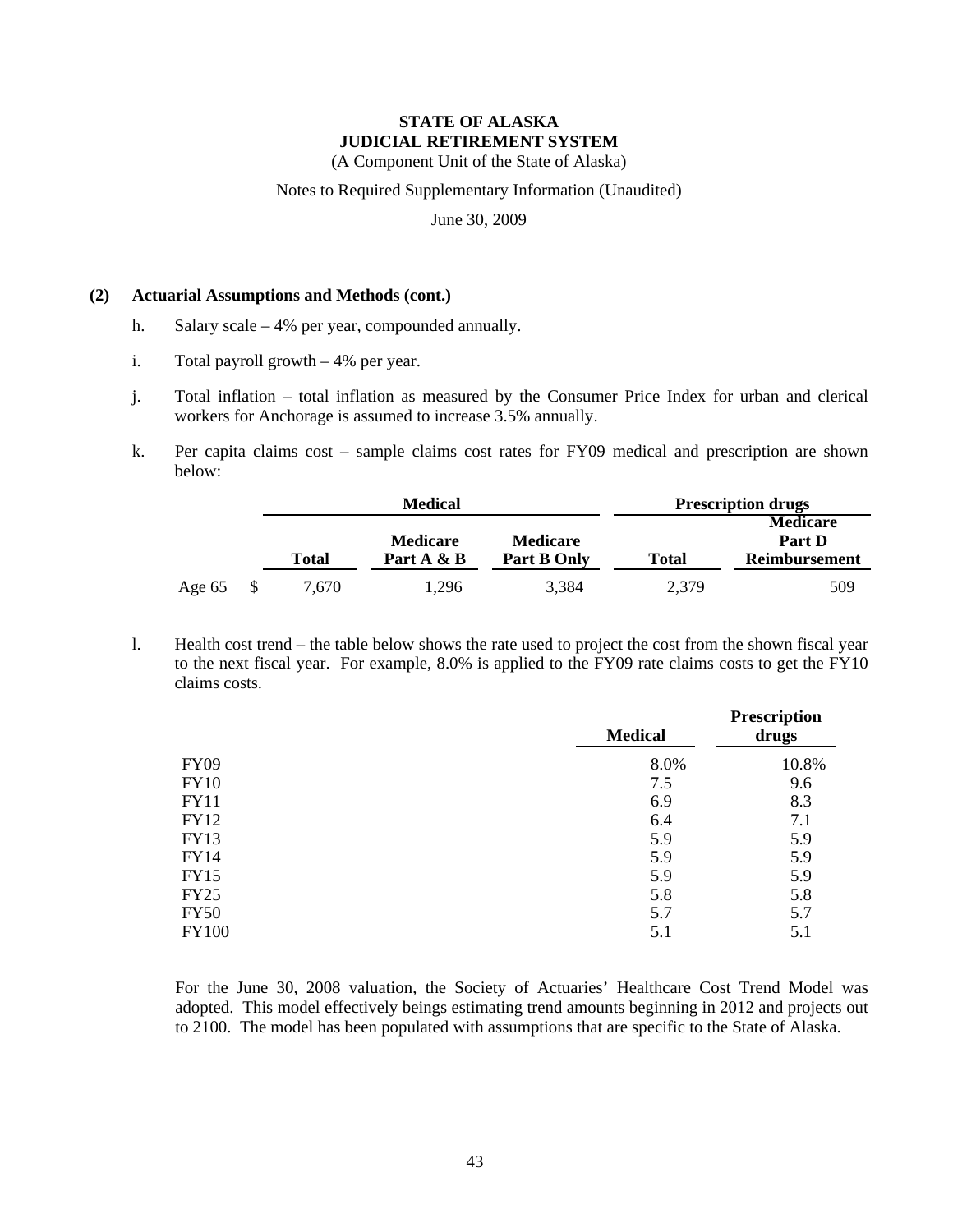(A Component Unit of the State of Alaska)

#### Notes to Required Supplementary Information (Unaudited)

June 30, 2009

#### **(2) Actuarial Assumptions and Methods (cont.)**

m. Aging factors:

| Age      | <b>Medical</b> | <b>Prescription</b><br>drugs |
|----------|----------------|------------------------------|
| $0 - 44$ | 2.0%           | 4.5%                         |
| 45-54    | 2.5            | 3.5                          |
| 55-64    | 3.5            | 3.0                          |
| 65-73    | 4.0            | 1.5                          |
| 74-83    | 1.5            | 0.5                          |
| $84+$    | 0.5            |                              |

- n. Medical participation because medical benefits are provided at no cost to the retiree, 100% participation in the medical plans is assumed.
- o. Turnover and early retirement annual turnover and early retirement at each age and service is the greatest of the following amounts:
	- 1. 0%.
	- 2. 3% if service is greater than 15 years.
	- 3. 6% if vested and immediately eligible for full benefits based on retirement provision.
	- 4. 10% if vested and age is greater than 64.

Terminated vested members are expected to commence benefits at age 60.

- p. Disability based upon actual historical occurrence rates of the Plan. Post-disability mortality in accordance with rates published by the Pension Benefit Guaranty Corporation to reflect mortality of those receiving disability benefits under Social Security.
- q. Maximum retirement age age 70.
- r. Marital status married members are assumed to choose the 50% Joint and Survivor benefit option. 90% of active and inactive members are assumed to be married. Husbands are assumed to be 4 years older than their wives.
- s. Form of payment modified cash refund annuity.

The assumptions and methods, when applied in combination, fairly represent past and anticipated future experience of the Plan. The foregoing actuarial assumptions are based on the presumption that the Plan will continue. Were the Plan to terminate, different actuarial assumptions and other factors might be applicable in determining the actuarial present value of accumulated benefits.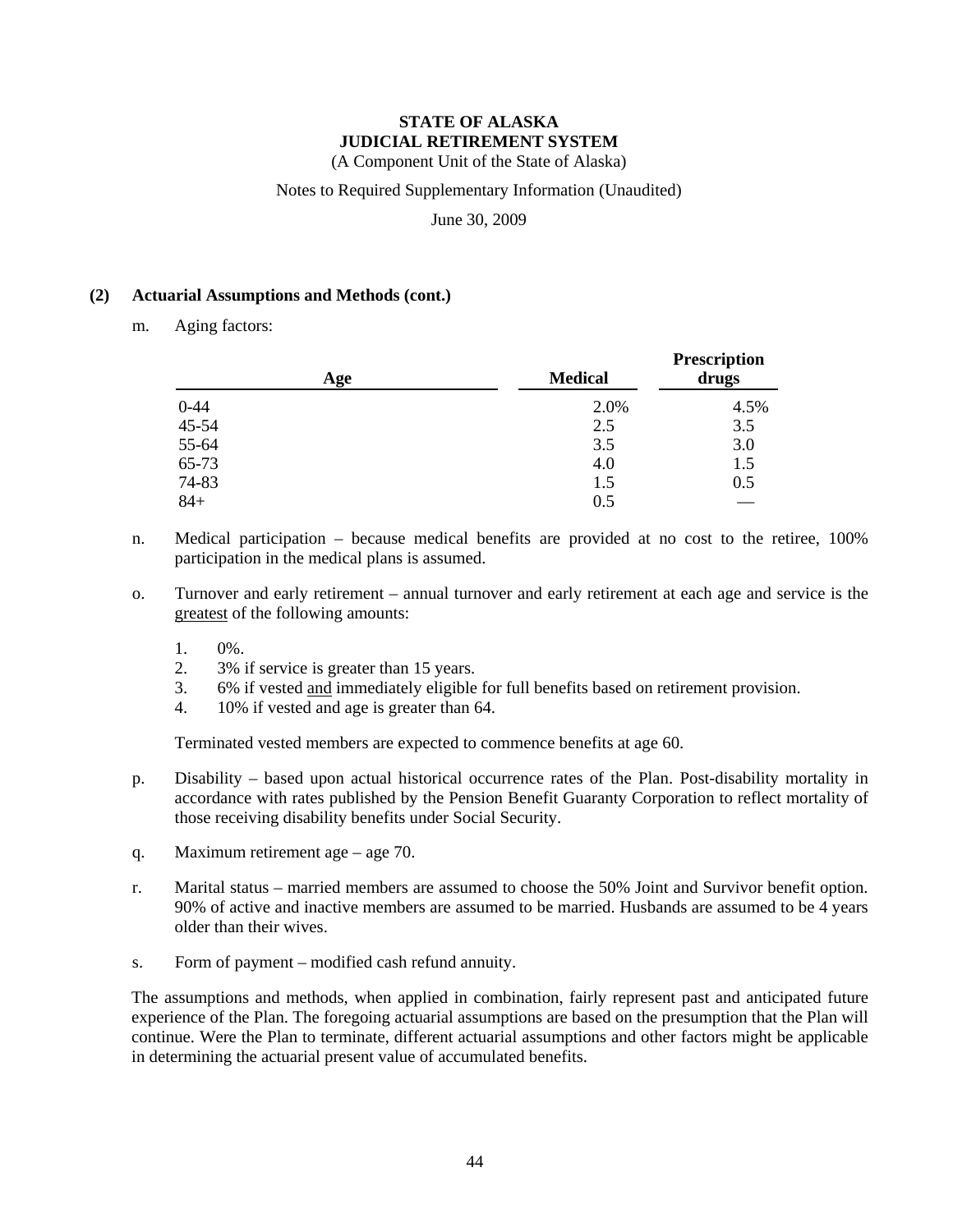(A Component Unit of the State of Alaska)

Notes to Required Supplementary Information (Unaudited)

June 30, 2009

#### **(2) Actuarial Assumptions and Methods (cont.)**

#### *Changes in Assumptions from the Last Valuation – June 30, 2006 to June 30, 2008*

a. Healthcare trend rates – For June 30, 2007, the trend table started at 8.5% for medical and 12% for prescription drugs and graded down to an ultimate rate of 5% by FY2015. For June 30, 2008, the trend table is based on the Society of Actuaries' Healthcare Cost Trend Model and starts at 8.0% for medical and 10.8% for prescription drugs. The table grades down to 5.1% over 100 years.

#### **(3) Approved Future Contribution Rates**

In order to reduce the Plan's unfunded liability as of June 30, 2007, the State of Alaska legislature appropriated \$49 million during fiscal year 2008. The additional contribution was made in June 2008. This contribution effectively eliminated the unfunded liability. The June 30, 2008 actuarial valuation report for the Plan reflected a funding ratio of 94.96%. As a result, the fiscal year 2011 contribution rate will be 36.20%, or a 37.3% decrease from the fiscal year 2008 and 2009 contribution rate of 57.70%.

The fiscal year 2010 contribution rate is 58.70%. For fiscal year 2010, the legislature is requiring payment of the normal cost of 26.20% and is funding the past service cost via an appropriation, similar to that in fiscal year 2008. During fiscal year 2009, the State of Alaska legislature appropriated \$1,550,000 in House Bill 81, Section 23(d) to be applied to the past service cost of the Plan during fiscal year 2010. This transfer occurred in July 2009.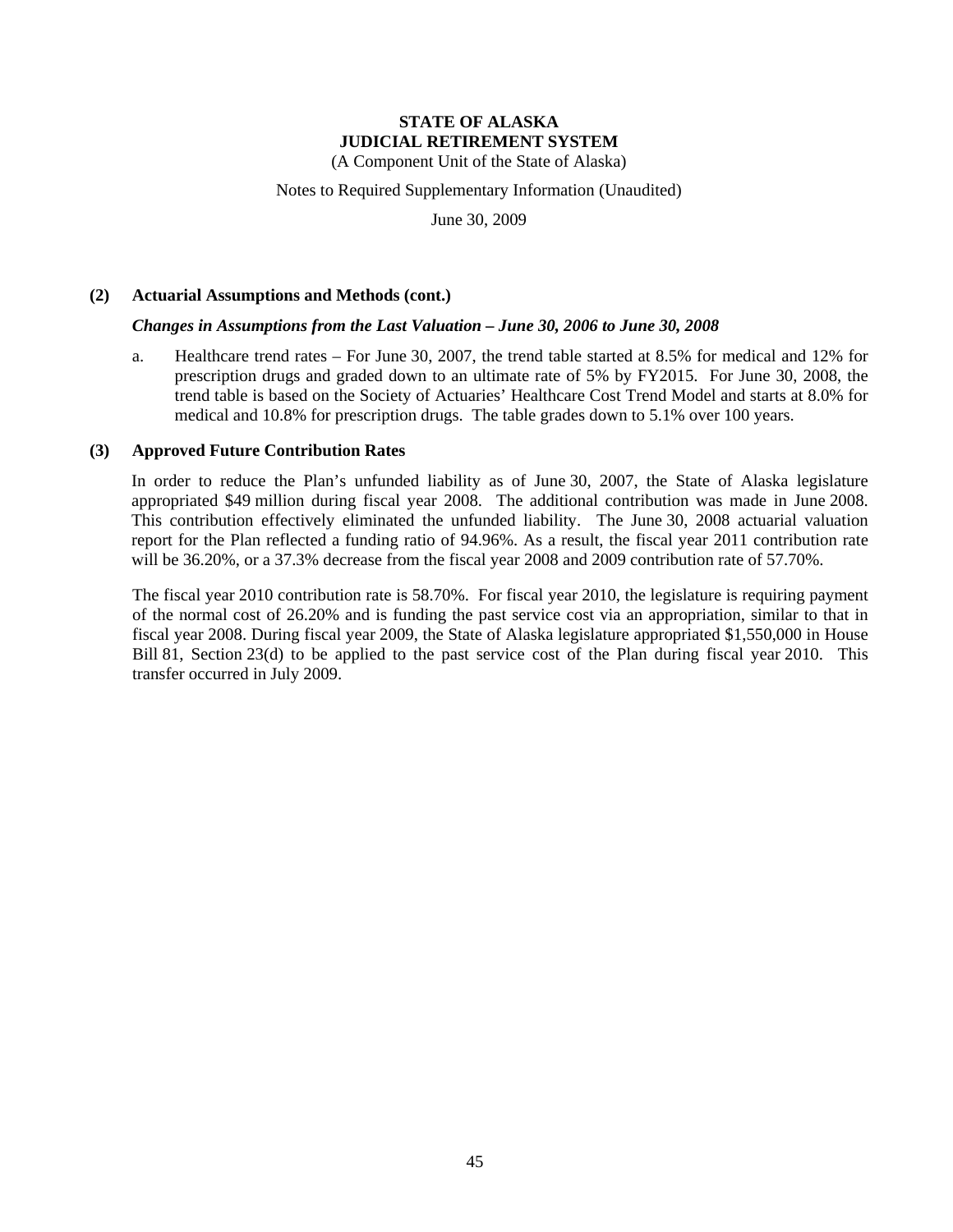(A Component Unit of the State of Alaska)

#### Schedule of Administrative and Investment Deductions

#### Year ended June 30, 2009 with summarized financial information for 2008

|                                                                                                                       |                          |                           | <b>Totals</b>              |                                        |  |
|-----------------------------------------------------------------------------------------------------------------------|--------------------------|---------------------------|----------------------------|----------------------------------------|--|
|                                                                                                                       | <b>Administrative</b>    | <b>Investment</b>         | 2009                       | 2008                                   |  |
| Personal services:                                                                                                    |                          |                           |                            |                                        |  |
| \$<br>Wages<br><b>Benefits</b>                                                                                        | 9,324<br>5,150           | 1,085<br>670              | 10,409<br>5,820            | 17,776<br>8,608                        |  |
| Total personal services                                                                                               | 14,474                   | 1,755                     | 16,229                     | 26,384                                 |  |
| Travel:<br>Transportation<br>Per diem                                                                                 | 26<br>48                 | 313<br>655                | 339<br>703                 |                                        |  |
| Total travel                                                                                                          | 74                       | 968                       | 1,042                      |                                        |  |
| Contractual services:<br>Management and consulting<br>Accounting and auditing<br>Securities lending<br>Other services | 93,576<br>6,779<br>3,247 | 156,874<br>6,252<br>5,770 | 250,450<br>13,031<br>9,017 | 179,831<br>17,969<br>362,570<br>15,170 |  |
| Total contractual services                                                                                            | 103,602                  | 168,896                   | 272,498                    | 575,540                                |  |
| Other:<br><b>Supplies</b><br>Equipment                                                                                | 325<br>755               | 602<br>96                 | 927<br>851                 | 790<br>5,833                           |  |
| Total other                                                                                                           | 1,080                    | 698                       | 1,778                      | 6,623                                  |  |
| Total administrative and<br>\$<br>investment deductions                                                               | 119,230                  | 172,317                   | 291,547                    | 608,547                                |  |

See accompanying independent auditors' report.